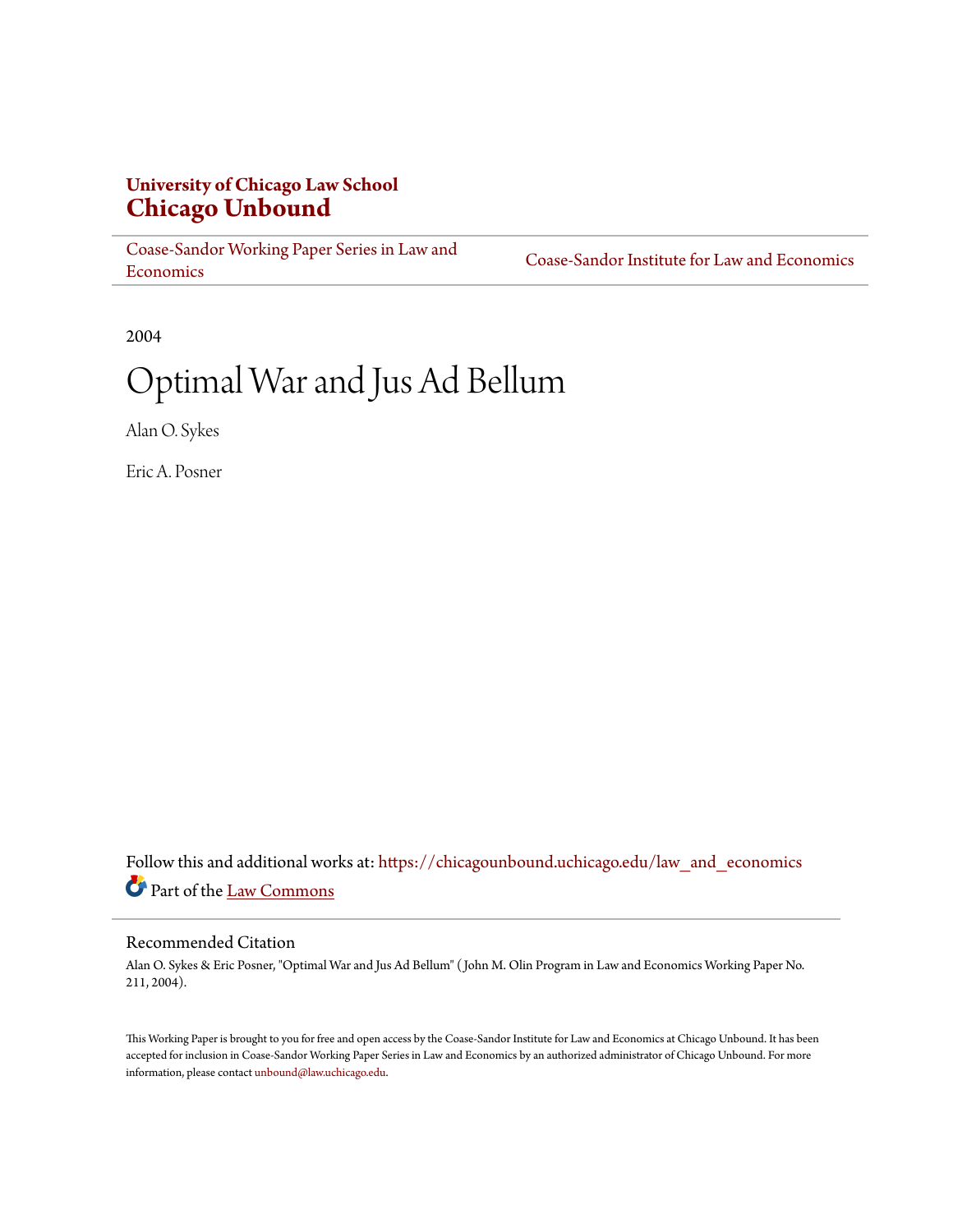# CHICAGO

### **JOHN M. OLIN LAW & ECONOMICS WORKING PAPER NO. 211 (2D SERIES)**



# Optimal War and *Jus Ad Bellum*

*Eric A. Posner and Alan O. Sykes*

# **THE LAW SCHOOL THE UNIVERSITY OF CHICAGO**

April 2004

This paper can be downloaded without charge at: The Chicago Working Paper Series Index: [http://www.law.uchicago.edu/Lawecon/index.html](http://www.law.uchicago.edu/Publications/Working/index.html) and at the Social Science Research Network Electronic Paper Collection: [http://ssrn.com/abstract\\_id=](http://papers.ssrn.com/sol3/search.taf)546104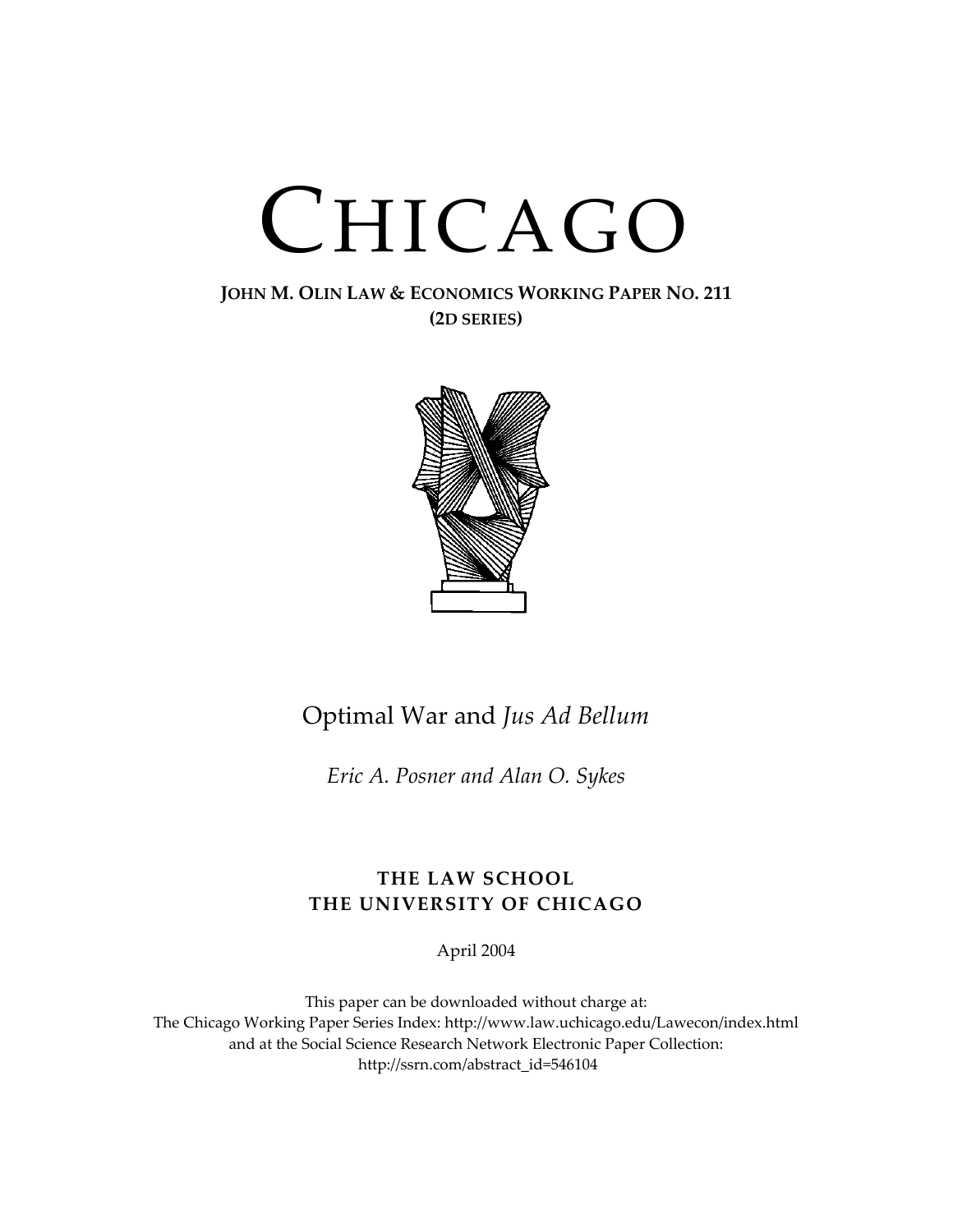# Optimal War and *Jus Ad Bellum* Eric A. Posner & Alan O. Sykes[\\*](#page-2-0)

*Abstract*. The laws of war forbid states to use force against each other except in selfdefense or with the authorization of the United Nations Security Council. Self-defense is usually understood to mean self-defense against an imminent threat. We model the decision of states to use force against "rogue" states, and argue that under certain conditions it may be proper to expand the self-defense exception to preemptive selfdefense. We also consider related issues such as humanitarian intervention, collective security, and the role of the Security Council.

 In the last fifteen years, the United States has launched military interventions in Panama (1989), Iraq (1991), Somalia (1993), Kosovo (1997), and Iraq (2003) again. In theory, these wars, and many others involving other states during this period, are governed by international law. However, the "use of force" rules of international law, *jus ad bellum*, have frequently been disregarded.<sup>[1](#page-2-1)</sup>

 The use of force rules are straightforward. Under the United Nations charter, states may use force against other states only under two conditions. First, a state may use force if authorized to do so by the United Nations Security Council. Because the United Nations Security Council can act only if the five permanent members – the United States, Russia, Britain, France, and China – agree, however, and because these five members rarely agree on anything, the Security Council has authorized war only twice, the first time (Korea) because of a tactical error by the Soviet Union in failing to exercise its veto.

Second, a state may use force in self-defense. Self-defense is understood in the narrowest terms: the state using force must either be under attack or under threat of "imminent" attack.<sup>2</sup> And even when there is a threat or incursion, the state invoking the right of self-defense must exercise restraint and use only "proportionate" force to counter the attack. It cannot use a small border incursion as an excuse for launching a full-scale invasion.

<span id="page-2-0"></span> <sup>\*</sup> Kirkland & Ellis Professor of Law and Frank and Bernice Greenberg Professor of Law, University of Chicago.

<span id="page-2-1"></span><sup>&</sup>lt;sup>1</sup>As argued by Michael J. Glennon, Limits of Law, Prerogatives of Power: Interventionism After Kosovo (2001); see also Mark Weisburd, Use of Force: The Practice of States Since World War II (1997), who takes an intermediate position; for the contrary view, see Thomas M. Franck, Recourse to Force: State Action against Threats and Armed Attacks (2002).

<span id="page-2-2"></span> ${}^{2}$ For a discussion, see Yoram Dinstein, War, Aggression, and Self-Defense 165-90 (3d ed. 2001).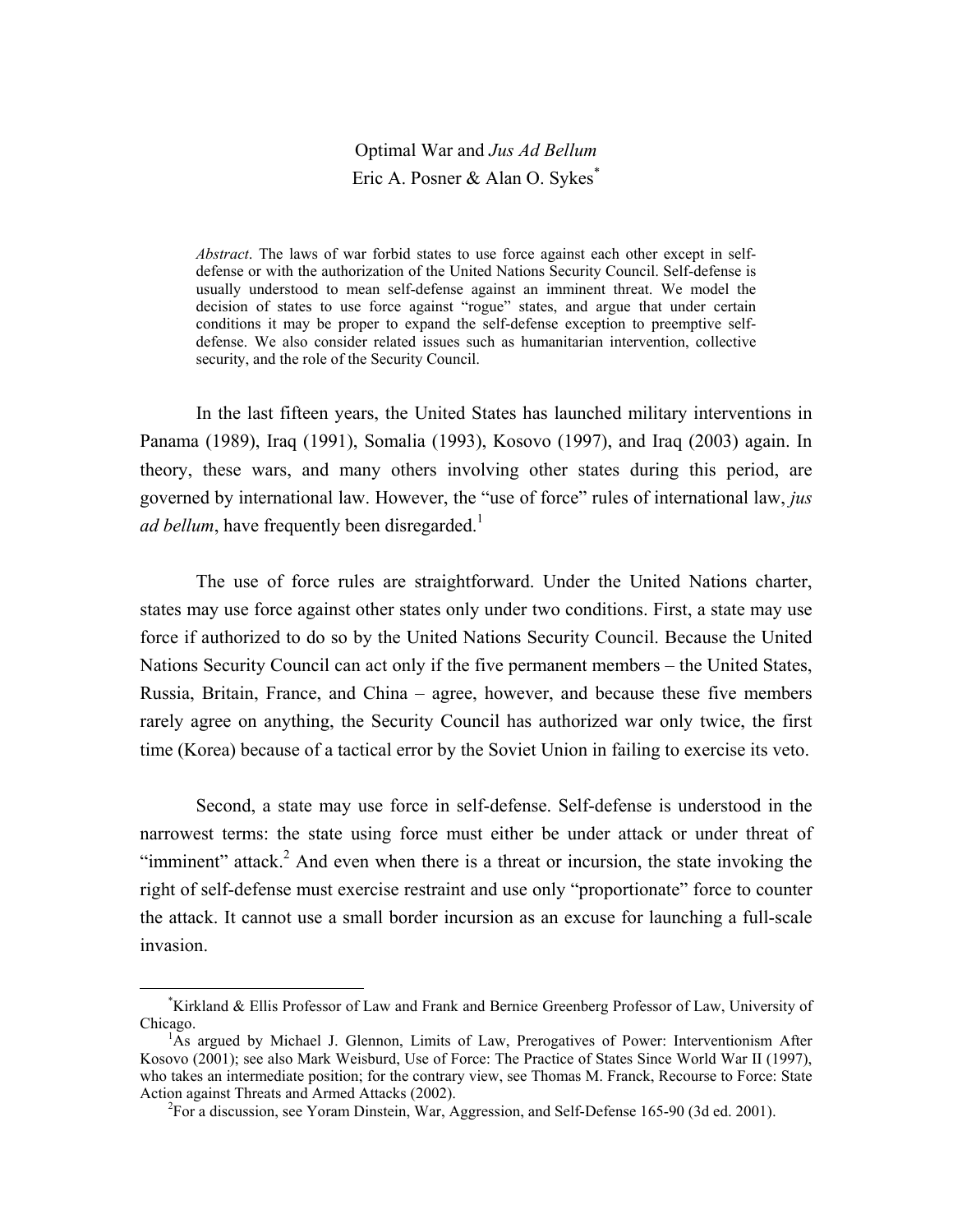Because the United Nations Security Council so rarely authorizes wars, and because self-defense cannot be invoked by both sides to a dispute, there should be few legal wars. Yet, there have been dozens of wars among states that have ratified the United Nations charter. When states routinely violate international law, it becomes clear that the law must evolve if it is to remain relevant at all. The question for us is what should happen to the use of force rules?

Today, we can see three possible answers to this question. The first is a reversion to the nineteenth century system, which, according to most contemporary authorities, placed no restrictions on the use of force.<sup>[3](#page-3-0)</sup> The second is a reassertion of the United Nations system, perhaps with some modifications. European condemnation of the American led invasion of Iraq in 2003 reflects such an effort to preserve the United Nations system. The third is the evolution of a wholly new system or new exceptions to the United Nations system. One frequently discussed possibility is that states will acquire legal authority to launch preemptive invasions in response to long-term (that is, non- "imminent") threats and to immediate humanitarian crises.<sup>[4](#page-3-1)</sup> The purpose of this paper is to evaluate these options from a rational choice perspective.

At the outset, we should make clear that we focus narrowly on the rules governing the use of force (*jus ad bellum*), and not on the laws of war or humanitarian law (*jus in bello*), which is the body of law governing the weapons and tactics used within a war (the treatment of POWs, and so forth). $<sup>5</sup>$  Both bodies of law are sometimes confusingly placed</sup> under the rubric of the "laws of war." Our focus is further confined to the use of force against "rogue" states, and for the purpose of humanitarian intervention. We will say more about these limitations in Section II.

In addition, our focus is normative, not positive. We seek to determine whether existing or alternative use of force rules are sound. A political science literature focuses

<span id="page-3-0"></span> $\frac{1}{3}$ <sup>3</sup>L. Oppenheim, 2 International Law: A Treatise 178 (H. Lauterpacht ed.,  $7<sup>th</sup>$  ed. 1952). The just war tradition, though advanced by international lawyers such as Grotius, is best understood as a moral rather than legal tradition, as it was never reflected in state practice. 4

<span id="page-3-1"></span><sup>&</sup>lt;sup>4</sup>Britain's foreign minister Jack Straw suggested that the United Nations charter be amended to allow for these exceptions; more recently, he has argued that the exceptions will have to evolve as customary exceptions. See Straw: War Won't Change UN Charter, The Guardian Online, March 30, 2004, available at http://politics.guardian.co.uk/iraq/story/0,12956,1182177,00.html.

<span id="page-3-2"></span>For an economic approach to *jus in bello*, see Eric A. Posner, A Theory of the Laws of War, 70 U. Chi. L. Rev. 297 (2003).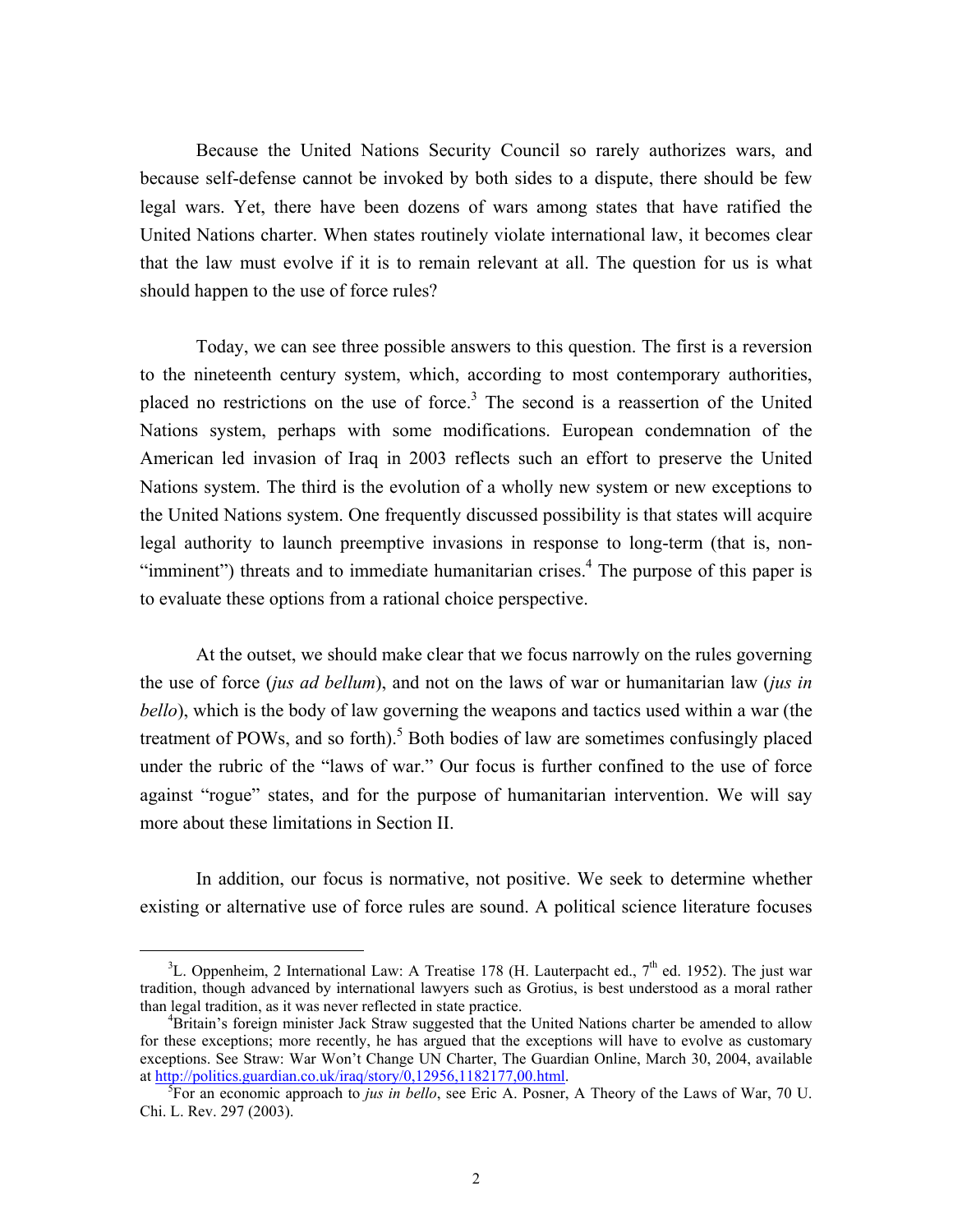on positive issues such as the conditions under which states go to war.<sup>[6](#page-4-0)</sup> Although we will refer to that literature, our effort is distinct from it.

Finally, we should mention that there is a large international law literature on use of force, but this literature is mainly historical, doctrinal, or philosophical.<sup>[7](#page-4-1)</sup> Our reliance on economic analysis is, as far as we know, novel.<sup>[8](#page-4-2)</sup>

#### I. International Rules on the Use of Force

The international law on the use of force has two sources: customary international law and the United Nations charter, which nearly every state has ratified.<sup>[9](#page-4-3)</sup> Under the United Nations charter, states may go to war under only two conditions: with the authorization of the United Nations Security Council and in self-defense.<sup>10</sup> The United Nations Security Council consists of thirteen states: five permanent members (the United States, Russia, China, France, and Britain) and eight rotating members. The Security Council can act only if nine members consent and none of the permanent members refuses consent. The Security Council was charged with the task of enforcing the United Nations charter, including the provisions guaranteeing the sovereignty and territorial integrity of all member states. But it has not discharged this function reliably. The United Nations has authorized the use of force only twice: against North Korea in 1950 after the USSR boycotted the Security Council in protest of China's exclusion at the time (a mistake that has not been repeated); and against Iraq after its invasion of Kuwait in 1991. During this period, there have been dozens or even hundreds of wars, depending on how one defines the term, and in each case aside from the two just noted the United Nations Security Council has failed to act.<sup>11</sup> It has also never used its greatest power, which is to compel (rather than merely authorize) its members to come to the defense of a state that has been invaded.

<span id="page-4-0"></span> <sup>6</sup>  ${}^{6}$ See, e.g., Bruce Bueno de Mesquita & David Lalman, War and Reason: Domestic and International Imperatives (1992).

<span id="page-4-1"></span>E.g., Dinstein, supra note ; Anthony Clark Arend & Robert J. Beck, International Law and the Use of Force: Beyond the UN Charter Paradigm (1993); Christine Gray, Re-Leashing the Dogs of War: International Law and the Use of Force (2000).

<span id="page-4-2"></span> $H<sup>8</sup>$ However, Yoo applies a cost-benefit test to the self-defense rule. See John C. Yoo, Using Force, 71 U. Chi. L. Rev. (forthcoming 2004). We comment on his argument below.

<span id="page-4-3"></span> $^{9}$ For detailed discussions of the law, see Ingrid Detter, The Law of War (2d ed. 2000), and Yoram Dinstein, War, Aggression, and Self-Defence (3d ed. 2001).<br><sup>10</sup>United Nations Charter, arts. 2(4) (general prohibition on use of force), 42 (Security Council's power

<span id="page-4-4"></span>to authorize use of force), 51 (right of self-defense).<br><sup>11</sup>See Glennon, supra note \_\_. Occasionally, it issues bromides; during the Falklands War it

<span id="page-4-5"></span>acknowledged that a state of war existed without condemning either side for starting it.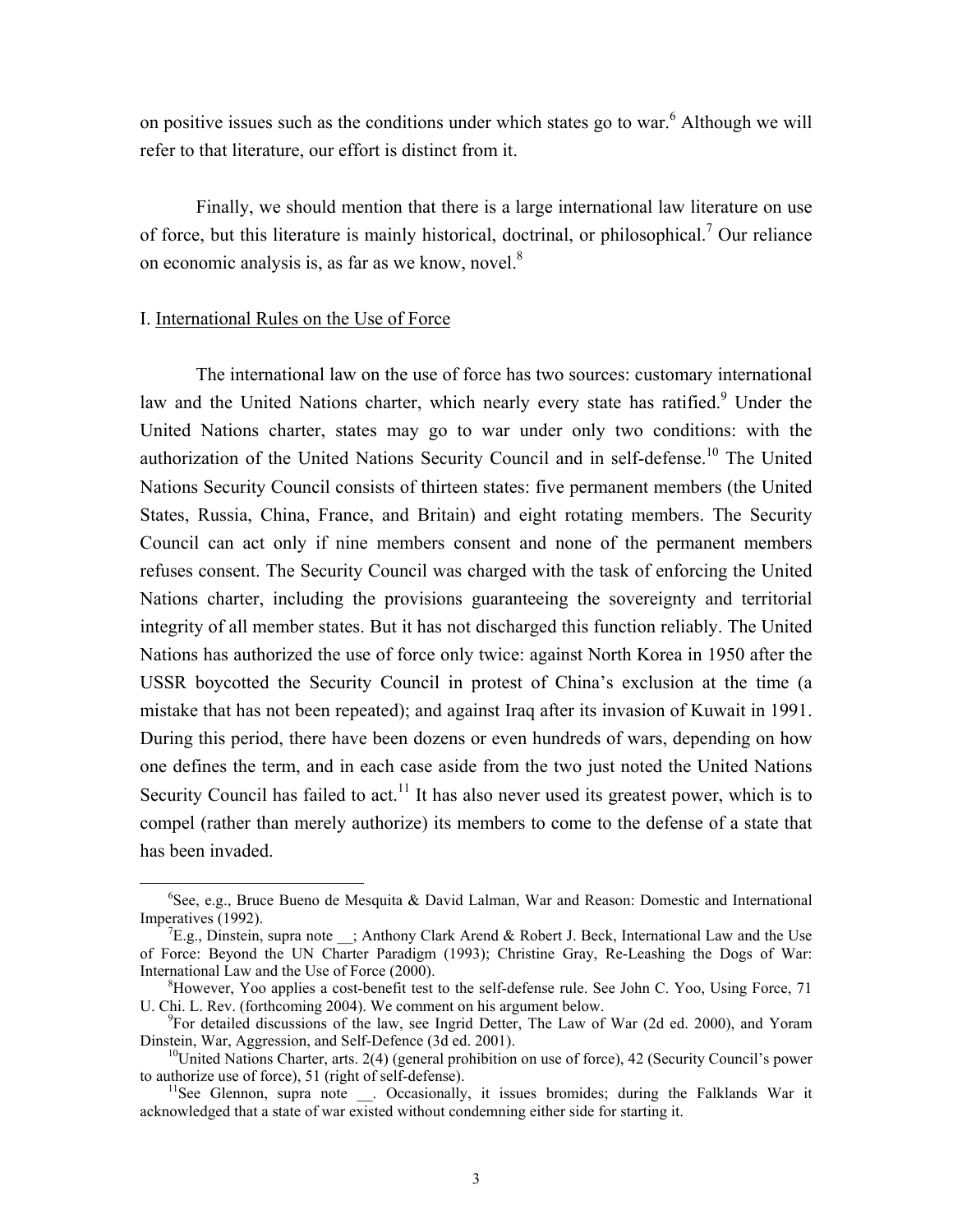According to many scholars, the self-defense provision of the United Nations charter incorporates customary international law, which limits self-defense to uses of force against an "imminent" threat of attack, and then only a "proportionate" response is permitted.<sup>12</sup> "Preemptive" self-defense, which refers to cases where the threat is more remote, is forbidden. However, this form of self-defense was not prohibited by customary international law. Indeed, under customary international law the decision to go to war was unregulated. The narrower definition of self-defense emanates from a rule of customary international law that governed uses of force short of war – such as a border incursion between two nations otherwise at peace. Many scholars hold that the United Nations charter prohibits preemptive self-defense by incorporating this narrower rule, known as the Webster-Ashburton rule, after its authors.<sup>[13](#page-5-1)</sup>

We note that the right of self-defense apparently encompasses the members of defense alliances—all members may legally use force when one of them is attacked if the alliance requires it or if one of its members requests aid. Likewise, states may legally come to the aid of a belligerent state that requests aid even outside the framework of an alliance.

Finally, in recent years some scholars have claimed that states may use force in order to prevent intrastate humanitarian disasters such as a government's use of force against its own people.<sup>14</sup> The United Nations charter has no such provision, but the United States and several European countries launched air attacks on Serbia in 1999 in order to stop human rights abuses against ethnic Albanians living in the Serbian province of Kosovo. As the United Nations Security Council did not authorize the invasion, and as it was clearly not an exercise of collective self-defense (which applies only to states, not intrastate political units that are attacked), either this use of force was illegal, or else it established legal precedent for the use of force against governments that abuse their own people.

A few scholars have argued that the use of force rules in the United Nations charter no longer have the force of law.<sup>15</sup> They point out that dozens of wars have been

<span id="page-5-1"></span><span id="page-5-0"></span>

<sup>&</sup>lt;sup>12</sup>See Dinstein, supra note \_\_, at 165-69, 208-13.<br><sup>13</sup>Id., at 219-21. As Dinstein notes, this view is not universally accepted; some scholars deny that customary international law is incorporated in the UN charter.<br><sup>14</sup>See, e.g., Fernando Tesón, The Liberal Case for Humanitarian Intervention, in Humanitarian

<span id="page-5-2"></span>Intervention: Ethical, Legal and Political Dilemmas (J.L. Holzgrefe & Robert O. Keohane eds., 2003). <sup>15</sup>See supra note

<span id="page-5-3"></span>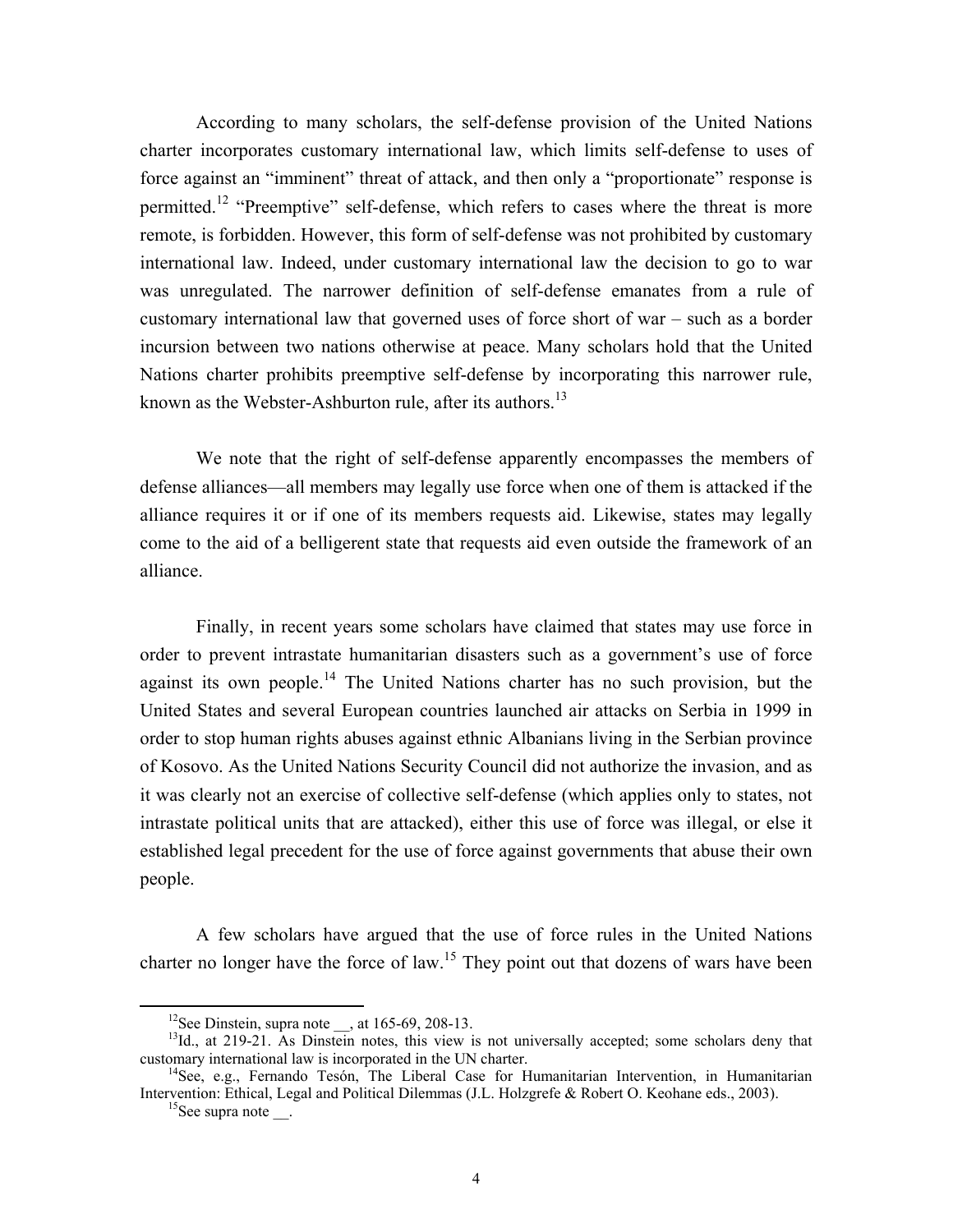started by United Nations member states, that only two were authorized by the United Nations Security Council, and that the self-defense provision, by definition, cannot be invoked by both sides of a conflict. Efforts to find new customary rules, such as the humanitarian intervention exception, fail as well because states do not act consistently: states go to war for political reasons, as they did before the United Nations charter was ratified.

We take no position on this debate. We simply assume *arguendo* that (some) states care, at least a little, about their reputation for complying with international law, so that the law will affect their behavior on the margin. We then ask what are the optimal rules regarding the use of force under this assumption.

#### II. Theoretical Considerations: The Private and Social Value of the Use of Force

In the discussion to follow, we limit our treatment of the use of force to cases involving self-defense or defense of others (humanitarian intervention). In particular, we assume that some external actor poses a threat of pure aggression (that is, aggression not motivated by defense of self or others) against the actor that we model, or against third persons that the actor we model may wish to defend. If the aggression occurs, we further assume that it is socially undesirable and will impose net social costs. The threat of aggression is exogenous in that our model does not explain why it arises, although we do entertain the question of whether the aggressor can be deterred through various means. It bears emphasis, however, that we rule out by assumption any possibility that the aggressor is engaged in productive activity through aggression or the threat of aggression. The aggressor in our framework is thus much akin to a criminal in the economics of crime literature, in which it is commonly assumed that the criminal's gains from a criminal act are smaller than the social costs of the act, making the act undesirable and posing the problem of how to design an optimal system of deterrence. Our analysis is very much in the spirit of that literature.

We thus analyze only a subset of the situations in which force may be used or contemplated. Historically, many wars or threatened wars have occurred between civilized states that dispute territorial rights, between colonial powers and their colonies seeking independence, and in various other contexts in which it is difficult to analogize a potential aggressor state to a criminal actor engaged in strictly unproductive activity. We do not purport to offer a framework for thinking about all such conflicts, and limit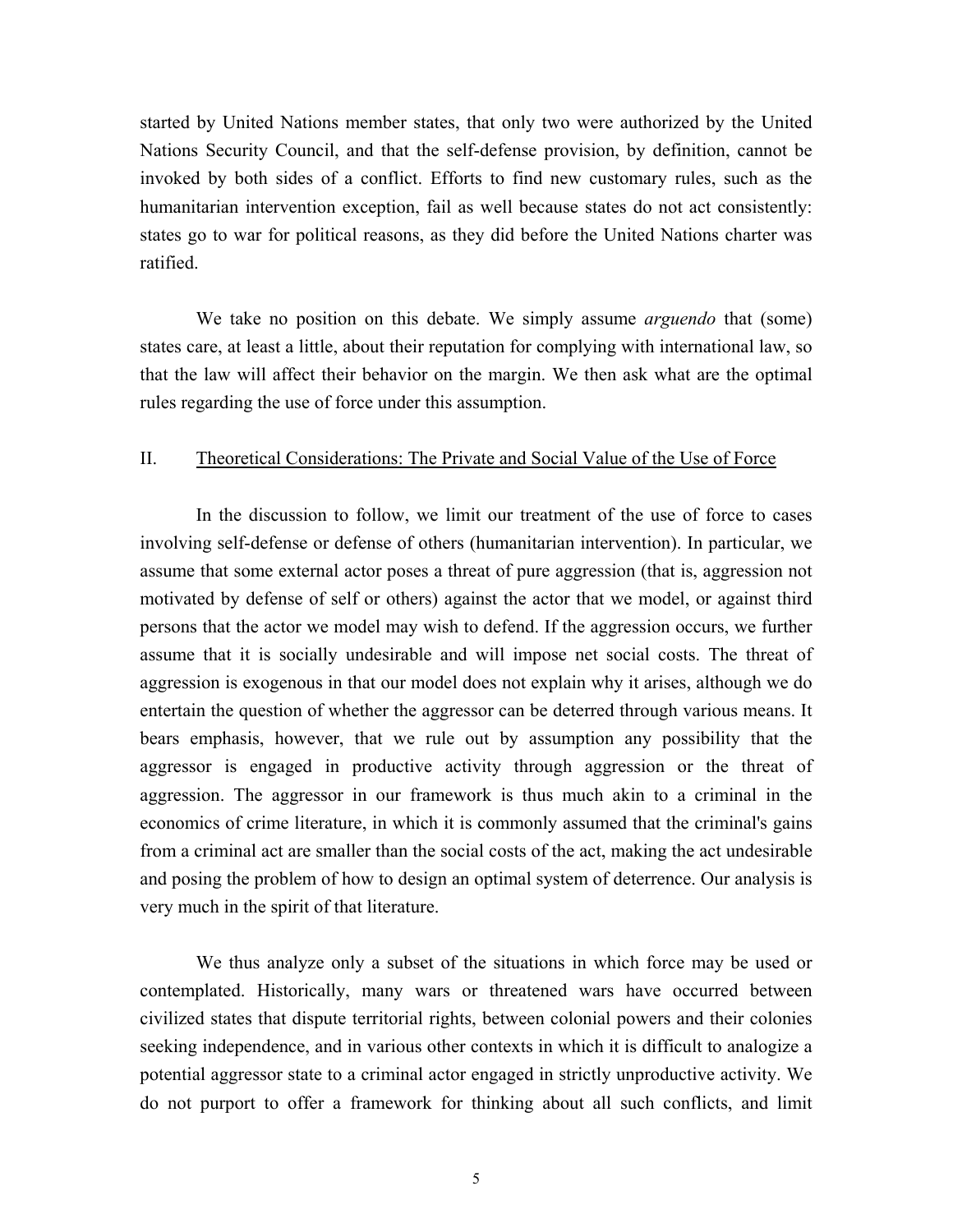ourselves here to the task of policing what might be termed "rogue" states. We stipulate that what constitutes a "rogue" state is to some degree in the eye of the beholder, but our analysis presupposes that such states can be identified in a principled manner.

#### A. Why Use Force Against Aggressor States?

The analogy between criminals and aggressor states in our framework affords a useful point of departure for assessing the rules about the use of force. In the economic literature on crime,  $^{16}$  the use of force plays at most a background role in the design of an optimal deterrence system. The literature emphasizes the virtue of monetary sanctions where they will suffice because of their cheapness, and suggests that more costly sanctions such as incarceration should be employed only when monetary sanctions are inadequate for deterrence (because, *inter alia*, of the insolvency problem). The literature on crime is not concerned exclusively with deterrence, of course, but also emphasizes the possible value of incapacitation. Here, too, incarceration is the device generally considered for this purpose. The use of force against criminals (beyond incarceration) is not discussed in most of the literature (aside from that on capital punishment), although it assuredly has an implicit role in providing the state with the ability to coerce criminals to accept sanctions such as fines or imprisonment.<sup>[17](#page-7-1)</sup>

Against this backdrop, consider the problem of how to deter (or incapacitate) an aggressor state. The notion in the economic literature on crime that monetary penalties are the preferred line of defense against socially unproductive acts is obviously flawed in this context. Just as with criminals, the aggressor state may well lack the assets to pay for the harms caused by aggression. And unlike the situation with criminals, the individual actors that lead their state to engage in aggression may bear few if any of the costs of any monetary penalties that might be imposed. Finally, and most fundamental, why would the aggressor state pay any such penalties unless a credible threat of force were brought to bear against it? We do see states required to pay reparations at times, but usually only after they have lost a war. Occasional exceptions arise when an aggressor state has assets abroad that can be seized (recall Iran<sup>18</sup>), but these cases will be uncommon and even then

<span id="page-7-1"></span><span id="page-7-0"></span><sup>&</sup>lt;sup>16</sup>See Gary S. Becker, Crime and Punishment: An Economic Approach, 76 J. Pol. Econ. 169 (1968). <sup>17</sup>See Steven Levitt, Incentive Compatibility Constraints as an Explanation for the Use of Prison

Sentences Instead of Fines, 17 Int'l Rev. L. & Econ. 170 (1997).<br><sup>18</sup>United States of American v. Iran, 1979 I.C.J. 7.

<span id="page-7-2"></span>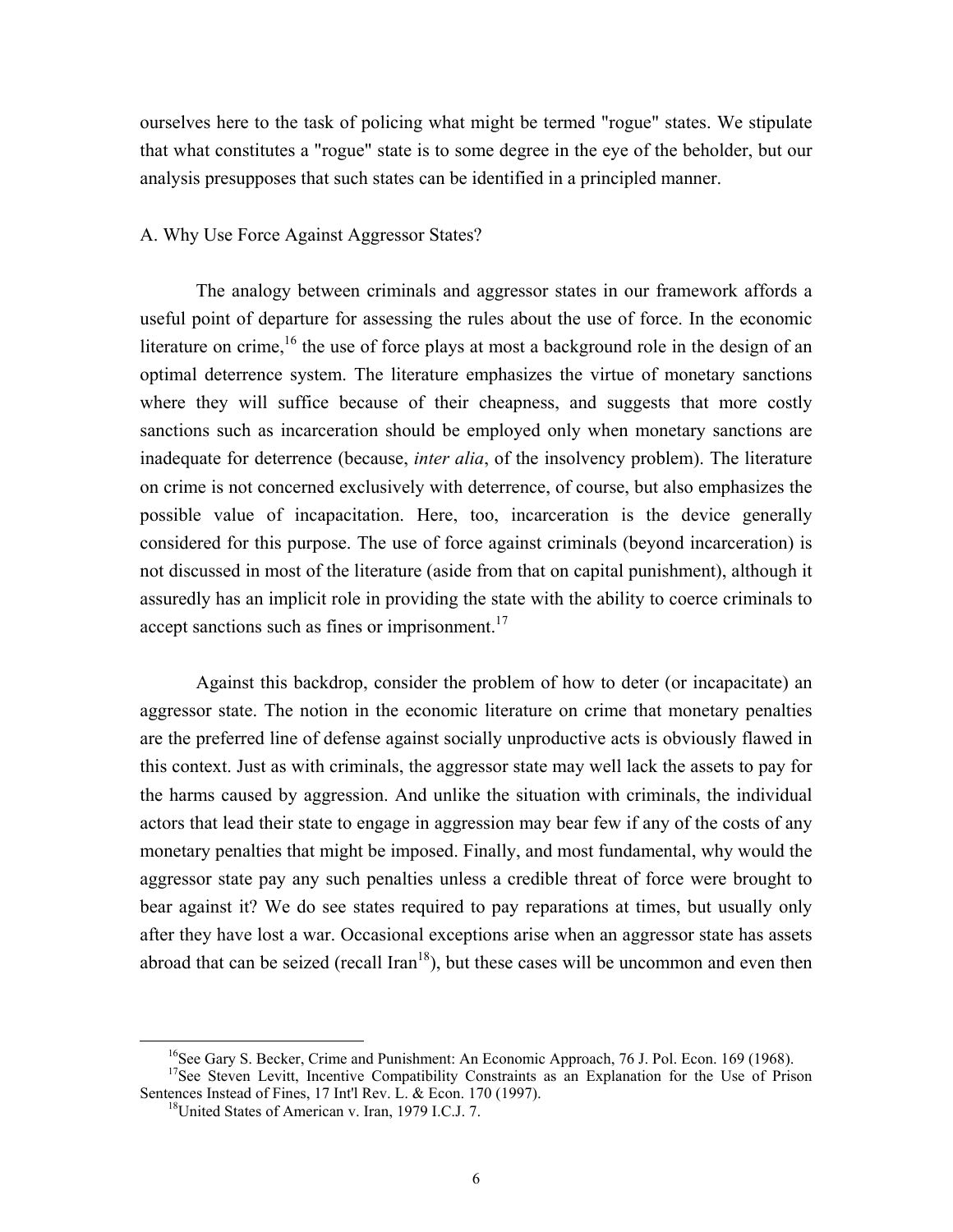may have little deterrent value on the leaders of aggressor states who do not own the assets personally.

If conventional monetary penalties are not a realistic penalty for most aggressor states, however, perhaps other forms of international economic sanctions can be employed. Sanctions have been used extensively in the international system, not only against aggressors (such as Iraq after the invasion of Kuwait) but also on humanitarian grounds (South Africa). Their record, however, is mixed at best. The costs of sanctions are often borne by the citizenry at large rather than by the leaders whose behavior is the source of the problem, and leaders often will not give up power voluntarily or make an important change in their behavior merely to avoid the economic harm that sanctions bring upon their economies.<sup>19</sup>

The next line of defense against domestic crime—incarceration and associated incapacitation—is also of limited utility against aggressor states. To be sure, the leaders of such states can be and sometimes are incarcerated. But again, this outcome usually follows a war or a fortuitous regime change that makes it possible for the leaders of aggressor states to be placed under international criminal jurisdiction. Without the use of force or at least a credible threat of it, the leaders of aggressor states will usually fear little from the prospect of war crimes trials and related punishment mechanisms.

For these reasons, the use of force, or at least a credible threat of force, will often be essential to deter potential aggressor states from unproductive acts or to incapacitate those states which cannot be deterred. The alternative deterrence mechanisms that we take for granted in a domestic criminal justice system simply will not work for the most part in international relations.

To say that force or threat thereof is generally essential, however, says nothing about the *timing* of force. As we note in the introduction, the current controversy over the rules of *jus ad bellum* centers on the existing constraints on the use of force—the requirement of Security Council authorization, or of grounds to invoke the right of selfdefense against an actual or imminent attack. Much of our focus in the remaining

<span id="page-8-0"></span><sup>&</sup>lt;sup>19</sup>A classic study of the efficacy of economic sanctions is Gary C. Hufbauer, John J. Schott & Kimberley Ann Elliott, Economic Sanctions Reconsidered: History and Current Policy 2d Ed. (1990). The theoretical and empirical literature on sanctions is surveyed in Jonathan Eaton & Alan O. Sykes, International Sanctions, in Peter Newman ed., The New Palgrave Dictionary of Economics and the Law Vol. II (1998).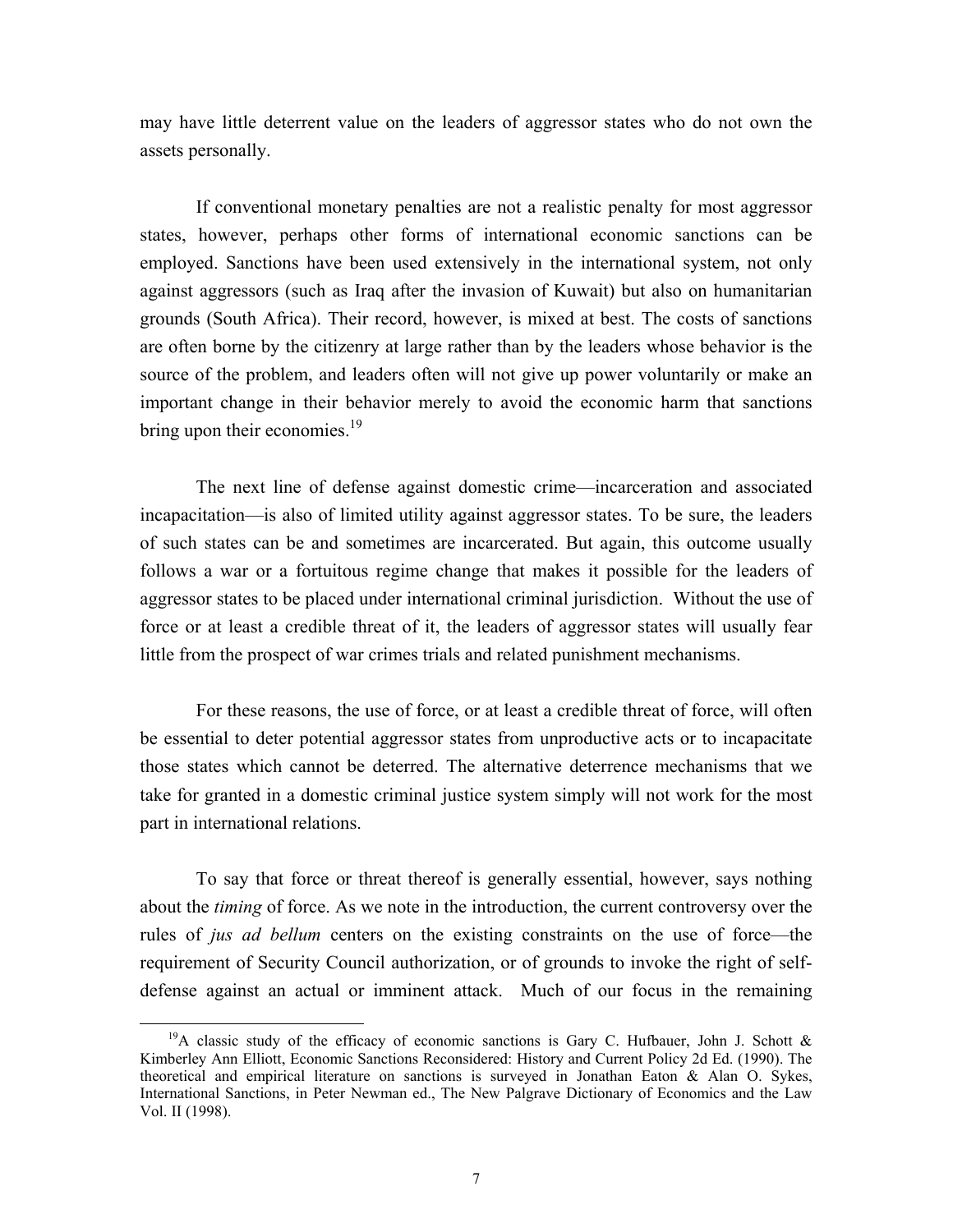sections will be on the question whether force can be justified under other circumstances as well.

#### B. The Timing of Force: Preemptive Attack

For the moment, we put aside the role of the Security Council as well as the use of force for humanitarian purposes, and focus on the imminence requirement for the use of force in self defense. Is the right to use force only against actual or imminent attack sufficient for purposes of self defense against potential aggressor states?

One answer is that the target of aggression may be a weak state with insufficient capacity to deter or incapacitate. This problem may be quite real, to be sure, but it does not argue for relaxing the imminence requirement in general. The state that is weak when attack is imminent will generally be weak at earlier points in time as well. The solution here, if there is one, may be for the weaker state to seek a defense alliance with more powerful states.

If we restrict our attention to potential targets of aggression that have the power to retaliate with enough force to deter or incapacitate aggressors, there are several obvious virtues to a requirement that they wait until an attack is underway or at least imminent before using force in response. Such a rule (if obeyed) ensures that force is only used as a last resort, and that all diplomatic means (presumably much less costly) to avoid conflict have been exhausted before force is employed. Likewise, if force is used before an attack is imminent, a significant chance of mistake may arise—perhaps the potential aggressor state never would have attacked at all. One must also worry that a right to use force prior to an imminent attack would be invoked opportunistically, and become a pretense for aggression instead of a bona fide act of self defense.

More fundamentally, if the potential victim state has substantial capacity to retaliate against the aggressor, why is it not sufficient for a such a state to threaten retaliation against an actual attack at a level which will eliminate any gains to the aggressor state and discourage attack altogether? Such a strategy, if feasible and successful, eliminates the need for the use of force altogether. This was the essential strategy of the United States during the Cold War, of course, when "mutually assured destruction" made it difficult to imagine that a rational Soviet leader would launch a nuclear attack.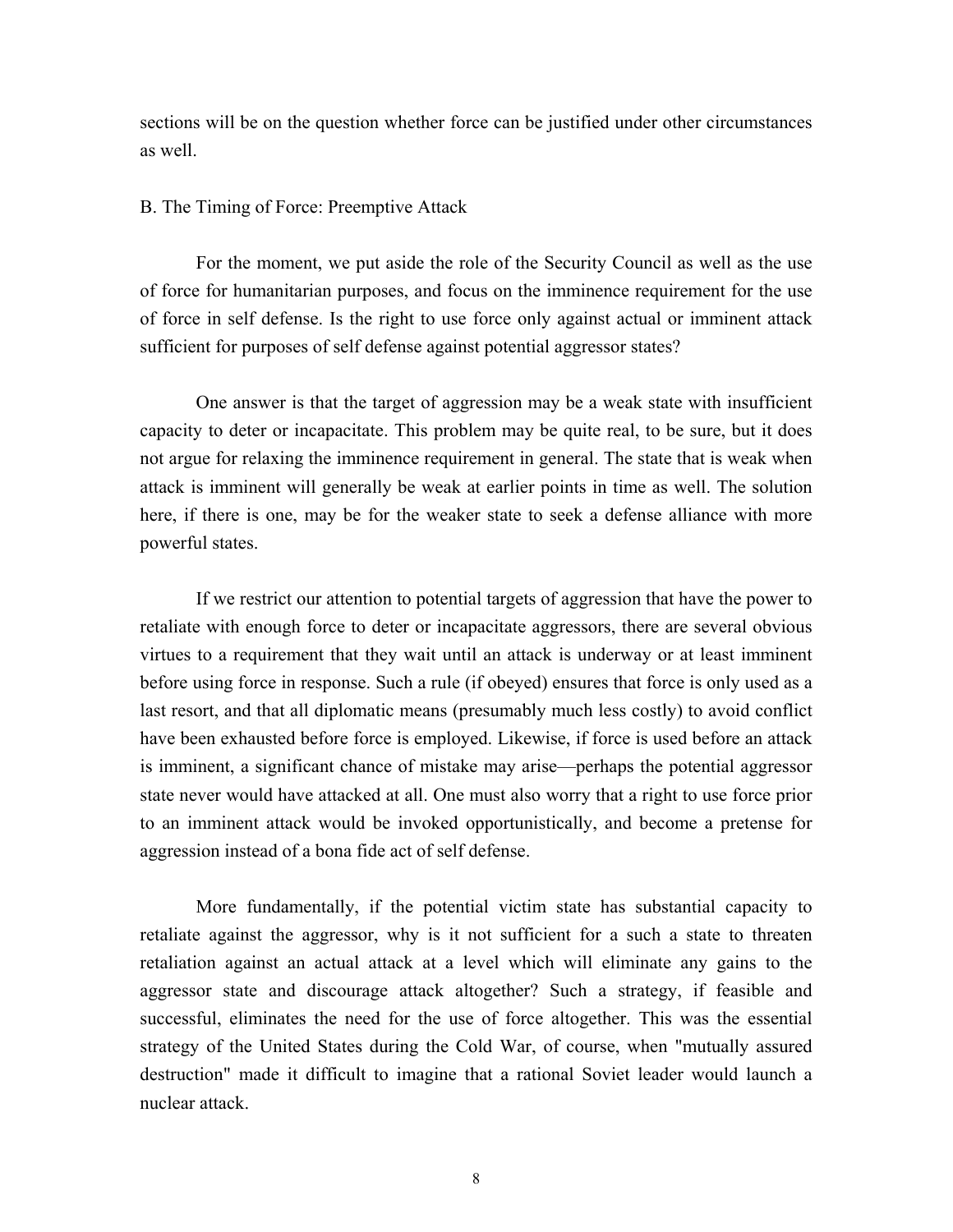These considerations have considerable persuasive force, and perhaps afford a basis for the imminence requirement across broad classes of self-defense scenarios. We suggest that they are not conclusive in all cases, however, for at least two types of reasons.

First, threats of substantial retaliation following an attack may not be credible the leaders of aggressor states may realize that should they attack, retaliation will be constrained by the rational self interest of the state that has been attacked. For example, retaliation may kill or injure innocent individuals in the aggressor state or neighboring states. Both geopolitical and moral limitations on the acceptable degree of such damage may be present, which may seriously undermine the credibility of the retaliatory threat. Similarly, the behavior that requires deterrence may not be an "attack" *per se* but a dangerous and threatening policy, such as the development of nuclear weapons by a rogue state. The threat to retaliate against a state that develops such weapons may lack credibility not only because the weapons have not yet been used and political constraints preclude retaliation, but because the costs of conflict with a nuclear state have risen to unacceptable levels. Finally, an attack by an aggressor state may not be easily traceable to that state. An aggressor that operates surreptitiously by supplying dangerous weaponry to terrorist agents may have plausible capacity to deny responsibility for an attack, and may believe that retaliation is then unlikely given the great collateral damage that it would entail.

Second, even where the threat to retaliate is credible, it may not be effective to deter the leaders of aggressor states. Those leaders may care little about their own citizens, and may expect to escape the consequences of retaliation themselves. In extreme cases, they may not even care about their own safety. Consider the religious zealots who believe that death during war against enemies will bring them to a blissful existence. Where deterrence is unrealistic for such reasons, the emphasis shifts to incapacitation—to preventing attacks before they occur. Such a policy inevitably requires the use of force before an attack is underway or imminent.

These observations afford some reason to worry that an imminence requirement may not suit all cases terribly well. In the next section, we provide some simple formal structure to crystallize this concern.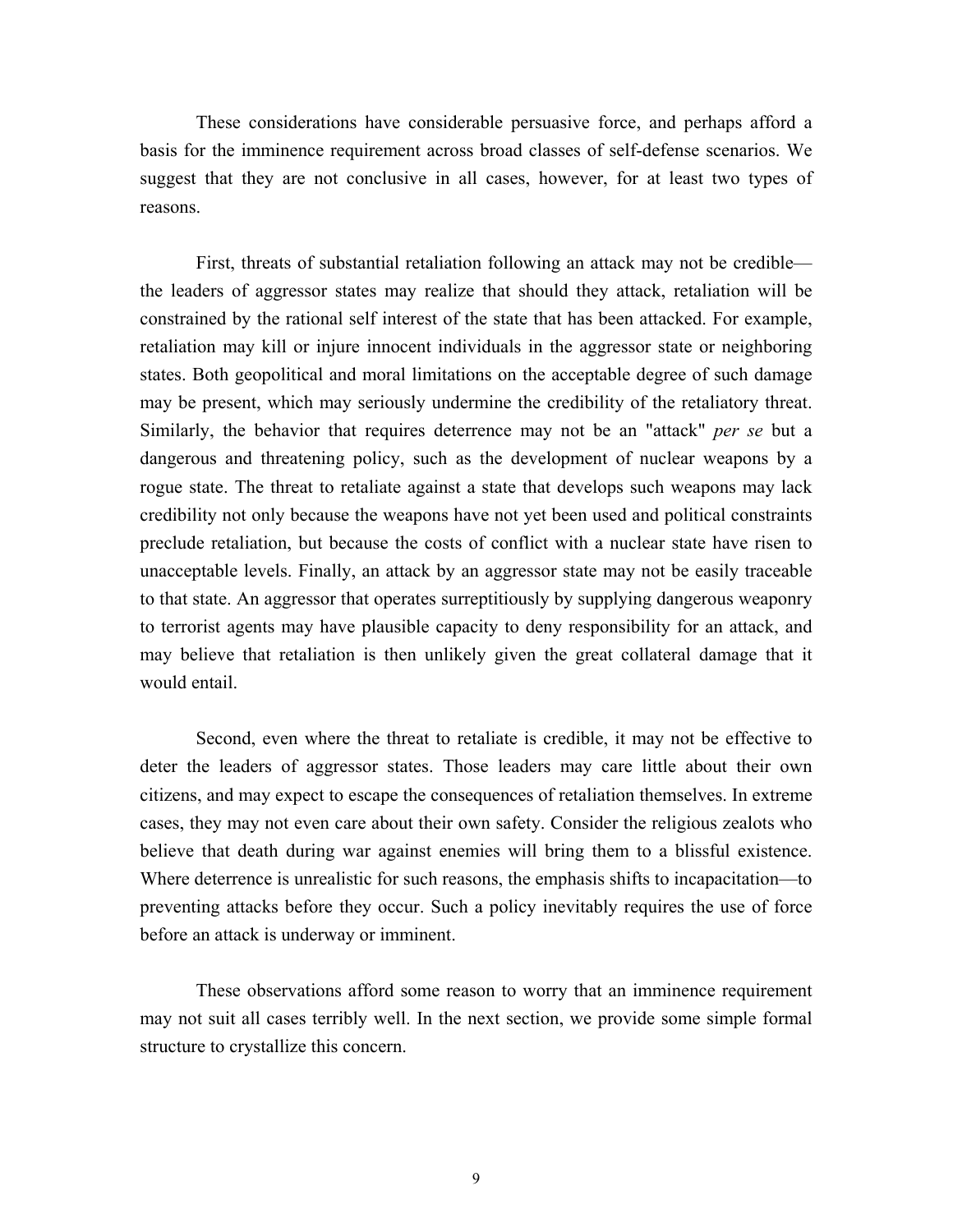#### C. Preemptive Attack in a Two-Period Model

Consider a two-period scenario involving two countries, Home and Foreign. In period one, Home is uncertain whether Foreign intends to "attack" in period two. One can think of an "attack" in literal terms, or simply as an aggressive strategy by Foreign such as the development of nuclear weapons. Home's subjective probability of such an attack is  $p$ ,  $0 \le p \le 1$ . Both nations have a per period discount rate of *d*. For notational convenience, let  $\delta=1/(1+d)$ .

We further assume that attack by Foreign cannot be deterred by a threat of retaliation after an attack occurs for one of the reasons given above. One might imagine the model applying, for example, to a scenario where Foreign has private information about its type. The "bad" type of Foreign state is one governed by crusaders, religious zealots, or ideologues who will launch an attack against Home, regardless of whether Home will retaliate. The "good" type of Foreign state will not attack in period 2. Only Foreign knows whether it belongs to the bad or good type, and it cannot credibly reveal its type (bad types are able to "pool" with good types).

Home can attack Foreign preemptively in period one, and eliminate the possibility of attack in period two. The cost of the preemptive attack to home is  $K_h$ , and to Foreign the cost is  $K_f$ . Alternatively, Home can wait until period two when the existence or nonexistence of the threat from Foreign will be revealed. If Foreign does not attack, no losses occur and military action is unnecessary then or in the future—the costs of conflict are zero. If Foreign attacks, however, Home will incur a variety of possible costs. It may feel obliged to retaliate, and may wish to incapacitate Foreign to prevent future attacks. It may also feel obliged to incur sizable defense expenditures to guard against the new threat from Foreign, or may be forced to transfer resources to Foreign to appease it. The cost to Home in the event of an attack in period two, including damage done to it by the attack and the cost of its response, will be  $Y<sub>h</sub>$ . The cost to Foreign in the event of conflict in period two will be  $Y_f^{20}$ 

<span id="page-11-0"></span> $20$ We proceed in the text on the assumption that the "costs" to Foreign are positive, so that the net impact of attack on Foreign is not a benefit to it. One could relax this assumption. For example, if one believed that an attack on Foreign would free its people from miserable repression, it is conceivable that the net impact of an attack in either period would be favorable and that Kf and Yf are both negative. In a footnote we briefly touch on the implications of the case where Foreign benefits from an attack, and consider that possibility more concretely below when we discuss humanitarian intervention.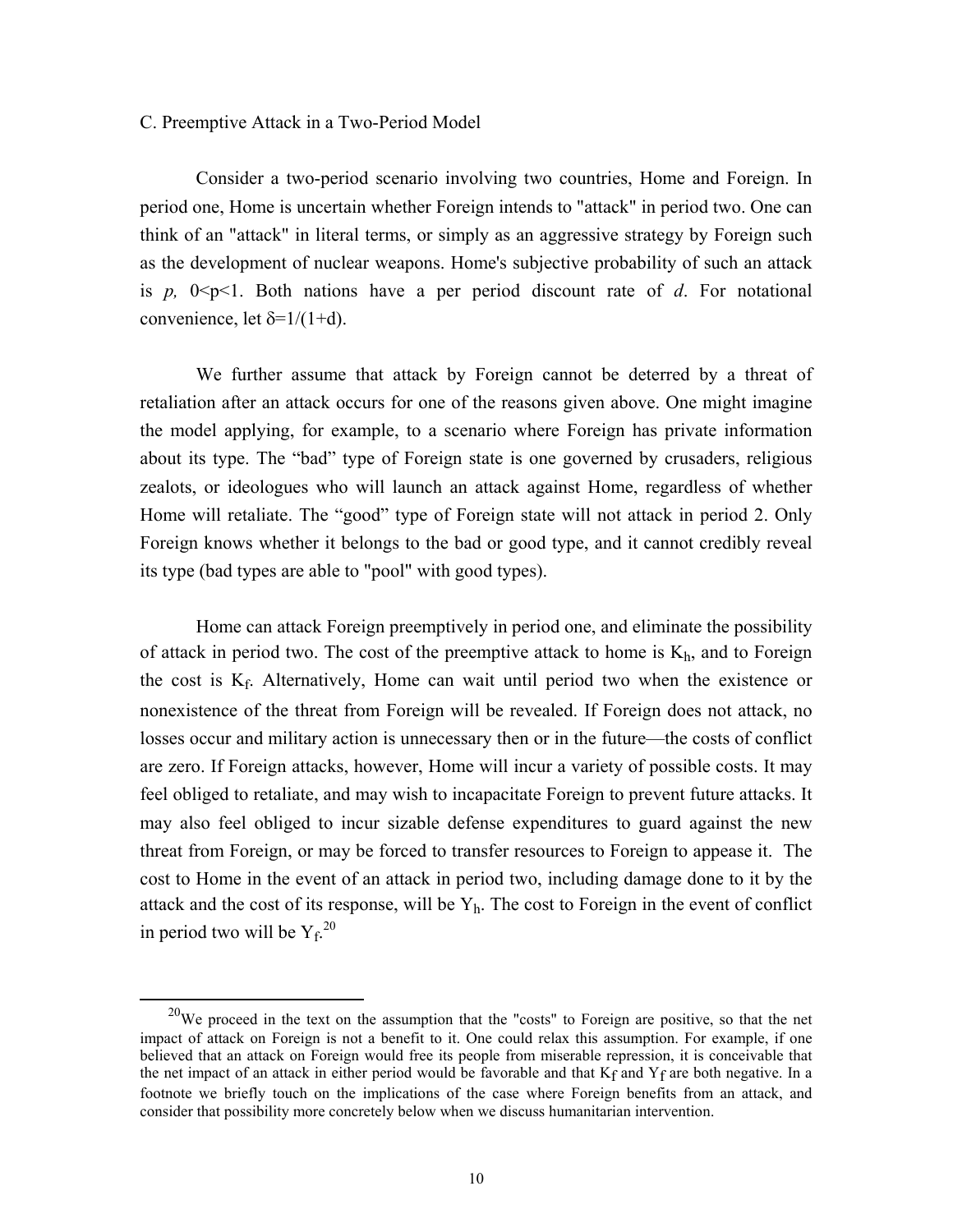Think of  $K_f$  and  $Y_f$  as the welfare costs to Foreign that "count" in a proper social welfare calculus. If we thought of states as persons, it might be difficult to understand why these variables should be counted at all in social welfare. In the economic analysis of criminal law, for example, we often do not count the utility of the criminal, only that of the victim, and design the law to deter the criminal rather than to maximize the joint utility of criminal and victim. $2<sup>1</sup>$  But in international conflict, much destruction can occur of the life and property of civilians and even of soldiers who are "just following orders." Without taking any definitive position on which of these costs should "count" and which should not, we assume that some of them may count and include them in the model. In the discussion below the included costs to Foreign are termed the "collateral damage."

In limiting the game to two periods, we are obviously simplifying the analysis in relation to the open-ended time horizon that nations confront in reality. Indeed, if the world really "ended" in period two, there might well be no reason for Home to incur the costs of responding to an attack by Foreign as there would be no future periods in which to derive any benefit. Our assumption that Home will incur the costs of a response in period two thus is best understood as a abstraction from an environment in which the game does not really end, and in which Home's best response after Foreign reveals itself to be aggressive is costly.

*Home's private calculus.* We make the stylized assumption that Home gives no weight to the collateral damage to Foreign (even though in practice such costs may receive some significant weight). Then, Home will attack preemptively if:

$$
K_h \leq \delta p Y_h
$$

This expression implies that Home will find preemptive attack privately optimal if the costs to home of an attack in period one are less than the discounted expected costs of conflict in period two. Trivially, preemptive attack is more likely to be optimal when the costs of preemptive attack  $(K_h)$  are smaller, the probability of the threat materializing in period two (p) is greater, the costs of conflict in period two  $(Y_h)$  are greater, and the discount factor (δ) is greater (the discount rate *d* is smaller).

<span id="page-12-0"></span><sup>&</sup>lt;sup>21</sup>See generally Steven Shavell, Foundations of Economic Analysis of Law,  $245$ ,  $540-68$  (2004). The notion that certainly utility is illicit and should not count in the social welfare calculus may also be found in the literature on punitive damages. See Robert Cooter, Economic Analysis of Punitive Damages, 56 So. Cal. L. Rev. 79 (1982).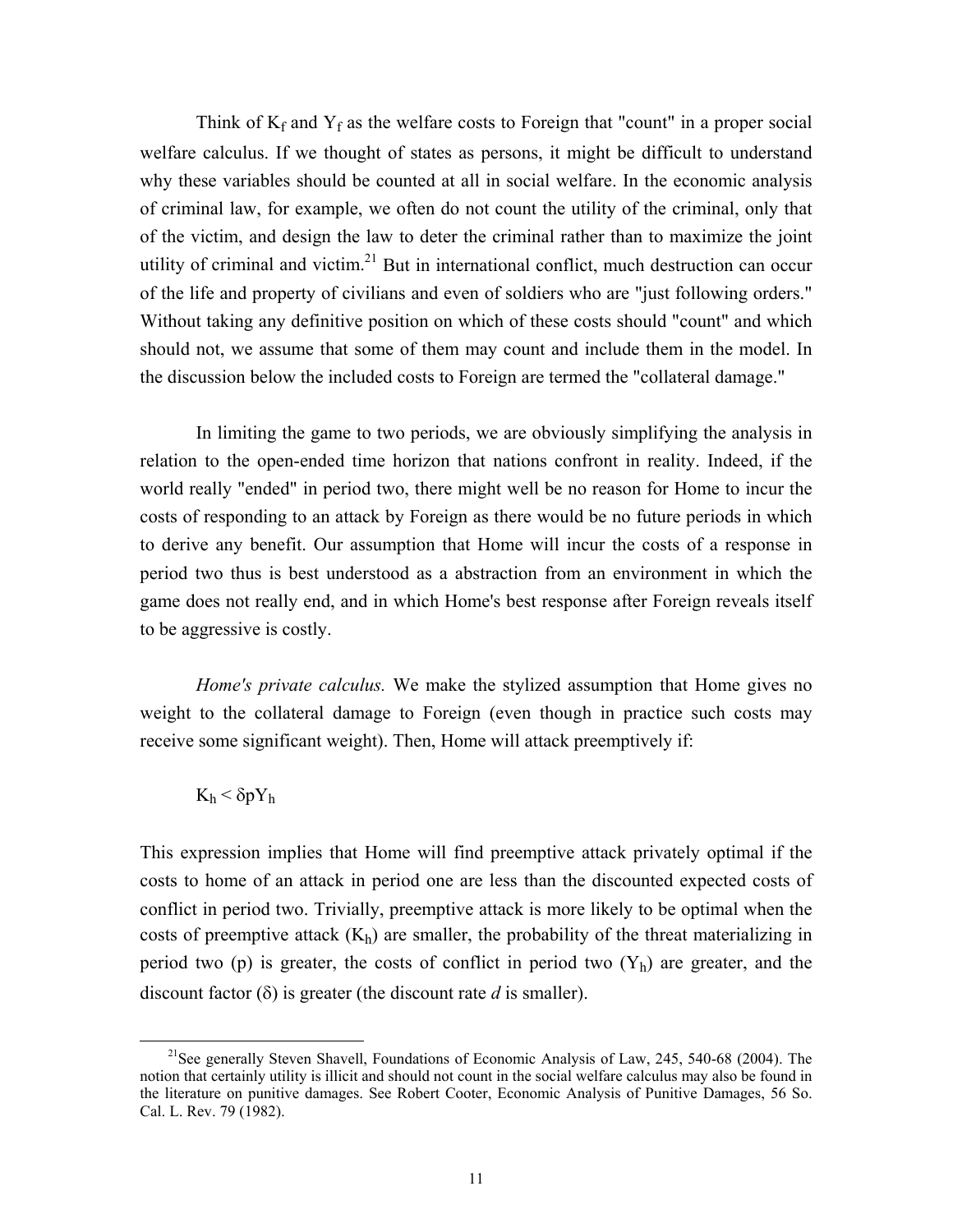A further obvious implication is that preemptive attack is never optimal unless  $Y<sub>h</sub>$  $> K_h$ . That is, there can be no gains from preemptive attack unless the costs of conflict are greater if Home waits. Were it otherwise, Home would benefit by deferring the conflict due to the time value of money and to the fact that the probability of actual attack is less than one.

*Social calculus.* Preemptive action is socially justified (that is, it lowers the expected social costs of conflict) if:

$$
K_h + K_f < \delta p(Y_h + Y_f)
$$

This expression states simply that preemptive attack in period one is justified if the costs of such an attack (including the collateral damage to Foreign) are less than the discounted expected costs of conflict in period two (again including collateral damage to Foreign).

It is perhaps useful to rewrite the expression as follows:

$$
(K_h+K_f)/\delta(Y_h+Y_f)\leq p
$$

Preemptive attack is socially justified if the probability of an attack by Foreign in period two exceeds the ratio of the costs of preemptive conflict in period one to the discounted costs of conflict in period two. As with the private calculus, preemptive attack cannot possibly be justified unless the costs of conflict are growing over time  $[K_h+K_f < Y_h+Y_f]$ . The rate of growth in these costs required to justify preemptive attack is greater, the smaller is the discount factor δ and the smaller is the probability of attack *p*. Likewise, preemptive attack is more likely to be justified as *p* rises, a point that loosely provides some basis for the imminence standard (where p presumably approaches 1.0). But a value of *p* close to unity is by no means necessary for preemptive attack to be justified in this framework.

Yet another way to understand these conclusions is to note that delay in the use of force has value as a real option.<sup>22</sup> The option value of delay relates to the time value of money, but also to the fact that information becomes better over time. In our simple

<span id="page-13-0"></span> $22$ The literature on real options theory is vast. A thoughtful introduction to much of it may be found in Avinash K. Dixit & Robert S. Pindyck, Investment Under Uncertainty (1994).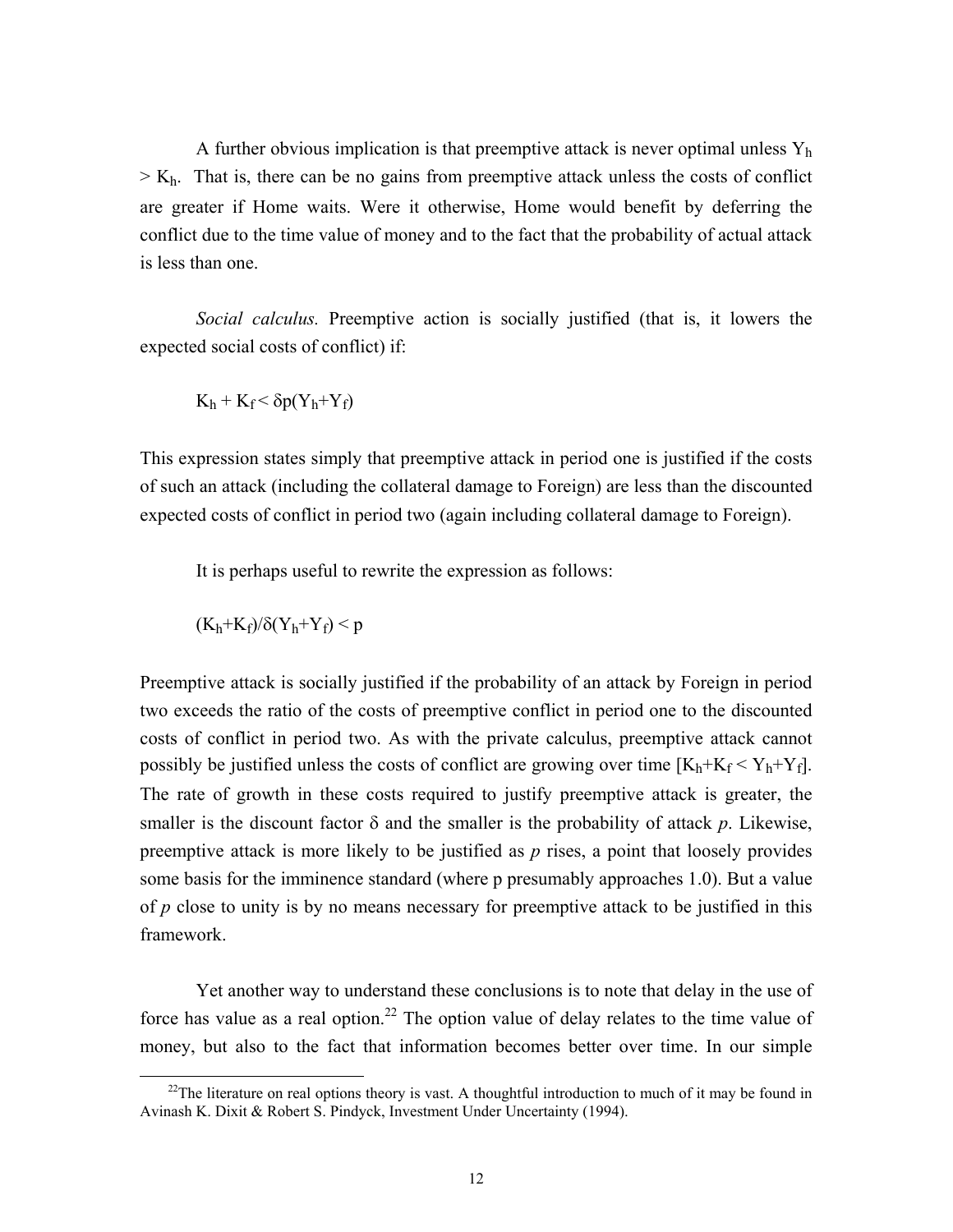model, Home learns with certainty whether Foreign has aggressive intentions in period two, but the framework is much more general and can be accommodated to any assumptions about the way that information improves over time. In general, preemptive attack will be justified only if the growth in the costs of conflict over time is fast enough that the option value of delay turns negative.<sup>23</sup> Both the private calculus and the social calculus above may be interpreted in this fashion.

Plainly, there is a divergence between the private and social expressions for the optimality of preemptive measures. If Home follows its private calculus, and  $K_f$  is large enough, then Home may launch a preemptive attack that is socially suboptimal. But Home's reliance on its private calculus may also lead it to eschew preemptive attack when it is socially optimal. $^{24}$ 

As an illustration, suppose that the United States is considering a preemptive attack on Iraq. If  $K_h$  is very small (the "cakewalk" theory), and  $\delta pY_h$  is large (the WMD theory), then the United States may launch the attack even if many Iraqi soldiers and civilians will be harmed  $(K_f$  is large), and the attack may fail the social cost-benefit test for that reason. The United States will also not take account of the of harm to Iraqi civilians from a retaliatory attack should WMDs be used in period  $2(Y_f)$ . Alternatively, consider again a decision about an invasion of Iraq, but assume now that  $K_h$  is relatively high (say, \$100 billion) and  $\delta pY_h$  is low (the probability of WMDs is small), so the United States does not launch an attack. But if  $K_f$  is relatively low (because of precision bombing, few Iraqis are harmed) and  $Y_f$  is extremely high (if there are WMDs, and they are used, the United States would retaliate with a massive nuclear strike), then it may be socially optimal for the United States to attack preemptively. Thus, the divergence

<span id="page-14-0"></span><sup>&</sup>lt;sup>23</sup>Suppose, for example, that the costs of conflict are constant over time:  $K_h + K_f = Y_h + Y_f$ . From a social standpoint, the option value of delaying the use of force is then equal to  $(1-\delta p)(K_h + K_f)$ , an amount which is clearly positive and which increases as the discount factor and the probability of attack decrease.

<span id="page-14-1"></span> $^{24}$ A further source of potential distortion outside the model relates to the fact that Home may not even pursue its own interest systematically. There is perhaps no more reason to suppose that governments maximize national welfare in the pursuit of their security policies than in other policy spheres (such as international trade), where it is well known that policy decisions routinely diverge from the national welfare optimum. Eisenhower's now famous warning about the "military-industrial complex" can be taken as a suggestion that interest groups favoring more militaristic policies may be particularly well organized, and may thus lead states to devote more resources to defense activities than may be justified on national welfare grounds.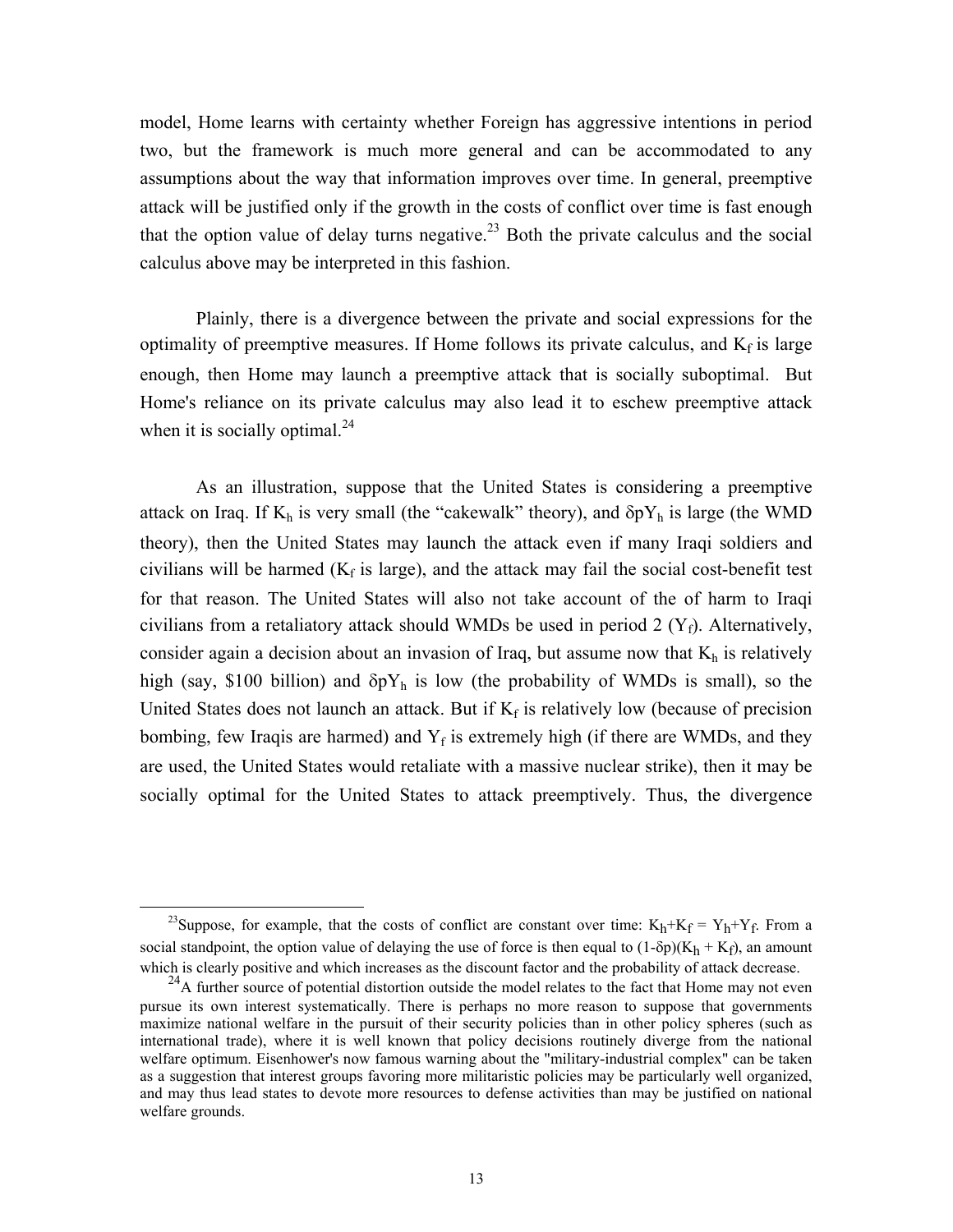between private incentives and social welfare could lead to too many or too few preemptive attacks.<sup>25</sup>

#### D. Extension to Three Periods

The two-period structure above masks some interesting issues, including one raised by the debate over the invasion of Iraq. European opponents of the invasion, such as France, proposed to increase the number of weapons inspectors as an alternative to military action. The proposal for increased inspections, and for a delay in action pending the conclusion of inspections, suggests an extension of our model to focus on three stylized points in time when military action might be taken by Home against Foreign: (1) before the weapons inspections run their course; (2) after their completion but before an "attack" by Foreign; and (3) after an "attack" by Foreign. We will spare the reader a complete formal treatment of this case, and simply note the factors that bear on the wisdom of delay from period one to period two.

Suppose, for concreteness, that preemptive attack is optimal (privately or socially) if we ignore the intermediate period—the costs of conflict in period one are less than the discounted expected costs of conflict in period three. When is it nevertheless desirable to defer military action to period two? The answer relates to considerations noted above. Plainly, deferring action is more attractive, the higher the discount rate. And it is less attractive, the faster the costs of conflict are growing over time. The other important factor is the degree to which information may be expected to improve between period one and period two. If the estimate of the probability of attack is likely to improve substantially by waiting, the option value increases, other things being equal. If the likely improvement in information is minimal, the option value of delay is lower and may well be negative.

There are many ways that one might model the change in information as a formal matter, and we offer one possibility here merely as an illustration of the basic idea. Suppose that at the end of period two (at the end of "weapons inspections"), the

<span id="page-15-0"></span><sup>&</sup>lt;sup>25</sup>We take no position on the actual values of these variables, and on whether the U.S. led invasion of Iraq was either privately or socially beneficial.

We do note, however, that an important caveat to our analytic discussion arises if one assumes that an attack on Foreign confers net benefits on it (as by eliminating a repressive regime). Then, one must ask whether attack is justified from a social standpoint even if Foreign turns out not to be aggressive. That is, one must modify the social calculus to consider the costs of *not* attacking Foreign in either period.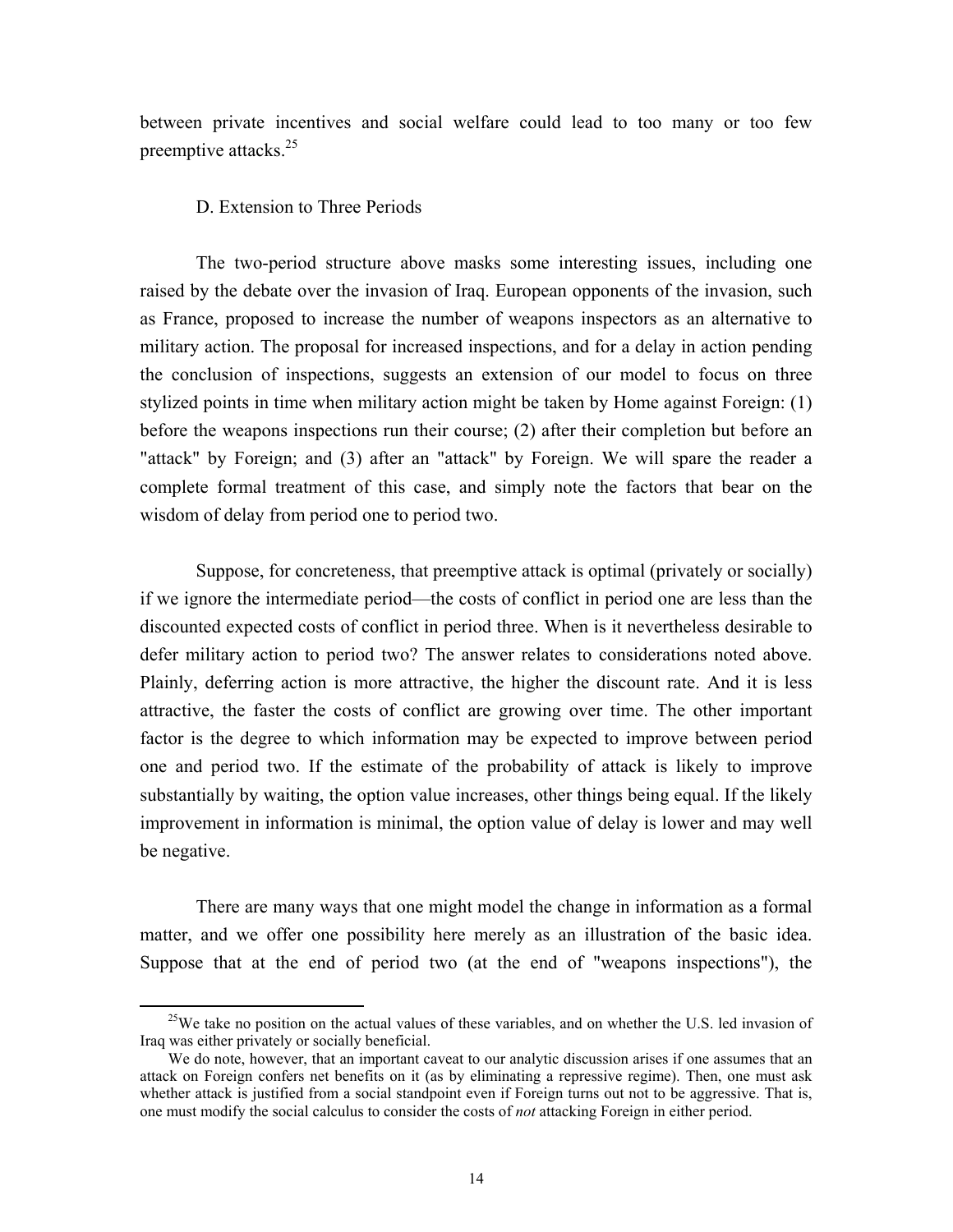probability of attack will be refined as follows: with probability 0.5, the revised probability of attack will be  $p+\varepsilon$ , and with probability 0.5, it will be p- $\varepsilon$ . If  $\varepsilon$  is "large," one might say that information has improved considerably. If it is very small, information has improved little, and in the limit  $(\epsilon=0)$ , information has not changed.

In this framework, the following points should be intuitively clear. If the costs of conflict in period one are lower than the expected discounted costs in period three, if  $\varepsilon$  is very small, and if the costs of conflict are rising significantly between period one and period two (the "bad" type Foreign will make significant progress in building up its armaments, for example), then it probably does not pay to defer military action to period two. Waiting increases the costs of conflict significantly (if Foreign is indeed a would-be aggressor state), and waiting will not materially affect the apparent likelihood of whether Foreign is an aggressor state or not. It is better to act preemptively in period one because of the greater expected costs of conflict in period two (when a more expensive preemptive attack will be needed, unless of course the costs have risen so much that it is then best to wait for period three). By contrast, as ε becomes large, the attractiveness of delay increases, other things being equal. Delay offers a significant (50%) chance that information will come to light that considerably reduces (because of the large ε) the apparent likelihood of Foreign being an aggressor state, and if so all sides may be spared the costs of military conflict.

The debate between the United States and European opponents of the Iraq invasion can readily be restated in this framework. The position of the United States was that weapons inspections were largely useless and would not yield valuable new information with any significant likelihood. Meanwhile, Iraq could be adding to its suspected stockpile of WMDs or perhaps sharing them with terrorist organizations, so that the expected costs of conflict were rising quickly. The European view was that the weapons inspection process could add significant new information (positive or negative) about Iraq's intentions. Perhaps further, with enhanced inspections Iraq could not be expected to make much progress in stockpiling weapons (it would spend all its energy trying to hide the existing ones if there were any), and the likelihood of any weapons being shared with terrorists was not high given the absence of evidence linking Iraq to Al Qaeda and other terrorist groups. In the European view, therefore, delay until period two had a high, positive option value—information would improve significantly while the expected costs of conflict, should it occur, were not rising rapidly, if at all.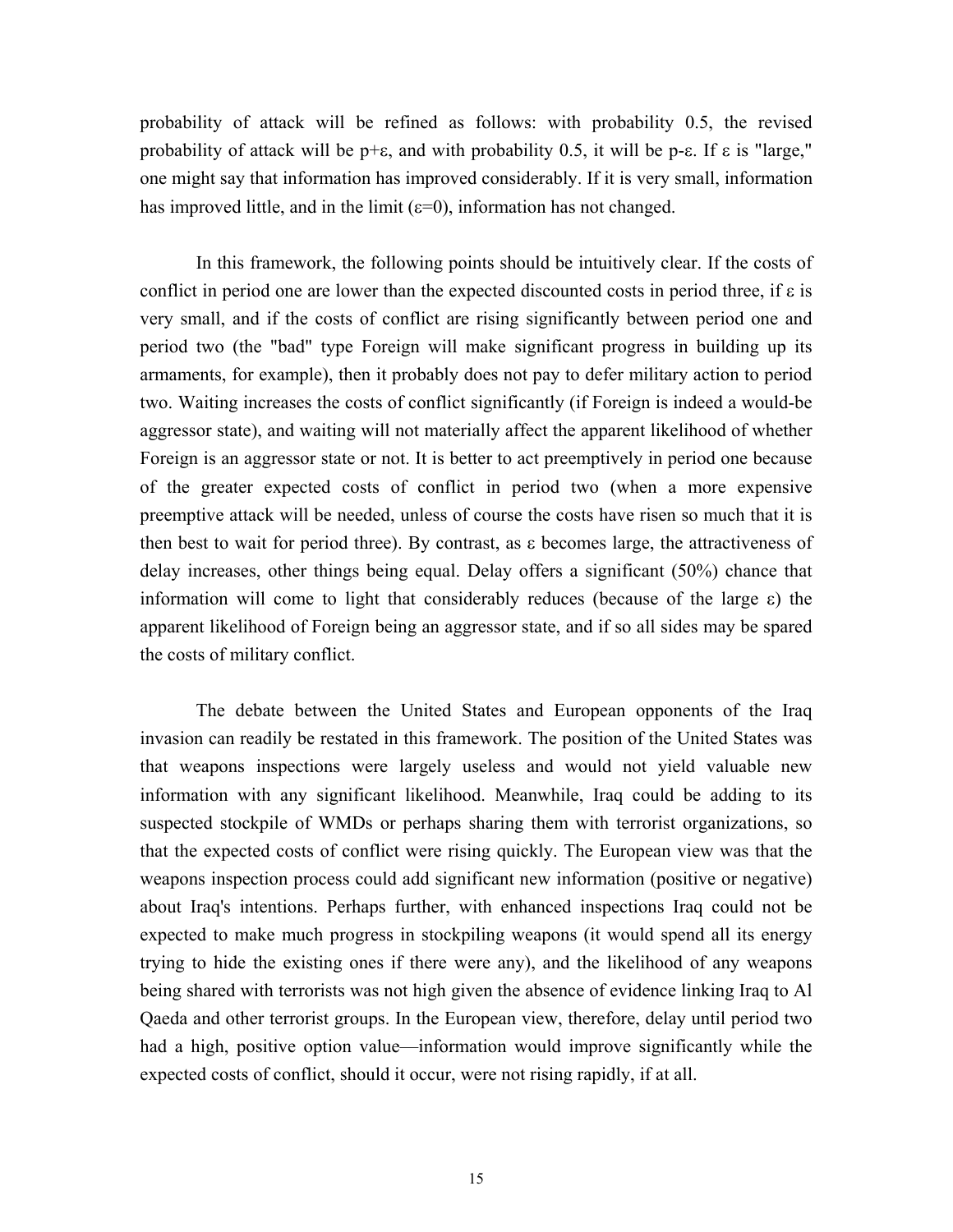#### E. Multistate Complications: Collective Action and the Security Council

It is worth underscoring that the results above on the possible optimality of preemptive force turn crucially on the assumption that aggression cannot be deterred by the mere threat of retaliatory response following an actual "attack" in period two. This assumption is dubious in many contexts, but may have considerable plausibility with respect to states that currently (and in the recent past) have become possible targets for preemptive measures by the United States. North Korea has an erratic government that cares little about its people. Iran's government and public have strong religious motivations. Iraq was a dictatorship with a megalomaniac leader. The Taliban in Afghanistan was a group of religious zealots who condoned or even encouraged massive attacks on the West by its terrorist protectees. It is not obvious that threats of retaliation following an actual attack will dissuade aggression by such governments for the reasons given earlier, or can dissuade them from embarking on a successful program to obtain weapons of mass destruction and thereafter making them available to entities who would use them.

If we are right about the potential importance of this class of problems, the analysis here raises questions about a legal rule that outlaws preemptive action and limits the timing of defensive measures to the window after an attack has occurred or become imminent. The reader might well respond, however, that existing law contains no such limitation—preemptive measures are permissible if authorized by the U.N. Security Council. We now turn to an analysis of this and related mechanisms for the collective authorization of force, preemptive or otherwise.

In our simple model above, we have only two states, Home and Foreign. In the real world, there are almost 200 states, and the welfare of states not a direct party to conflict often enters the discussion of its wisdom. In defending the recent invasion against Iraq, for example, the United States did not confine itself to the argument that the invasion was necessary to promote its own security. It also argued that the invasion was necessary to protect other nations in the region and the world.

The introduction of additional states into the analysis raises important new issues. We treat them informally here in the interests of simplicity.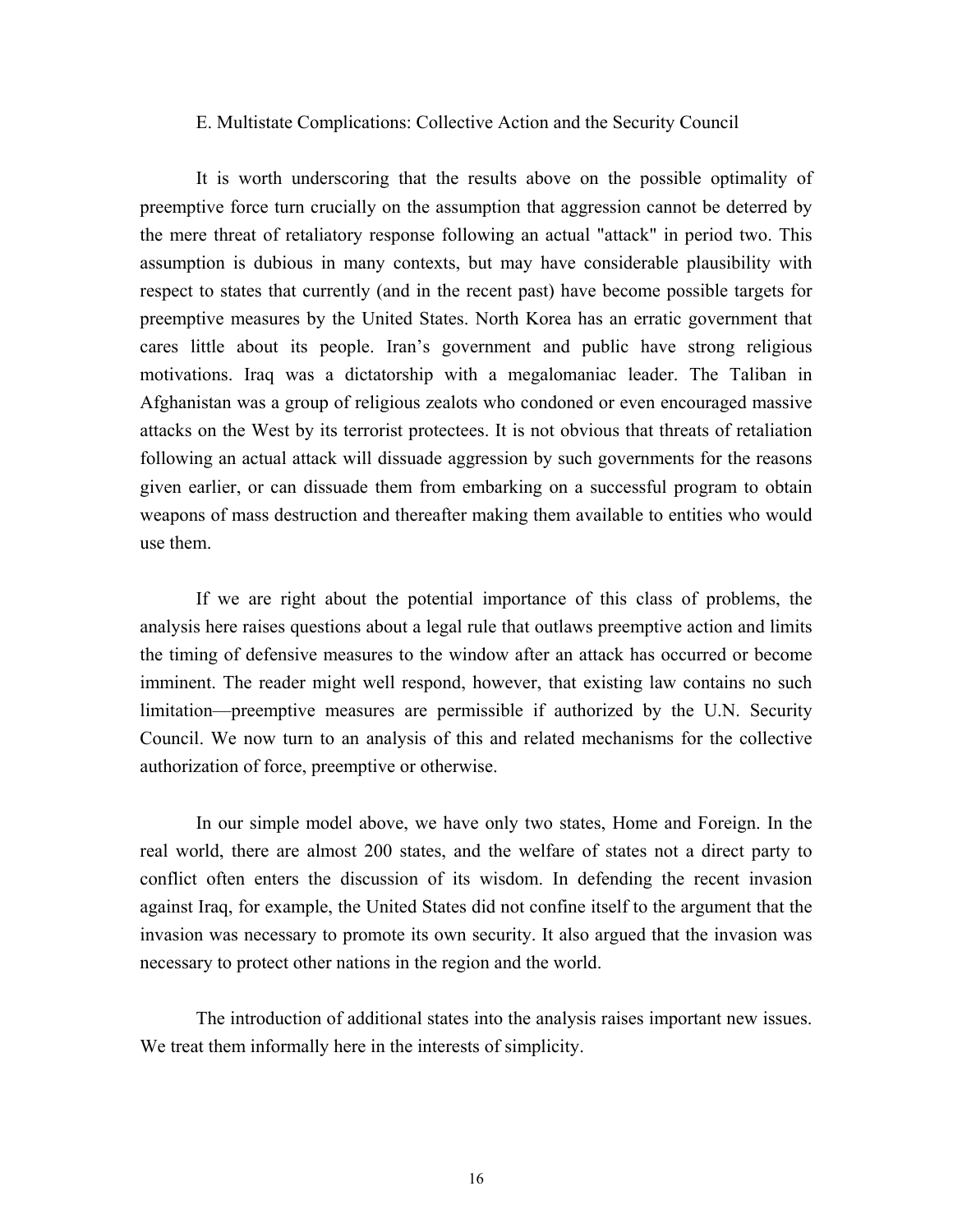The fundamental complication arises because a decision by Home to take action against Foreign, in either period, creates externalities for third states. Those threatened by Foreign may reap a benefit from Home's action, and those aligned with Foreign in some way may suffer a cost. Neighbors of Foreign may also suffer costs due to an influx of refugees, a loss of trading opportunities, or other collateral consequences of military conflict.

If Home makes a unilateral decision about military action in either period, and fails to take full account of these various external effects (as well as the collateral damage to Foreign), its choices may be distorted from a social standpoint in obvious ways. It may fail to act preemptively when it is socially optimal because it neglects the benefits to other states, or it may act preemptively when suboptimal because it neglects the costs. Its response to an attack in period two, which we do not model in our simple framework but take to be fixed, can also be distorted by a failure to take account of the costs and benefits to others. We emphasize that the distortion can run in all directions depending on the nature and magnitude of the various externalities.

This observation is by no means new. A significant literature exists on the economics of "alliances," in which a number of states facing a common external threat must decide how to behave.<sup>26</sup> This literature conventionally assumes that defense measures by one state confer benefits on other threatened states (as did the U.S. nuclear umbrella for Europe during the Cold War). Not surprisingly, when a state taking defensive measures bears the full costs, but some of the benefits are external, the result in (Nash) equilibrium is too little defense effort, a standard result from the theory of public goods. Of course, if one were to make the opposite assumption that the external effect of defense measures on other states is predominantly negative, the opposite result could arise. Finally, and trivially, in cases where conflict between Home and Foreign has no important external consequences, the analytic treatment in the last section captures all of the important considerations notwithstanding the existence of other states.

When externalities are important, the international community faces classic collective action and free rider problems. Four types of highly imperfect "solutions" to

<span id="page-18-0"></span><sup>&</sup>lt;sup>26</sup>The modern economic literature on alliances begins with Mancur Olson & Richard Zeckhauser, An Economic Theory of Alliances, 48 Rev. Econ. & Stats. 266 (1966). A recent survey of the literature is Todd Sandler & Keith Hartley, Economics of Alliances: The Lessons for Collective Action, 39 J. Econ. Lit. 869 (2001).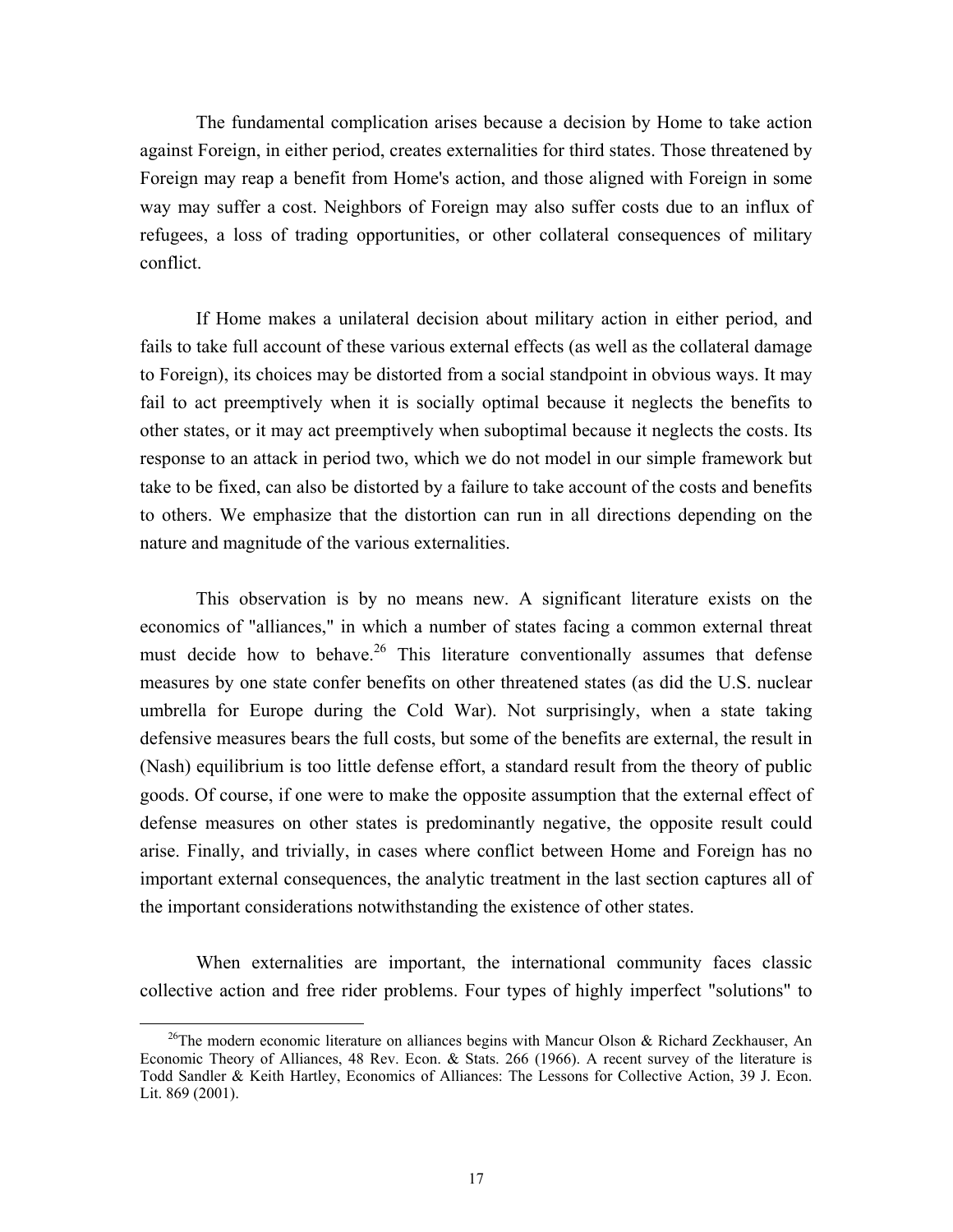these problems suggest themselves: Coasean bargaining among states in an informal structure; collective security and alliances; decentralized, hegemonic leadership; and binding international "law." Consider each in turn.

*Informal bargaining.* States communicate routinely about matters of mutual interest, and on issues of significant importance it is not difficult for most states to ascertain the preferences of other governments. But knowing the preferences of other states and striking a bargain that solves the externality problem are two different things. A constructive bargain requires some mechanism that rewards states for the creation of positive externalities and penalizes them for the creation of negative externalities. Coasean "bribes" can in principle do both, and can employ various currencies. Monetary aid is common in some settings, with foreign aid, IMF loans, and the like regularly used to reward states that behave in accordance with the wishes of major players.<sup>27</sup> Even nations like the United States may be rewarded for taking action in some settings by commitments of funding to support it (as in the first Gulf war). Where monetary payments are difficult to orchestrate, "payments" on other issues of interest may be made, such as trade issues, environmental matters, and so on.

But the problems with informal bargaining in a large numbers situation are both familiar and potentially acute: negotiation costs, free riders, and bargaining failure. The process of negotiation is time consuming and costly, and those who benefit from particular outcomes will hope that others may pay for them. Nations may also act strategically to demand as much of the surplus as they believe they can extract, and bargaining can break down as a consequence (recent negotiations between the United States and Turkey prior to the Iraq invasion may be an illustration). For these reasons, one cannot be optimistic that informal Coasean bargaining will remedy the externality problem.

*Collective security*. One way to reduce some of the costs of informal bargaining is to structure interaction in a formal institution or alliance. On a global level, the United Nations was designed to solve the collective action problem as applied to war and peace. Other institutions aimed at this problem have been devised on a regional level (such as

<span id="page-19-0"></span> $^{27}$ Pakistan provides a good illustration -- since September 11, 2001, Pakistan has cooperated with U.S. efforts to combat terrorism, and has been rewarded with economic aid and favored military alliance status. See Afzaal Mahmood, The Non-NATO Ally Status, Hi Pakistan Online, April 1, 2004, available at http://www.hipakistan.com/en/detail.php?newsId=en58871&F\_catID=sd&f\_type=source.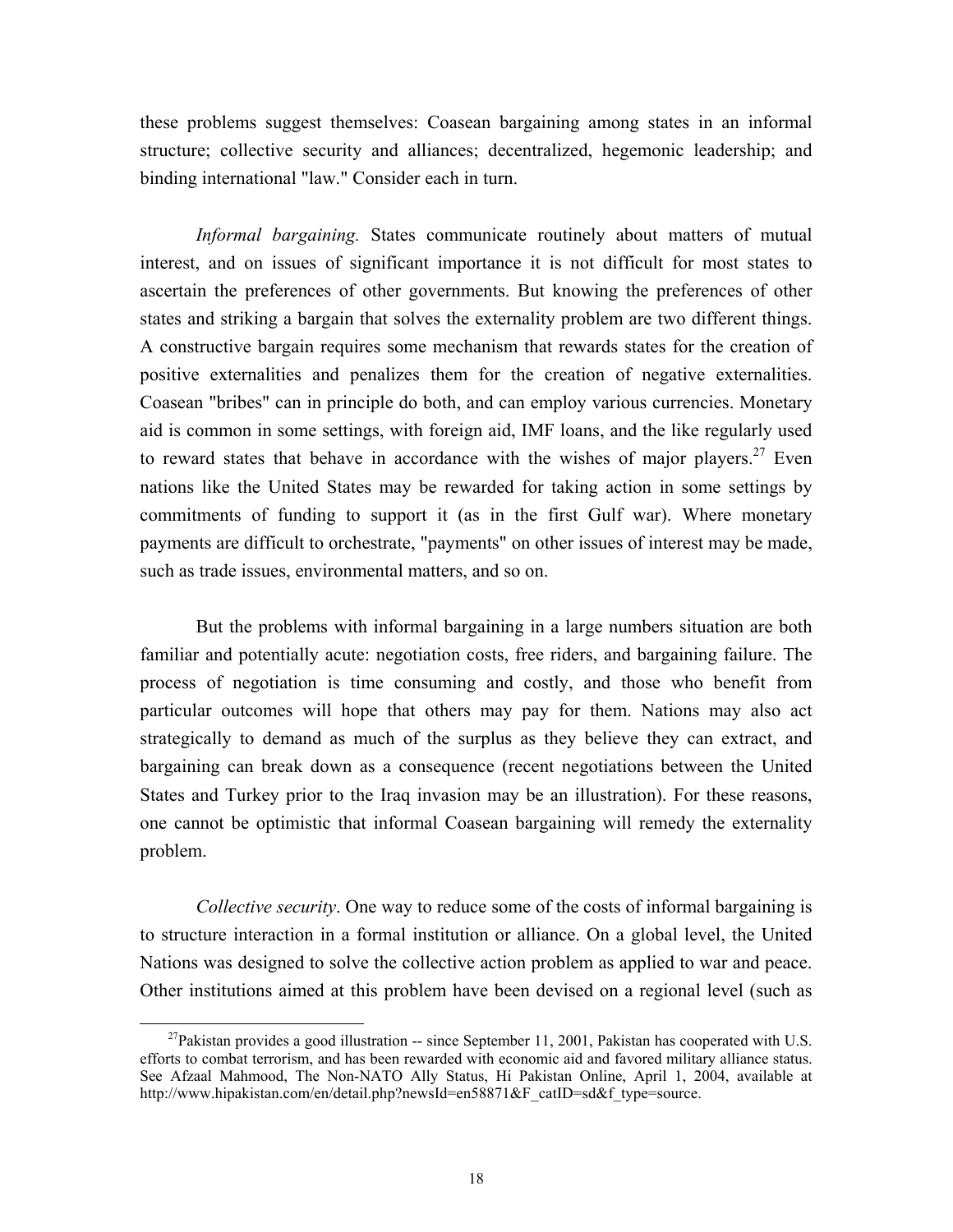NATO). As originally conceived, the United Nations would have had its own army, and the Security Council would have directed that army to intervene against states that threatened the sovereignty of other states. After member states declined to put armies under international control, it was decided that the Security Council could authorize or order members to go to war, but member states would retain control of their own armies $^{28}$  $^{28}$  $^{28}$ 

These schemes have never worked terribly well. States would not put armies under international control because they did not trust the United Nations to use their armies in a way that benefited them. And member states rarely agreed to authorize other states to go to war because they could not trust the belligerent to act in a way that benefited them or simply because the war did not serve their own interests. For example, China and Russia blocked efforts to authorize a United Nations response to Serbia's repression of the Kosovars in 1999 because China and Russia would gain nothing from such a war; they feared setting precedents that would interfere with their own policies in Tibet and Taiwan (for China) and Chechnya (for Russia); and Russia and Serbia were old allies. And although China and Russia did not block authorization of the US defense of Kuwait, they have since learned that this authorization, by giving the US a free hand in the Persian Gulf, has allowed the US to dominate that region. Many commentators believe that China and Russia will not repeat this mistake, and that United Nations authorizations to go to war are not likely to occur again.

Regional alliances are perhaps somewhat more successful, but are hardly without their imperfections. During the Cold War when U.S. defense measures created substantial positive externalities for other NATO members, conventional wisdom had it that NATO members continued to free ride on U.S. defense spending and did not pay a "fair" share of total costs.<sup>29</sup> Further, regional alliances by definition are not global; they may deal with some externality issues, but will not address all of them.

The essential problem with collective security efforts to date is that the creation of an institution like the United Nations or NATO does not solve the fundamental problems that arise in bargaining. These institutions merely provide a venue for bargaining, along

<span id="page-20-0"></span> $28$ See Glennon, supra note  $\qquad$ .

<span id="page-20-1"></span> $2^9$ See Sandler and Hartley, supra note \_\_\_.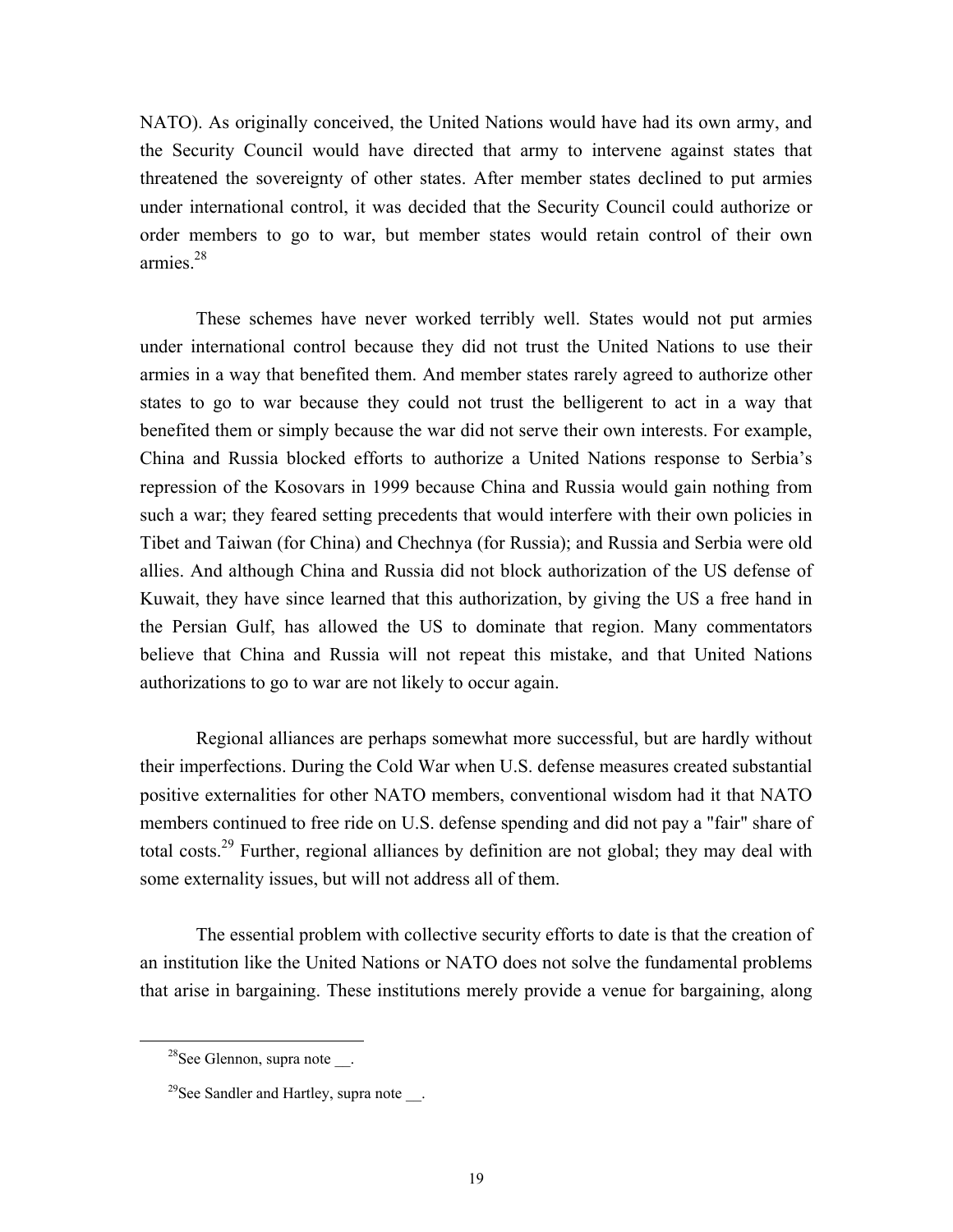with voting rules or veto rights that define exit options in the bargaining game. Because nations have largely proven unwilling to cede significant "sovereignty" to these institutions, free riding and bargaining failures characterize their normal operation and they have made at best limited progress in addressing the externalities that motivated their creation.

These observations cast serious doubt on the adequacy of the U.N. Security Council as a mechanism for authorizing socially justifiable use of force, whether preemptive or in any other context. Most threats are targeted at a modest subset of the U.N. membership. Its members contemplating the use of force will tend to vote their private interest, and there is little reason to think that Coasean bargaining within the Security Council will suffice to align their private interest with the social interest. The voting structure, with five nations holding veto rights, makes it all the more difficult for the Council to agree on an authorization of force.

*Decentralized security and hegemonic leadership*. The literature on alliances and on defense measures as a potential public good notes that larger nations will tend to supply more defense because their private benefits from defense are greater. A large nation that becomes dominant in its military position is sometimes termed a hegemon, and may get its way in matters of international security simply by virtue of its relative strength.

The perceived failures of the United Nations have led some scholars to argue that the United States, the most plausible candidate for hegemonic status at present, should take the lead in solving the problem of collective security.<sup>30</sup> One might interpret this work as suggesting that the United States should adopt the social calculus in its decisionmaking, but nevertheless stand willing to act unilaterally or with a small coalition when necessary.

Whatever appeal this suggestion may have in principle, it is far from clear why the United States would act in this fashion. Political leaders in the United States will be motivated mainly by national interest groups, and absent Coasean bribes to align the national and global interest, U.S. policy may be expected to favor the former. To be sure, situations may arise in which the United States can be compensated for acting in the

<span id="page-21-0"></span> ${}^{30}E.g.,$  Yoo, supra note  $\qquad$ .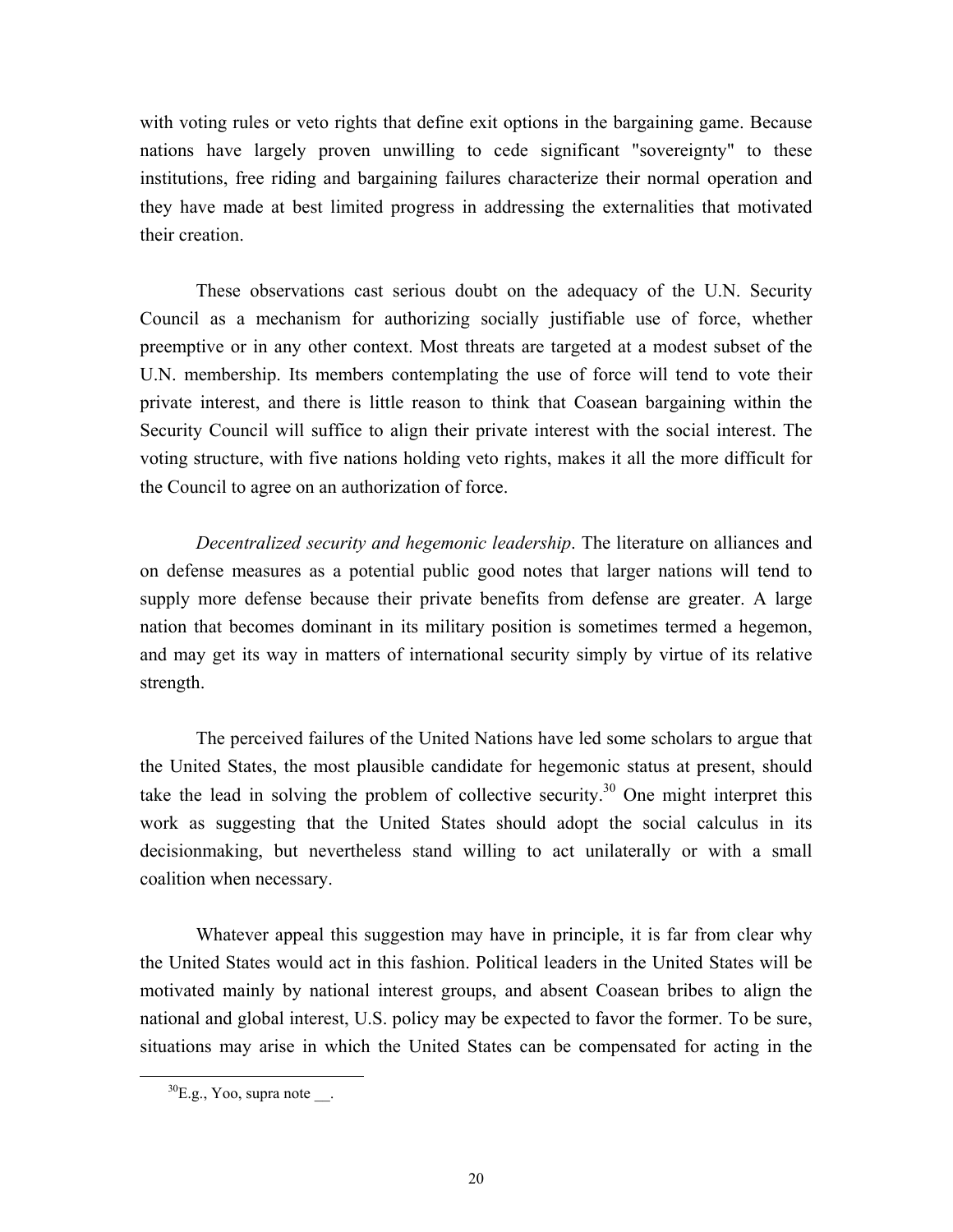broader interest, as in the first Gulf war, but these instances will be plagued by free rider problems and bargaining failures as indicated above. Any suggestion that the United States or any other nation ought be allowed to act without constraint as long as it promises to pursue the global interest, therefore, is not likely to meet with much enthusiasm in the international community.

*International Law.* The conventional justification for public international law is the existence of important international externalities when decisions are made unilaterally.[31](#page-22-0) The rules of *jus ad bellum* may be interpreted as an effort, however imperfect and weak in its influence, to define the conditions under which the use of force is socially productive.

A key analytic distinction between collective security institutions on the one hand, and international law on the other, is that international law can at times be formulated "behind a veil of ignorance," whereas voting and veto rights in collective security institutions will typically be exercised only after a specific problem has arisen and the private interests of members have crystallized.<sup>32</sup> For this reason, international law has the potential to overcome some of the deficiencies in collective security institutions to the extent that they limit themselves to acting only after crises have arisen. The fact that the existing international rules of *jus ad bellum* rely so heavily on voting by a collective security institution—the Security Council—thus seems somewhat unfortunate.

Yet, the alternatives to reliance on such a collective decisionmaking mechanism are also problematic. The only obvious option is to create rules that specify the conditions under which force may be employed, such as the existing rules on self defense. But the challenge of writing clear and specific rules to anticipate all of the contingencies under which force may be socially justified is a daunting one, while vague and general rules will do little work in sorting cases. Further, any system that relies on generally applicable rules also requires some mechanism to police violations, and hence the involvement of some type of collective or impartial international body seems essential (although it could be an entity like the International Court of Justice rather than the Security Council).

<span id="page-22-0"></span><sup>&</sup>lt;sup>31</sup>See Alan O. Sykes, International Law, forthcoming in Handbook of Law and Economics (A. Mitchell Polinsky & Steven Shavell eds.).

<span id="page-22-1"></span> $^{32}$ We note, however, that nothing in the U.N. charter prevents the Security Council from acting *ex ante*, as by promulgating new rules for the use of force before a crisis arises.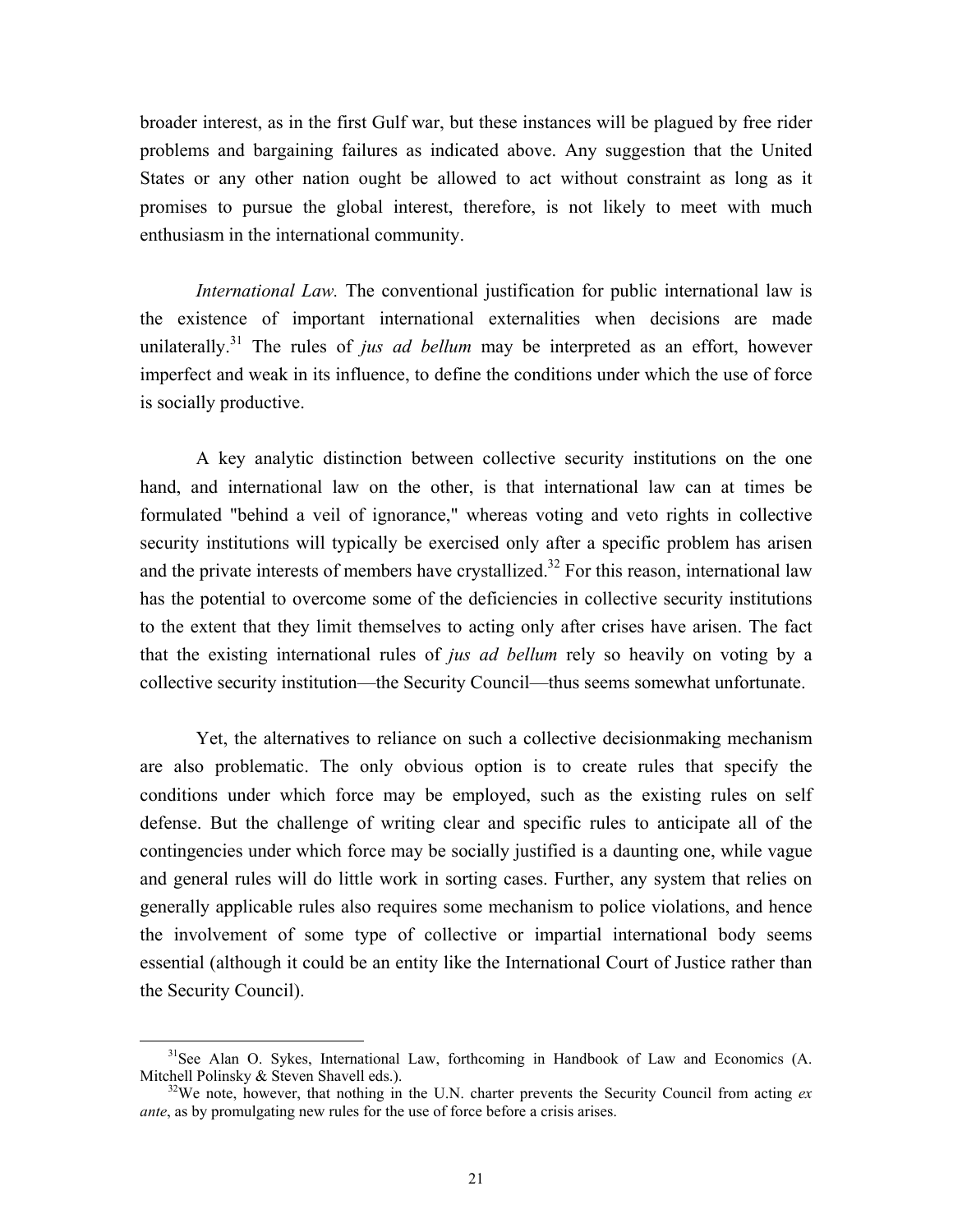Nevertheless, the analysis in this section and the last suggests that some consideration might usefully be given to modifying the rules regarding the use of force in the absence of Security Council authorization. There are good reasons to wonder whether the Security Council will act to authorize force when it is socially valuable, preemptive or otherwise, and an important class of cases may exist in which preemptive force can reduce the social costs of conflict. The requirement of an imminent threat before states can act in self defense remains troubling for this reason.

We are mindful, however, of some countervailing considerations. First, the possible justification for preemptive force developed earlier presupposes that "Foreign" is akin to a criminal actor engaged in unproductive aggression (or potential aggression). Who is to make the determination that a particular state fits that description? A unilateral determination by the "hegemon" is subject to the difficulties with hegemonic leadership noted earlier. And if the determination is entrusted to the Security Council, we return to square one with the problems of collective security. One might try to fashion objective criteria as part of the law for the identification of "rogue" states, but that task may be exceedingly difficult.

Second, and related, rules permitting preemptive force are subject to possible abuse and opportunism. States may invoke them to justify preemptive attack when it is socially undesirable, and a mechanism is required to discourage such behavior lest any modified rules do more harm than good. We will return to these difficult issues below.

#### F. Humanitarian Intervention

Our simple model can be modified to illustrate the argument for allowing humanitarian intervention under international law. The use of preemptive force is rarely required or considered in these cases—intervention occurs (if at all) only after evidence of an existing humanitarian crisis emerges. We may thus dispense with the two-period structure, and modify the notation as follows. Let  $K_h$  represent the costs to Home of humanitarian intervention, let  $K_f$  represent the collateral damage to foreign from such intervention, and let  $Y_f$  represent the costs to Foreign if no intervention occurs. Think of Yf as the social costs of allowing the humanitarian crisis to play out without intervention. Humanitarian intervention is then socially justified if: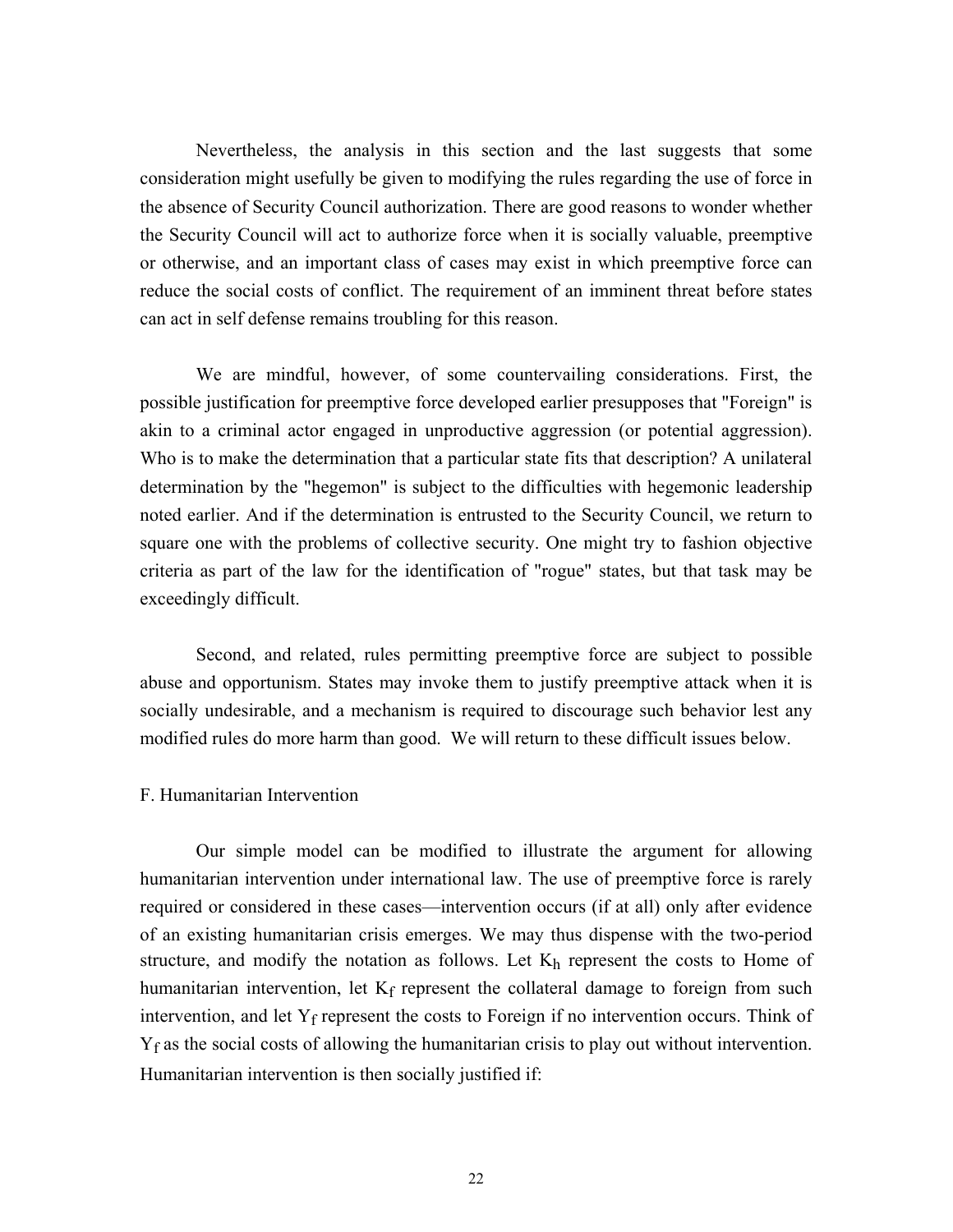$K_h + K_f < Y_f$ 

Home will again act in accordance with its private calculus rather than the social calculus. Plainly, if Foreign's welfare does not enter Home's welfare function, Home will simply decline to act. Why, then, does humanitarian intervention ever occur? One possibility is that Foreign poses a threat to Home as well as to its own people. The humanitarian benefits of intervention then arise as a by-product of (or perhaps as a political justification for) an action to address a threat to Home.

The other possibility is altruism—Home may experience disutility because the welfare of Foreign does enter its welfare function, and may thus be forced to choose between the lesser evils of intervention and nonintervention. Suppose, for concreteness, that Home's private calculus gives the weight  $\alpha$  to the welfare of Foreign, where  $0 = \alpha =$ 1. It then chooses to intervene if:

 $K_h + \alpha K_f < \alpha Y_f$ 

If  $\alpha$ =1, the private and social calculus converge. For  $\alpha$ <1, however, Home may decline to intervene when it is socially optimal. And unlike the case of preemptive self defense considered earlier, there is no danger that home will intervene when intervention is socially undesirable—if  $K_h + \alpha K_f < \alpha Y_f$ , then  $\alpha K_h + \alpha K_f < \alpha Y_f$ , which implies  $K_h$  +  $K_f < Y_f$  (intervention is socially optimal).

If altruistic humanitarian intervention when it occurs is socially beneficial, how do we explain the international resistance to the position that it should be legally permitted? The answer is that humanitarian goals often serve as a pretext for a military intervention undertaken for other reasons (for example, territorial expansion). States rarely act altruistically.<sup>33</sup> States spend little money on foreign aid, so why should we believe them when they claim to invade for the benefit of the citizens of an enemy?

Yet, the pretext problem is not special to humanitarian intervention, as noted earlier. Self-defense is also a frequent pretext for aggressive war. Thus, we face a puzzle: If a self-defense exception to the prohibition on war is permitted despite the problem of pretext, why should a humanitarian exception be denied because of concerns about pretext?

<span id="page-24-0"></span><sup>&</sup>lt;sup>33</sup>See Jack L. Goldsmith and Eric A. Posner, A Theory of International Law ch. 9 (forthcoming 2004), for evidence.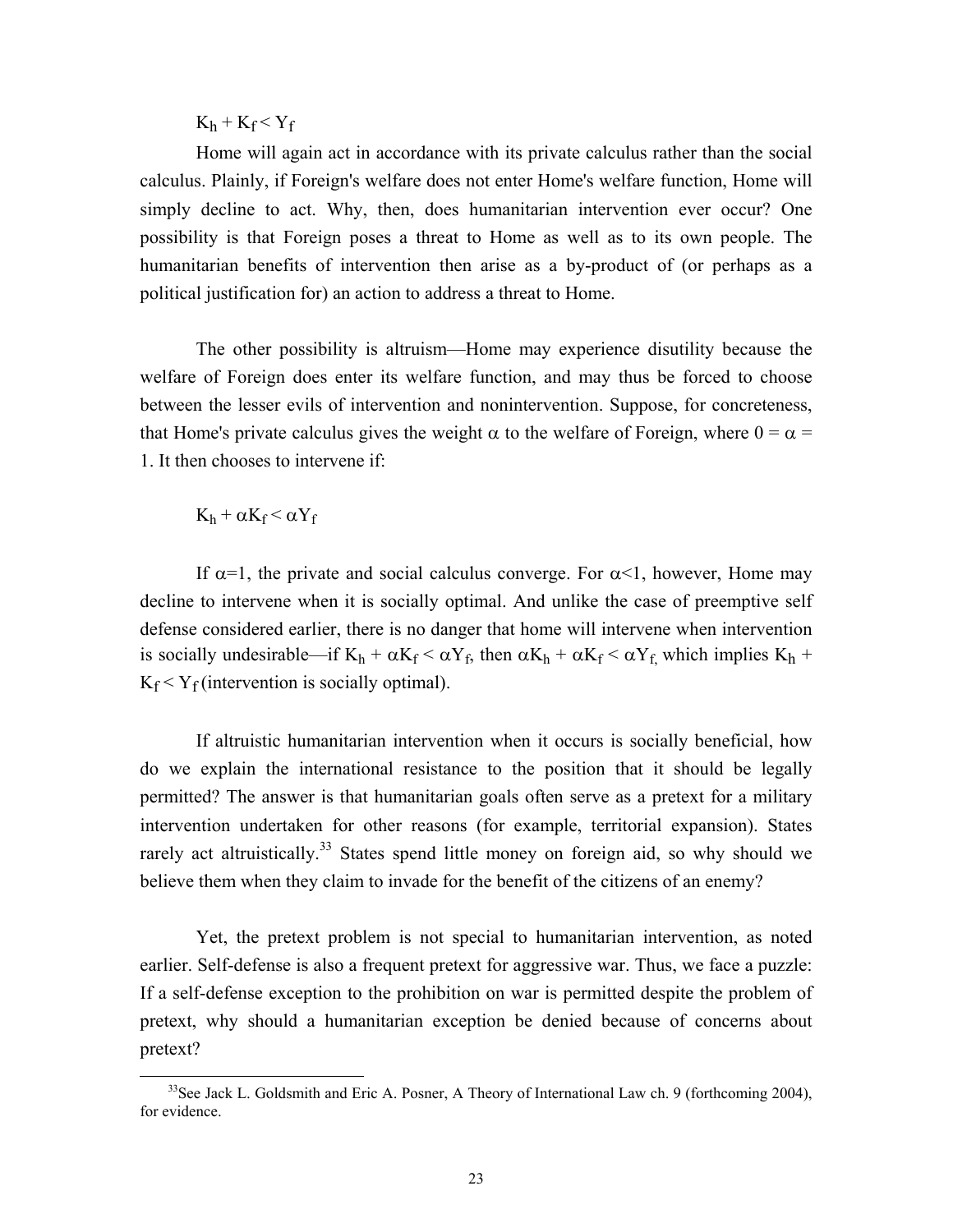A possible answer is that the humanitarian justification for intervention is almost always pretext, while the self defense justification is more often bona fide—perhaps  $\alpha$  is so small as a practical matter that nations will never intervene for genuinely humanitarian reasons. Indeed, it is difficult to find a single historical example of a war that was clearly motivated by humanitarian concerns. But one can find examples of intervention supported by mixed motives, where the humanitarian considerations were arguably present to a degree.<sup>34</sup> And just as other states can decide for themselves whether a selfdefense justification is pretextual or real, so too can they decide whether a humanitarian justification is pretextual or real. It is thus not obvious why humanitarian intervention should be prohibited altogether (absent Security Council authorization, which is subject to its own problems as discussed above).

#### G. Proportionality

Under the Webster-Ashburton rule of self-defense, the response to the attack must be "proportional." The rule came out of a dispute resulting from a conflict along the Canadian border in 1837.<sup>35</sup> Canadian authorities (as agents of the British imperial master) entered American territory in order to attack camps of Canadian insurgents who were receiving some aid from locals; several Americans were killed or wounded in the ensuring melee. The United States protested and after negotiations, the British agreed that such a use of force could not be justified unless it was proportionate to the (imminent) threat. The modern version of this idea is that a state cannot use a minor border incursion or act of violence perpetrated by another state as an excuse for a full scale war.

What is the purpose of the proportionality requirement? In our basic model of two country conflict, it can perhaps be understood loosely as an injunction to limit the collateral damage. The larger the threat to Home, the larger the collateral damage may be; but it remains the case that it should be as small as reasonably possible (implying some tradeoff between the costs to Home and the costs to Foreign in each period that needs to be optimized, a consideration outside the framework of our simple model). With this interpretation, the proportionality requirement is crudely consistent with the social welfare calculus. Our framework adds only a suggestion that the proportionality requirement might usefully be interpreted to require proportionality not simply to the

<span id="page-25-0"></span><sup>&</sup>lt;sup>34</sup>Compare the discussions in Tesón, supra note \_\_; Franck, supra note \_\_; and Glennon, supra note \_\_. <sup>35</sup>Lori F. Damrosch et al., International Law: Cases and Materials 922 ( $4<sup>th</sup>$  ed. 2001).

<span id="page-25-1"></span>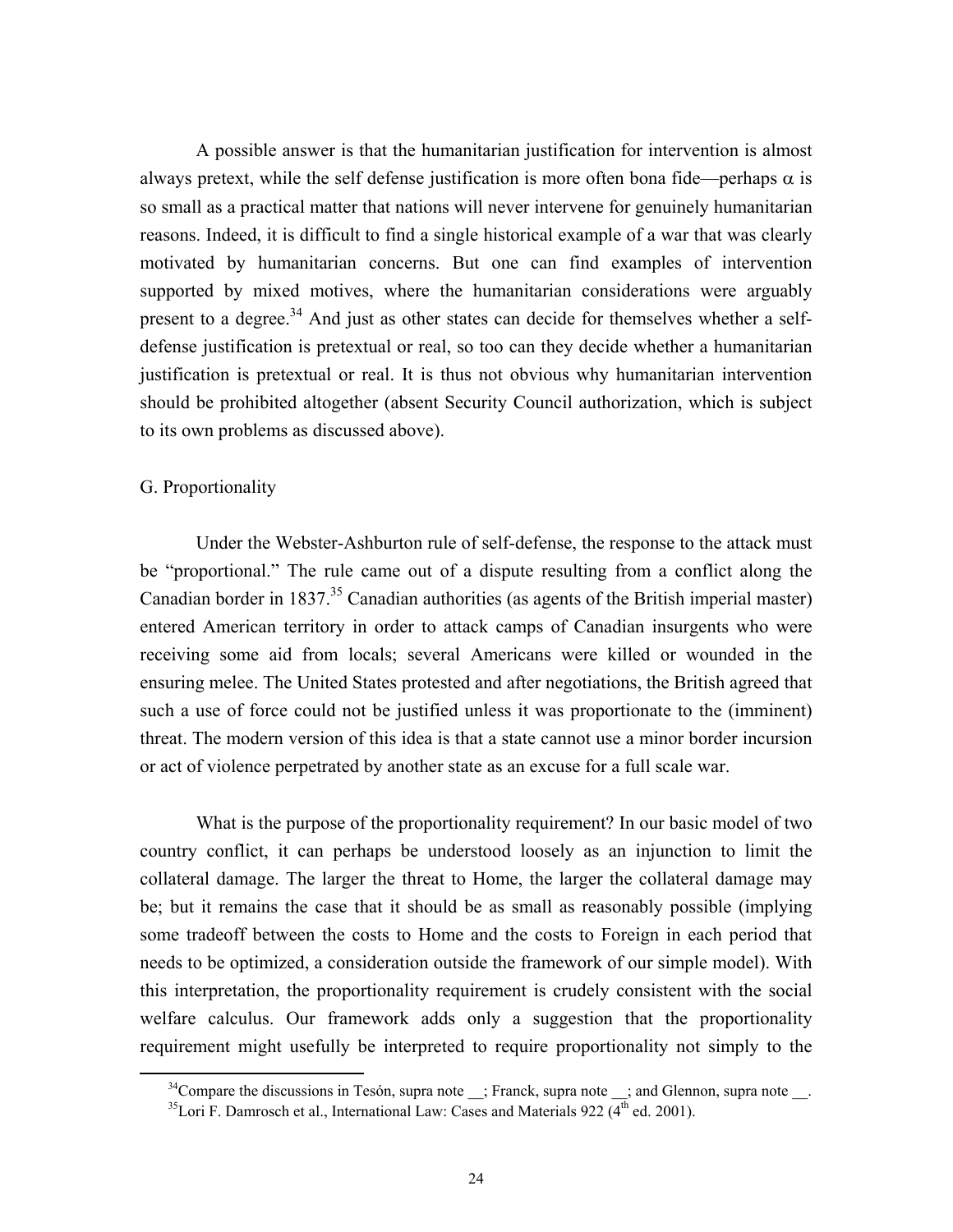damage already incurred or imminently threatened, but also to the damage that may be avoided by preemptive measures.

#### III. Implications for International Law

#### A. Self-Defense

Our tentative conclusion is that self-defense should be defined more broadly to allow preemptive action. A state should be permitted to attack in self-defense even when the threat is not imminent. We agree with John Yoo that, as a theoretical matter, selfdefense should be permitted when the expected costs of waiting are high enough.<sup>36</sup> Thus, both the probability of the attack and the magnitude of the attack, if it occurs, are relevant considerations. Using military force to prevent a rogue state from obtaining nuclear weapons – as Israel did against Iraq's Osirak nuclear facility, in 1981 – may be justified. Similarly, the blockade of Cuba in 1962 could be justified by the threat posed by the installation of Soviet nuclear weapons.

Our conclusions are more far reaching, however. The model implies that a state should engage in preemptive war against another state when the costs of waiting for *both* states is high enough. Under this new rule, a state can launch a preemptive war against another state if that other state poses a sufficiently grave threat to the first state's welfare, the joint cost of the war is relatively low, and the welfare loss from the threatened attack would be high for the foreign state as well as for the home state.<sup>37</sup> To a surprising degree, this rule was reflected in the public discussion surrounding the invasion of Iraq by the United States in 2003.

<span id="page-26-1"></span><span id="page-26-0"></span>

 $36$ See Yoo, supra note  $\frac{1}{37}$ .<br> $37$ This is similar to Yoo's argument that the old "imminent" self-defense rule fails to take into account the magnitude of the risk and harm of war. Id. However, although Yoo argues (as we do) that a state should take account of the expected harm from waiting, he does not say what this expected harm should be compared with. Here is his discussion (m.s., at 18):

International law should allow states to use force in their self-defense, rather than pursuing diplomatic means or waiting for the UN to solve the problem, when the expected harm of a potential attack reaches a certain level. Admittedly, the Hand formula does not inform us where that line should be, but it does allow us to see that use of force should move away from pure temporal imminence—which was just a proxy for a high level of probability—to include probability and magnitude of harm.

By contrast, we argue that the expected harm from an attack should be compared to something: to the costs (both to Home and Foreign) from initiating a war earlier rather than later.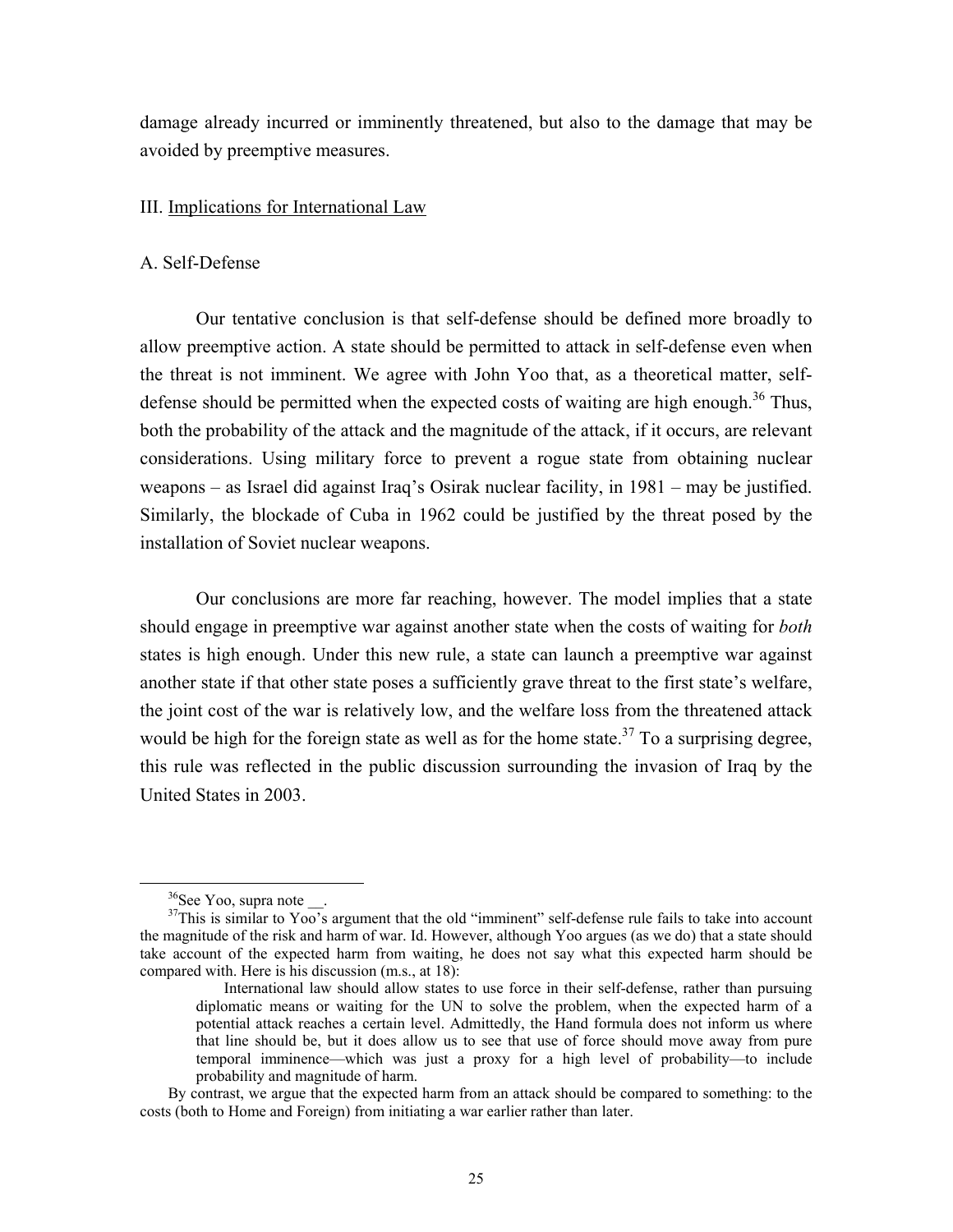The Bush administration argued that Iraq would eventually either attack its neighbors or support terrorist operations against Americans, in either case necessitating an American military response. Waiting until this time would (1) cause greater casualties than an immediate attack because in the meantime Saddam would have improved his WMD capability  $(Y_h > K_h)$ ; (2) waiting would also cause greater civilian casualties in Iraq because a larger response would be necessary  $(Y_f > K_f)$ ; further, (3) Iraqi civilians would in the interim be killed by Saddam's security forces and the international sanctions (further increasing  $Y_f$ ); and (4) the probability of eventual Iraqi attack was high (high p)[.38](#page-27-0) Many critics of the invasion implicitly accepted this normative framework and merely disagreed about the empirics: they thought, correctly as it turned out, that Saddam's WMD capability was low or nil; that sanctions and inspections could prevent Saddam from improving it; that the short-term costs of war would be higher than claimed; and that the probability that Saddam would cause trouble in the future was  $low.^{39}$  $low.^{39}$  $low.^{39}$ 

There were other differences, of course. Many supporters of the invasion emphasized the benefits to Iraqis.<sup>40</sup> Wilsonians and neoconservatives saw long-term gains from spreading democracy in the middle east.<sup>41</sup> But these differences were more of a matter of emphasis than about the appropriate legal rule.

A more important challenge to the implicit rule advanced by the Bush administration came from those who sought United Nations authorization for the war. These critics argued that the Bush administration should invade Iraq only if it could persuade the Security Council to authorize the invasion.<sup>42</sup>

The critics might have been right that the Bush administration should have obtained United Nations authorization, or at least the support of other major states, as the

<span id="page-27-0"></span> $38$ See, President's Remarks at the United Nations General Assembly, available at http://www.whitehouse.gov/news/releases/2002/09/20020912-1.html. All of these factors are touched on in the National Security Strategy of the United States (20002), available at http://www.whitehouse.gov/nsc/nss.pdf.

<span id="page-27-1"></span><sup>&</sup>lt;sup>39</sup>Various views can be found in Hearings To Examine Threats, Responses, and Regional Considerations Surrounding Iraq, Hearings, Before The Committee on Foreign Relations, United States

<span id="page-27-3"></span><span id="page-27-2"></span>

Senate, 107<sup>th</sup> Congress, 2<sup>nd</sup> Session, July 31 and August 1, 2002.<br><sup>40</sup>See, e.g., Kenneth M. Pollack, The Threatening Storm: The Case for Invading Iraq (2002).<br><sup>41</sup>See, e.g., William Kristol, Lawrence F. Kaplan, The War

<span id="page-27-4"></span> $42$ The Bush administration claimed, quite implausibly, that earlier UN resolutions authorized the invasion. For the arguments pro and con, compare John Yoo, International Law and the War in Iraq, 97 AJIL 563 (2003), and Thomas M. Franck, The United Nations after Iraq, 97 A.J.I.L. 607 (2003).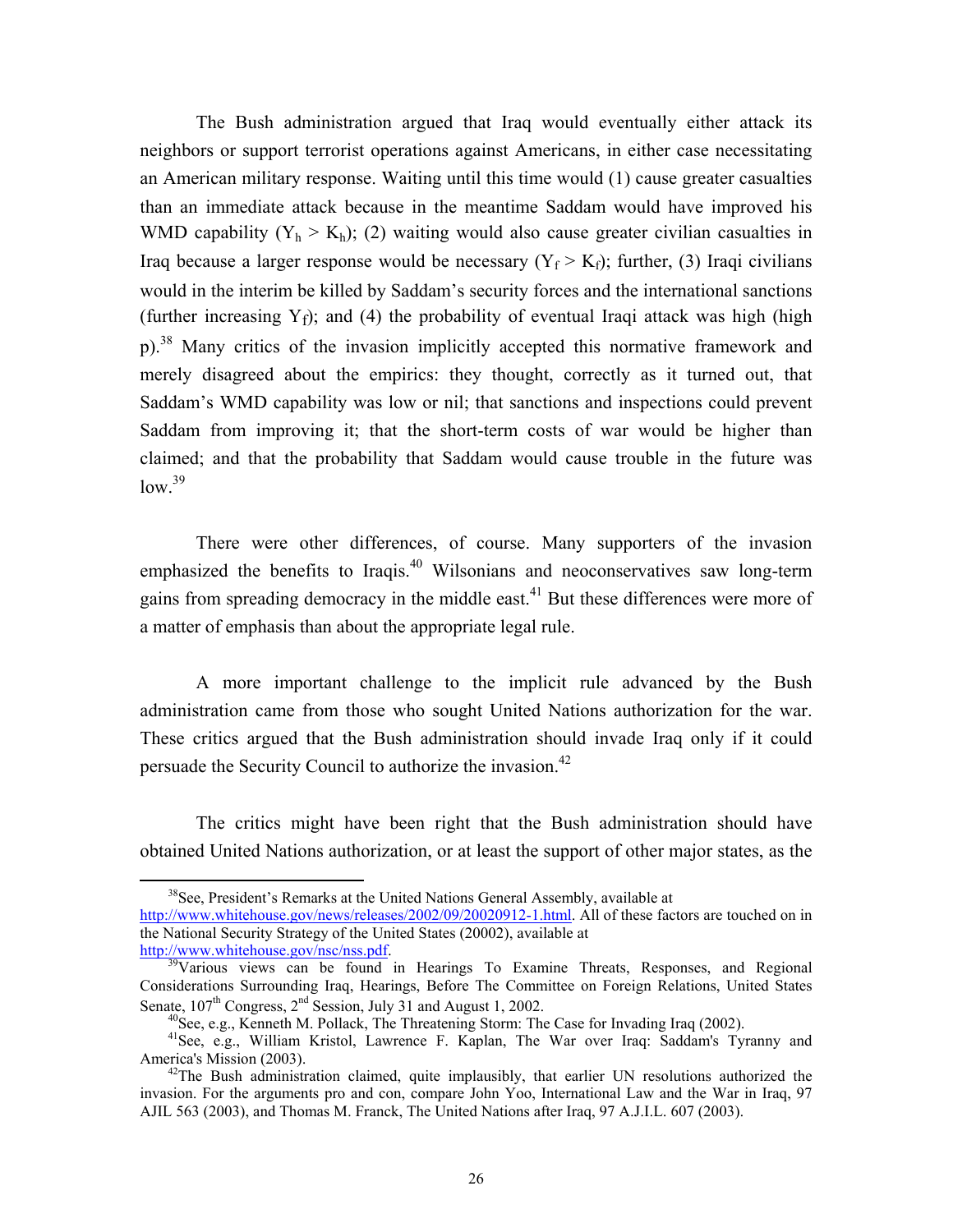U.S. government did for its intervention in Serbia, but the argument begs the (normative) question what rule should guide the Security Council's decision. Currently, there is no explicit rule governing the circumstances under which the United Nations may authorize the use of force. The standard view is that the United Nations is not constrained at all, although there is some dissent. $43$  Whatever the correct view, our argument is that the United Nations should authorize the preemptive use of force only when the costs to the involved states are likely to be less if war occurs sooner rather than later, discounted by the probability of period 2 war and to present value.

The strongest argument for requiring United Nations authorization of preemptive force is that a rule allowing the unilateral use of preemptive force may be more easily manipulated than the traditional imminence rule. The defenders of the old rule argue that states will use preemptive self-defense as a pretext for launching an invasion for other purposes – territorial expansion, regional dominance, control of natural resources, and the like. Imminent threats, by contrast, are so clear that pretextual invasions will be seen for what they are.

This argument is a kind of rules/standards claim. The preemptive self-defense rule is a "standard" in the sense that it allows the decisionmaker to consider all normatively relevant factors. The imminent self-defense rule is a "rule" in the sense that it bars a normatively justified outcome in order to reduce decision costs, or, in this context, the cost incurred by other states in discerning the motives of the decisionmaker. The imminent self-defense rule is preferable if the cost of pretextual wars (enabled by the preemptive self-defense rule and barred by the imminent self-defense rule) exceeds the cost of forgone, socially valuable preemptive self-defense (enabled by the preemptive self-defense rule and barred by the imminent self-defense rule). Should the international community be more concerned about aggressors masking their motives behind the pretext of preemptive self-defense<sup>44</sup> or rogue states obtaining WMDs and using them?

It is impossible to answer this question with confidence, and we will confine ourselves to the claim that the preemptive self-defense has become more attractive over the past 50 years. This is so for three reasons. First, the proliferation of WMDs has

<span id="page-28-0"></span> $^{43}$ One view is that the UN may authorize force only for purposes identified in the UN charter, such as protection of the territorial integrity of members; another view is that the UN could not authorize force in violation of jus cogens norms, e.g., to commit genocide.<br><sup>44</sup>Note that we are talking about the margin: aggressors can already use ordinary self-defense as a

<span id="page-28-1"></span>pretext.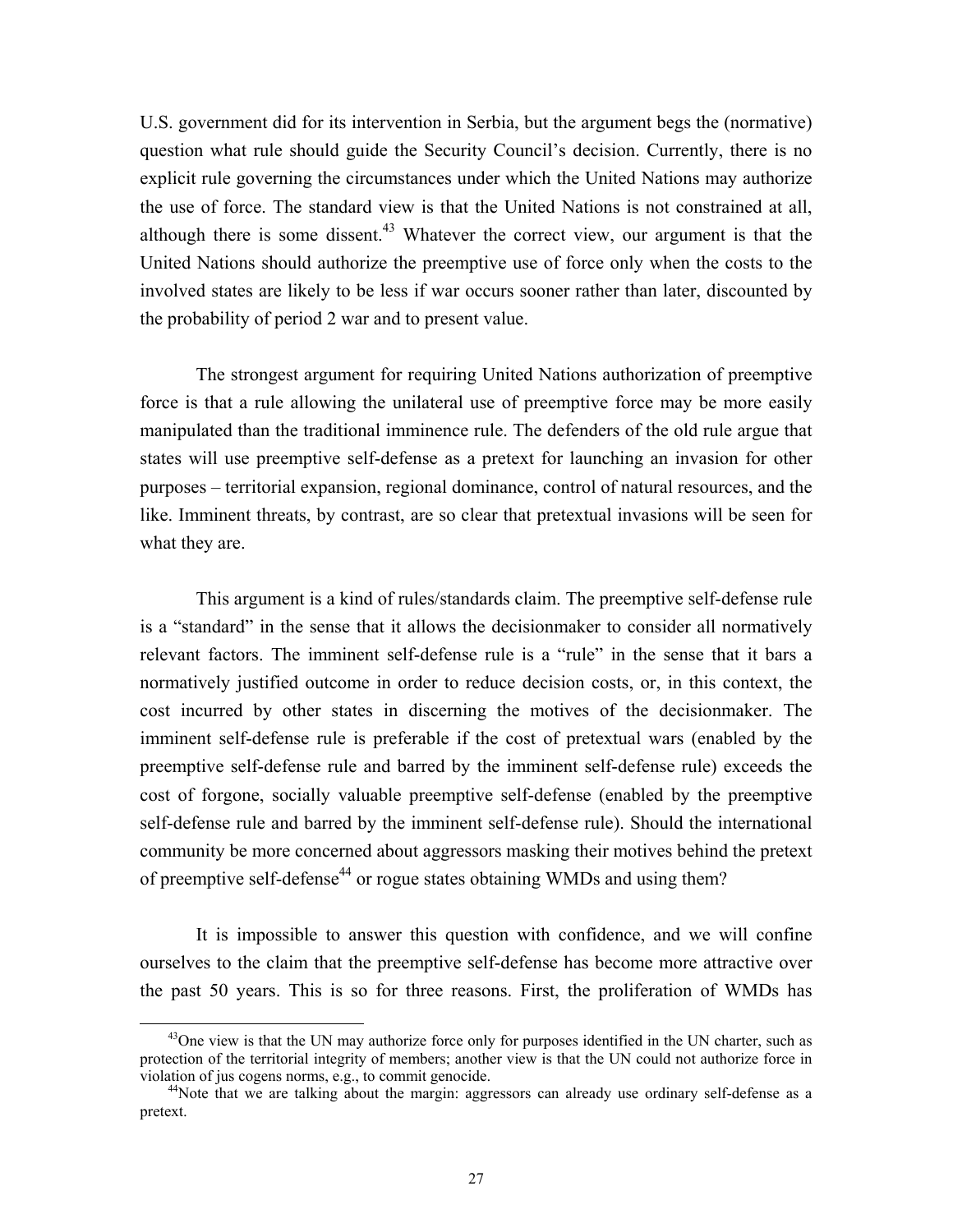increased the cost of wars; preemption can now avoid greater losses than it could in the past.<sup>45</sup> Second, decisionmaking processes in most states are more transparent today than they were during the cold war, when even the western powers refused to engage in public debate about proposed military interventions. Thus, the pretext problem is somewhat less severe than in the past. Third, while at one time the imminent self-defense rule may have been justified by the security council's residual power to authorize preemptive wars, the security council system has in the eyes of many proven a failure. It has not authorized a single preemptive war, and if the security council cannot be depended on to authorize justified preemptive wars, individual states perhaps ought to have that power.

It is possible that a world hegemon, or dominant regional powers, could assume some of the functions intended for the United Nations. Some commentators have argued that there is, or could be, a dual system of international law, one in which the United States follows one set of rules, and the rest of the world another.<sup>46</sup> The argument is that only the United States can currently serve as an enforcer of international law, because only the United States has the military capacity to do so. Because the United States incurs the costs (or most of them), and takes the risks, it should not be subject to the same rules that apply to other states. This argument lies behind American policy regarding the International Criminal Court, and its demand that American soldiers and officials enjoy immunity from the jurisdiction of that court. $47$ 

Such a system may be superior to the conventional United Nations system, but not necessarily. On the one hand, if the hypothetical system better reflects strategic realities, then compliance is more likely. In addition, as we have seen, the hegemon in some cases has good incentives to enforce international law. On the other hand, there is no reason to believe that the hegemon's incentives are systematically aligned with the social interest: the hegemon will, absent effective Coasean sidepayments, enforce international law selectively in a way that reflects its interests.

#### B. Collective Self-Defense

<span id="page-29-1"></span><span id="page-29-0"></span>

 $^{45}$ Yoo, supra note <sub>\_\_\_</sub>.<br><sup>46</sup>For various perspectives on this issue, see the essays collected in United States Hegemony and the Foundations of International Law (Michael Byers and Georg Nolte eds. 2003).<br><sup>47</sup>See John R. Bolton, The United States and the International Criminal Court, available at

<span id="page-29-2"></span>http://www.state.gov/t/us/rm/13538.htm.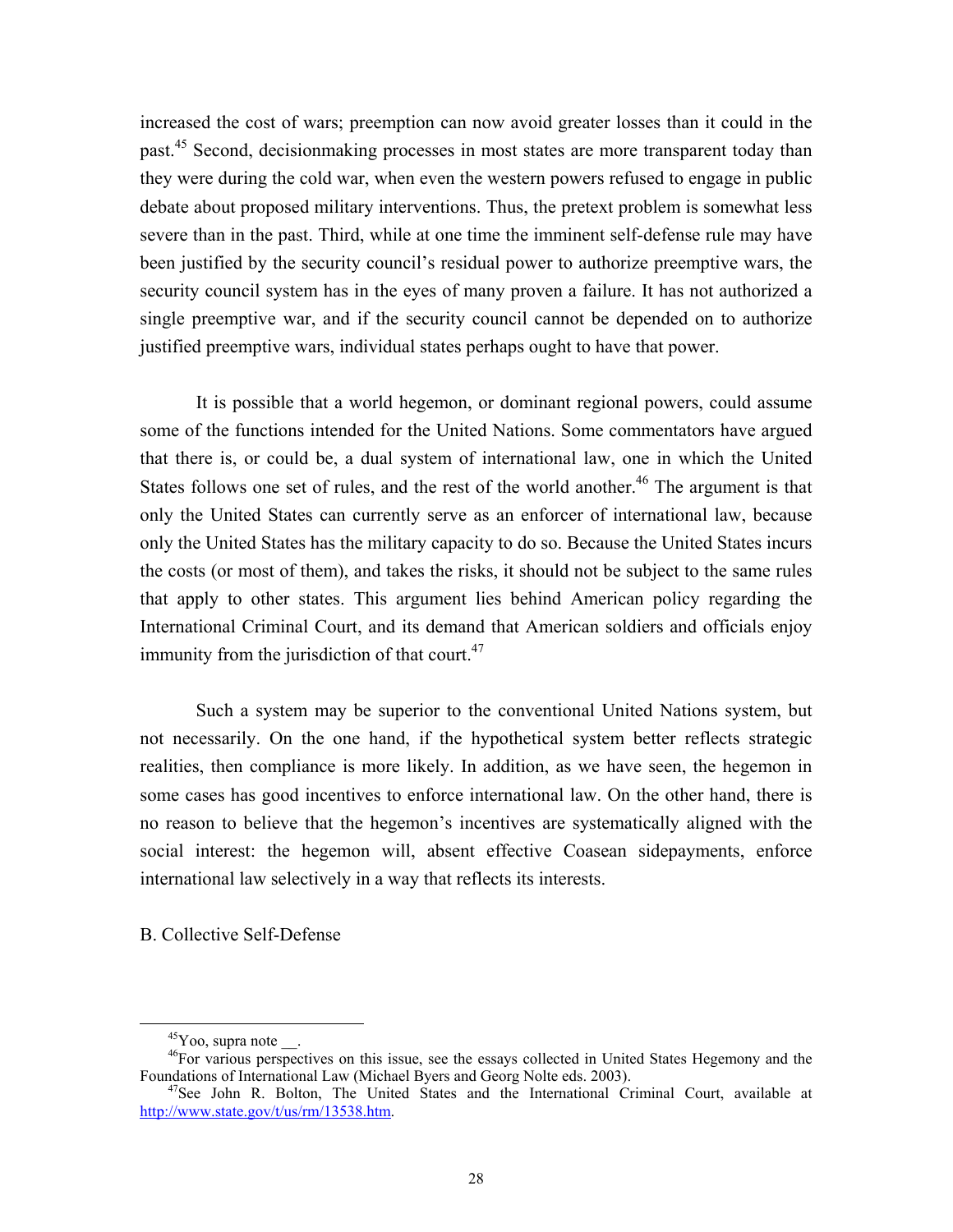Often the use of force is justified as an act of "collective self-defense": typically, state A attacks state B because B has attacked C. A recent example is the first Gulf War, in which the U.S.-led coalition came to the defense of Kuwait. The U.S. assisted insurgency against Nicaragua in 1980s was justified as a defense of El Salvador and other neighboring countries, whose own insurgencies were receiving assistance from the Nicaraguan government. Similar cases, real or pretextual, include U.S. assistance to South Vietnam and South Korea following attacks from the North.

Collective self-defense is a straightforward extension of individual self-defense. It allows states to pool their resources, increasing the ability of a weak victim to resist a strong attacker. However, it raises the pretext problem in a new form. The problem is that the intervener may use an invasion of a neutral as a pretext for its own ambition. Nicaragua made this argument in an ICJ case it brought against the United States for mining its harbors. The ICJ held against the United States, arguing that El Salvador had failed to notify the United Nations that it sought assistance from the United States This, according to the ICJ, suggested that the United States was using Nicaragua's assistance to the rebels in El Salvador as a pretext for bringing down Nicaragua's communist government[.48](#page-30-0)

The ICJ's decision is puzzling. Either the United States was defending El Salvador or it was invading Nicaragua. This is purely factual question, although a hard one. The ICJ should have answered this question, and ruled for the United States in the first case, or for Nicaragua in the second. Requiring notification might have seemed like an attractive way of dealing with the pretext problem, but there is little reason to think that this rule was sensible. If the United States was looking for a pretext, and El Salvador was compliant, then it would be easy enough for the United States to ask El Salvador to file the notice ahead of the invasion. In addition, if collective self-defense was genuine, the ICJ rule, if obeyed, would have prevented nations from obtaining assistance in their self-defense against foreign enemies because of the failure to comply with a formality.<sup>49</sup> This rule is plainly not sustainable, and indeed the United States withdrew in protest from the ICJ's compulsory jurisdiction after the Nicaragua decision was rendered.

<span id="page-30-0"></span><sup>&</sup>lt;sup>48</sup>Nicaragua v. United States of America, 1986 I.C.J. 14.<br><sup>49</sup>Cf. Dinstein, supra note \_\_, at 240.

<span id="page-30-1"></span>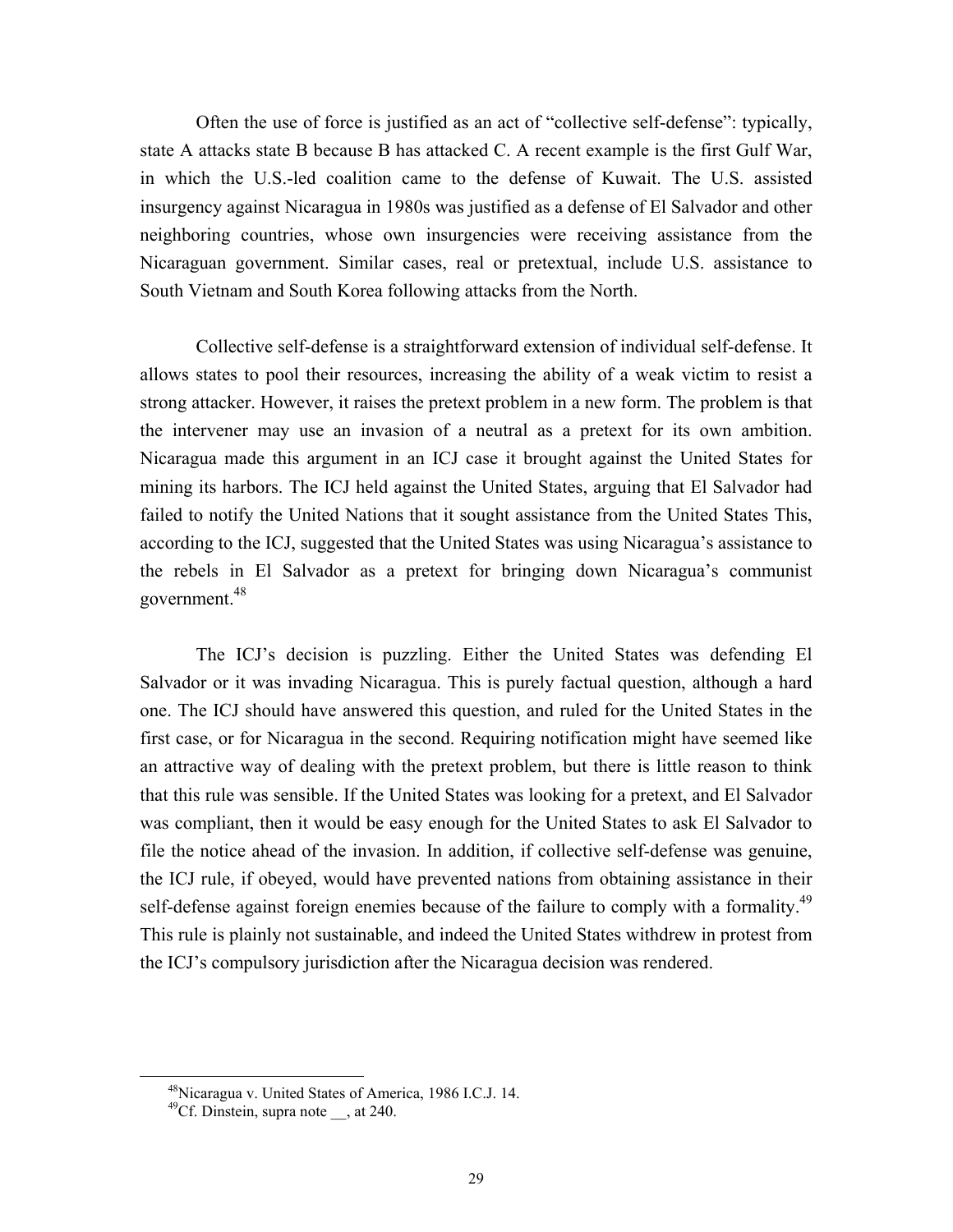#### C. Humanitarian Intervention

The United Nations charter does not permit states to use force unilaterally in order to effect a humanitarian intervention.<sup>50</sup> Whether the use of force rules should be altered to permit humanitarian intervention without Security Council authorization again depends largely on whether the concern about pretext is serious or trivial. If states pay attention to international law in order to avoid reputational sanctions, and the rest of the world can distinguish pretextual reasons from actual motives, then the use of force rules should permit humanitarian intervention. There is no reason why the altruism of a state should not be permitted to influence its international behavior; a ban on humanitarian intervention would be as senseless as a ban on foreign aid.

The case for banning humanitarian intervention rests on two assumptions: (1) that genuine humanitarian motives for invasion are rare; and (2) that a state can escape reputational sanctions by advancing a pretext for illegal behavior. The first assumption is probably correct, but should not be exaggerated. And even if the first assumption is correct, humanitarian intervention should not be banned unless the second assumption is correct as well. The problem with the second assumption is that there are already plenty of pretexts (e.g., self-defense, security) for aggressive attacks; it is not clear that providing aggressive states with a new pretext (humanitarian intervention) would increase their ability to engage in illegal invasions while avoiding reputational sanctions. We see little reason for banning humanitarian interventions.

#### Conclusion

Our main conclusion is that there are good reasons for allowing preemptive selfdefense, quite possibly without Security Council authorization. Although our judgment on this last point rests on empirical guesses, we can say at least that the strength of the argument for relaxing the imminence rule has increased with time. The potential proliferation of nuclear weapons and other weapons of mass destruction to rogue states and state sponsors of terrorism provides a rationale for invading dangerous states sooner rather than later. That the governments of these states often mistreat their own citizens

<span id="page-31-0"></span> $50$ Id., at 66-67.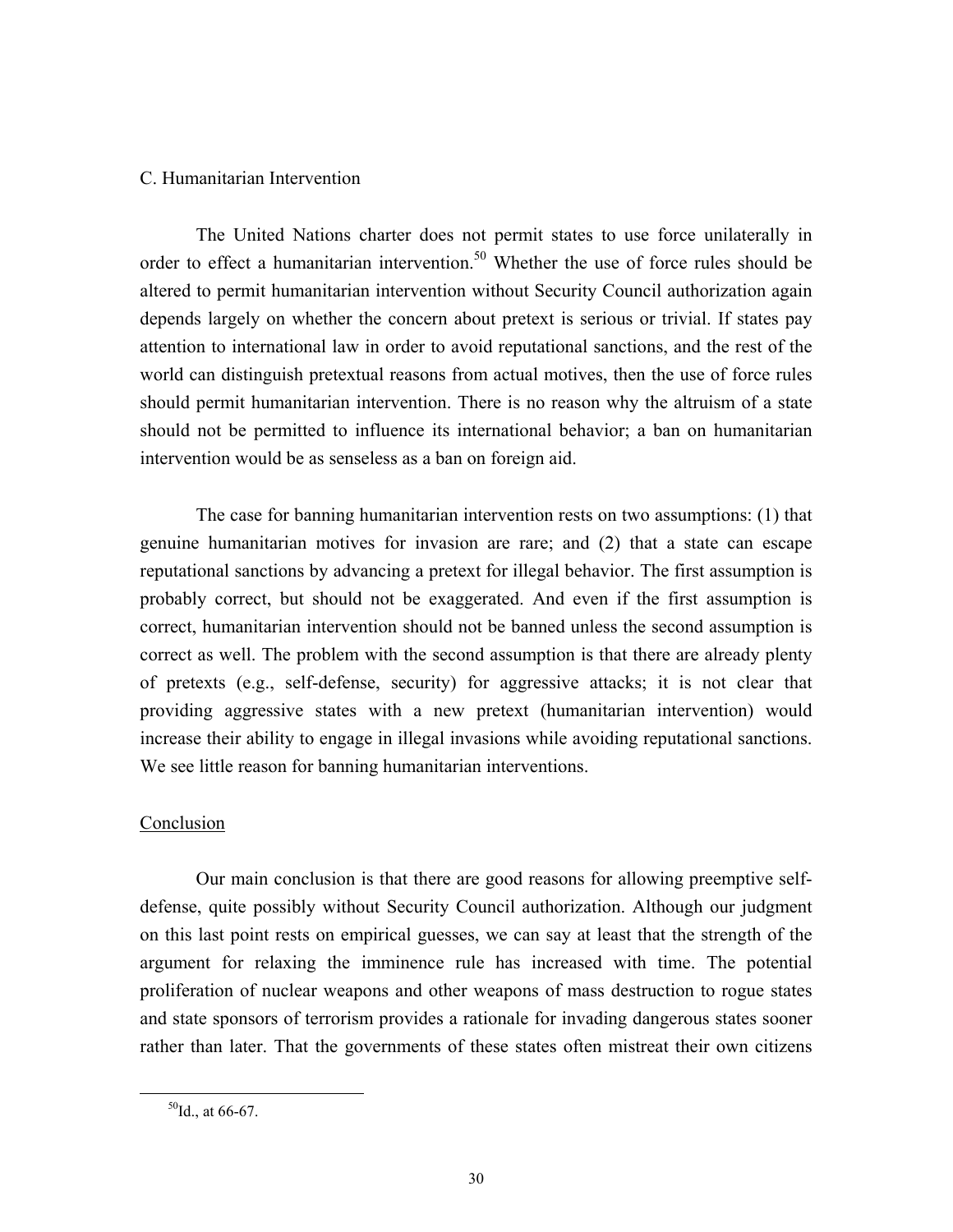provides an additional reason for preemption. Although one can make a respectable argument for a regime in which preemptive self-defense can only be employed if authorized by the United Nations (the status quo), theory and the history of the United Nations suggest that such a rule may not be adequate because of bargaining failure and collective action problems. We tentatively suggest, therefore, that the right to unilateral self-defense should be expanded to include preemptive self-defense.

We note once again that we have restricted our discussion to a subset of the disputes governed by *jus ad bellum*, those involving rogue states that threaten socially unproductive acts of aggression. Our rationale for narrowing the scope of our inquiry in this way is that the current era – the post-cold war ear beginning around 1990 – seems to be one in which the likelihood of military conflict between major powers is relatively low, and many of the security issues that receive prominent attention involve what we perceive to be rogue states. This situation could change quickly: a war between China and the U.S. over Taiwan would not fit neatly within our framework; nor would, we think, a war between India and Pakistan over Kashmir. We have no special insights for such conflicts, and leave them for future research.

Readers with comments should address them to:

Eric A. Posner University of Chicago Law School 1111 East 60th Street Chicago, IL 60637 eric\_posner@law.uchicago.edu

Alan O. Sykes University of Chicago Law School 1111 East 60th Street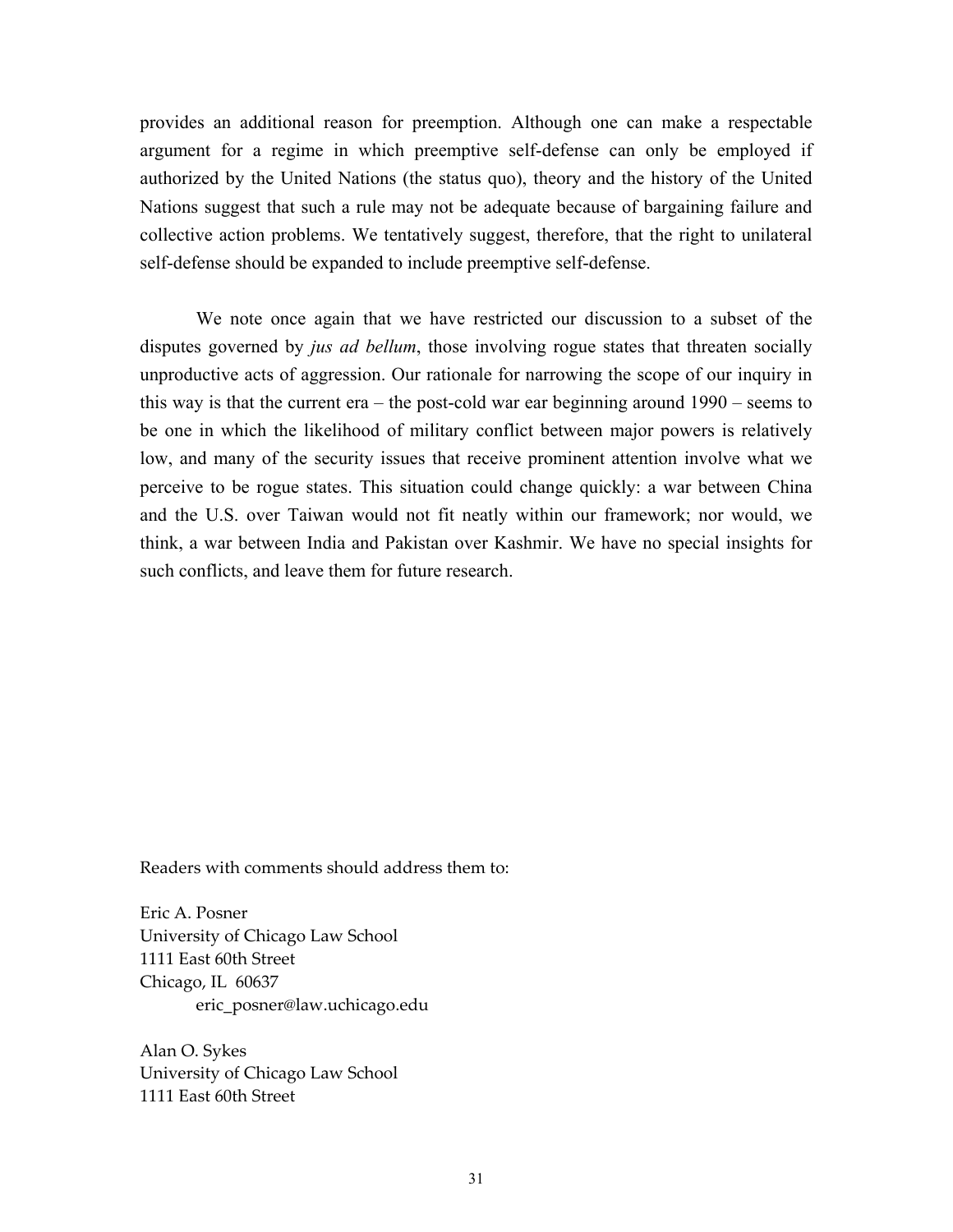Chicago, IL 60637 alan\_sykes@law.uchicago.edu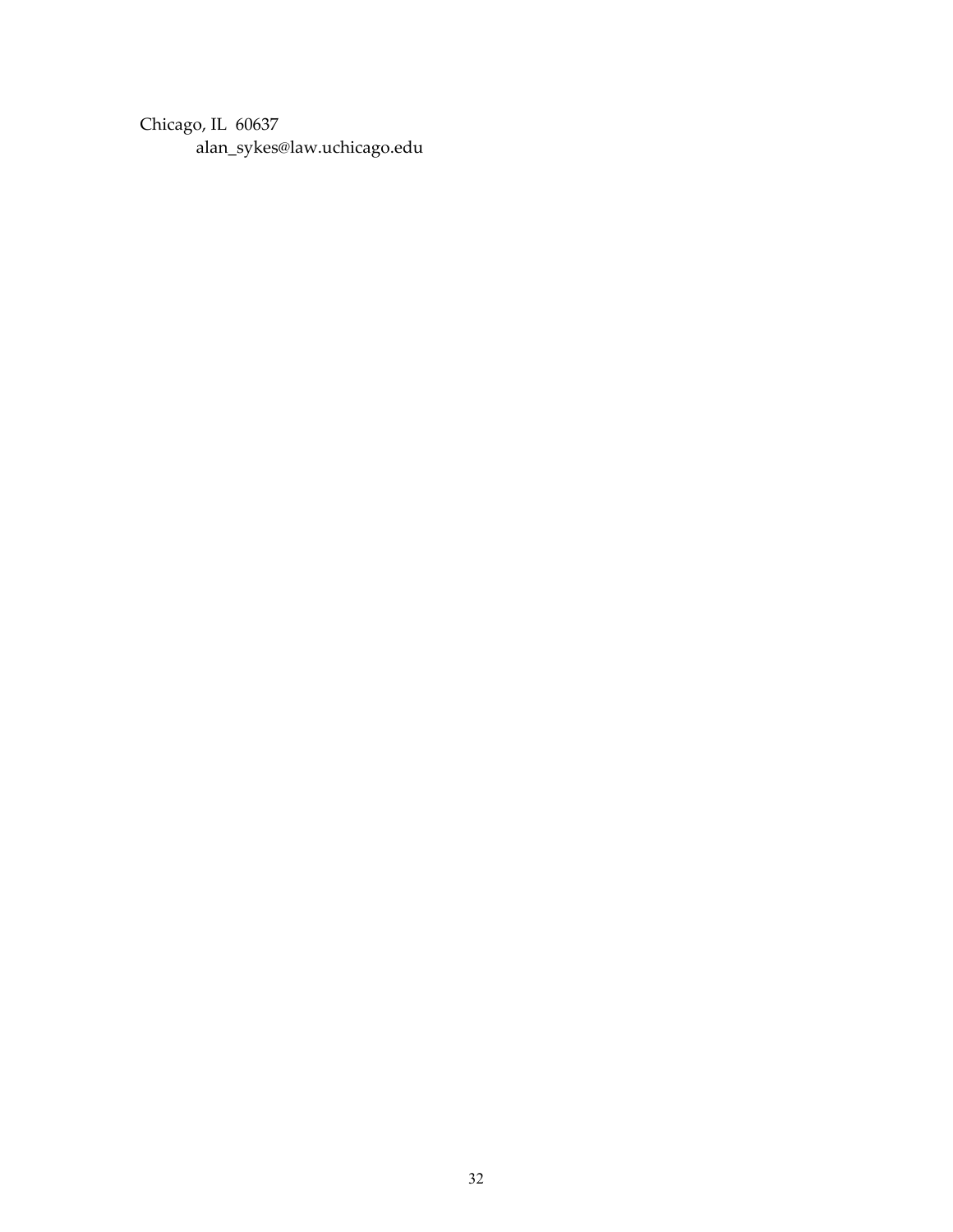## Chicago Working Papers in Law and Economics (Second Series)

- 1. William M. Landes, Copyright Protection of Letters, Diaries and Other Unpublished Works: An Economic Approach (July 1991)
- 2. Richard A. Epstein, The Path to *The T. J. Hooper*: The Theory and History of Custom in the Law of Tort (August 1991)
- 3. Cass R. Sunstein, On Property and Constitutionalism (September 1991)
- 4. Richard A. Posner, Blackmail, Privacy, and Freedom of Contract (February 1992)
- 5. Randal C. Picker, Security Interests, Misbehavior, and Common Pools (February 1992)
- 6. Tomas J. Philipson & Richard A. Posner, Optimal Regulation of AIDS (April 1992)
- 7. Douglas G. Baird, Revisiting Auctions in Chapter 11 (April 1992)
- 8. William M. Landes, Sequential versus Unitary Trials: An Economic Analysis (July 1992)
- 9. William M. Landes & Richard A. Posner, The Influence of Economics on Law: A Quantitative Study (August 1992)
- 10. Alan O. Sykes, The Welfare Economics of Immigration Law: A Theoretical Survey With An Analysis of U.S. Policy (September 1992)
- 11. Douglas G. Baird, 1992 Katz Lecture: Reconstructing Contracts (November 1992)
- 12. Gary S. Becker, The Economic Way of Looking at Life (January 1993)
- 13. J. Mark Ramseyer, Credibly Committing to Efficiency Wages: Cotton Spinning Cartels in Imperial Japan (March 1993)
- 14. Cass R. Sunstein, Endogenous Preferences, Environmental Law (April 1993)
- 15. Richard A. Posner, What Do Judges and Justices Maximize? (The Same Thing Everyone Else Does) (April 1993)
- 16. Lucian Arye Bebchuk and Randal C. Picker, Bankruptcy Rules, Managerial Entrenchment, and Firm-Specific Human Capital (August 1993)
- 17. J. Mark Ramseyer, Explicit Reasons for Implicit Contracts: The Legal Logic to the Japanese Main Bank System (August 1993)
- 18. William M. Landes and Richard A. Posner, The Economics of Anticipatory Adjudication (September 1993)
- 19. Kenneth W. Dam, The Economic Underpinnings of Patent Law (September 1993)
- 20. Alan O. Sykes, An Introduction to Regression Analysis (October 1993)
- 21. Richard A. Epstein, The Ubiquity of the Benefit Principle (March 1994)
- 22. Randal C. Picker, An Introduction to Game Theory and the Law (June 1994)
- 23. William M. Landes, Counterclaims: An Economic Analysis (June 1994)
- 24. J. Mark Ramseyer, The Market for Children: Evidence from Early Modern Japan (August 1994)
- 25. Robert H. Gertner and Geoffrey P. Miller, Settlement Escrows (August 1994)
- 26. Kenneth W. Dam, Some Economic Considerations in the Intellectual Property Protection of Software (August 1994)
- 27. Cass R. Sunstein, Rules and Rulelessness, (October 1994)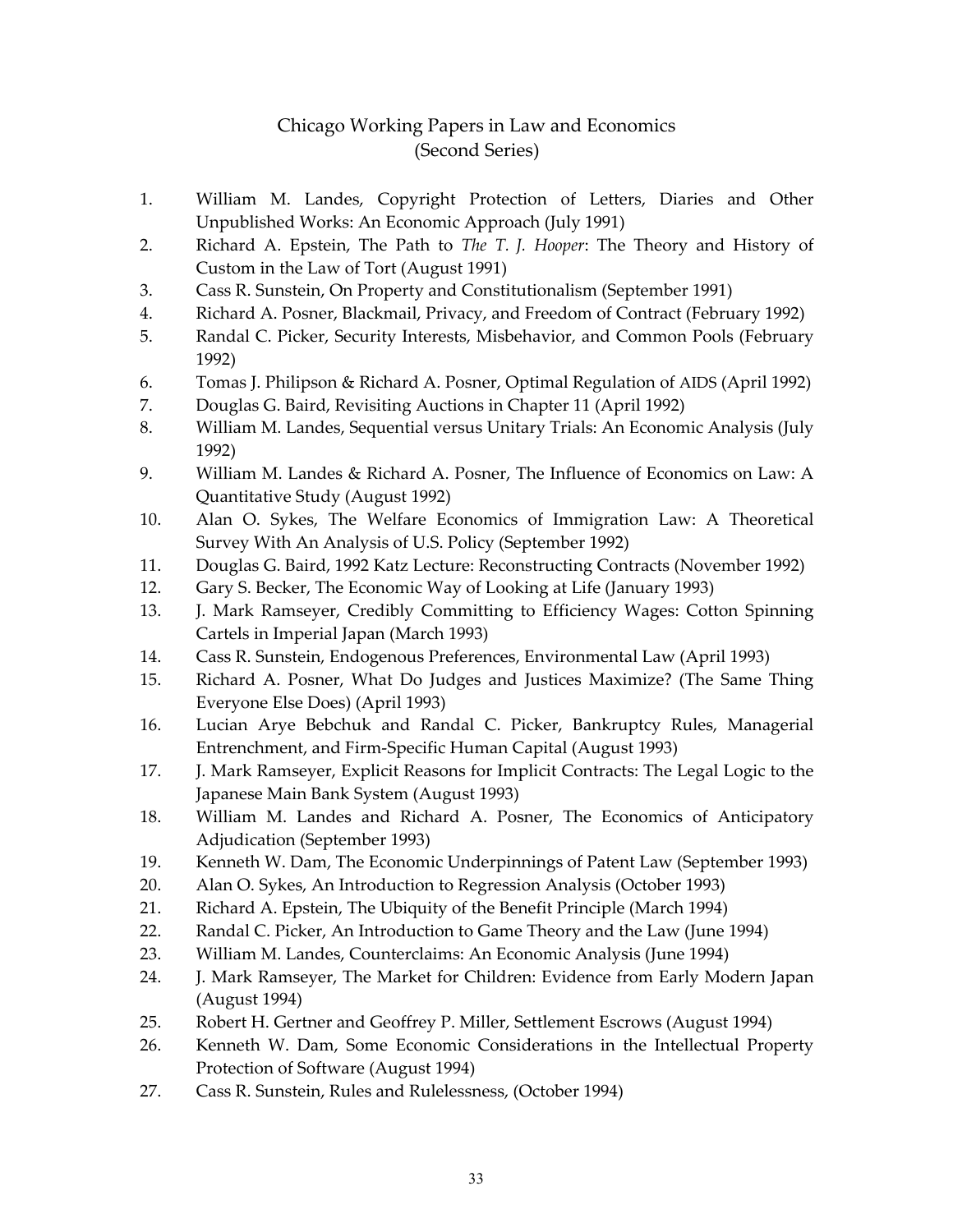- 28. David Friedman, More Justice for Less Money: A Step Beyond *Cimino* (December 1994)
- 29. Daniel Shaviro, Budget Deficits and the Intergenerational Distribution of Lifetime Consumption (January 1995)
- 30. Douglas G. Baird, The Law and Economics of Contract Damages (February 1995)
- 31. Daniel Kessler, Thomas Meites, and Geoffrey P. Miller, Explaining Deviations from the Fifty Percent Rule: A Multimodal Approach to the Selection of Cases for Litigation (March 1995)
- 32. Geoffrey P. Miller, Das Kapital: Solvency Regulation of the American Business Enterprise (April 1995)
- 33. Richard Craswell, Freedom of Contract (August 1995)
- 34. J. Mark Ramseyer, Public Choice (November 1995)
- 35. Kenneth W. Dam, Intellectual Property in an Age of Software and Biotechnology (November 1995)
- 36. Cass R. Sunstein, Social Norms and Social Roles (January 1996)
- 37. J. Mark Ramseyer and Eric B. Rasmusen, Judicial Independence in Civil Law Regimes: Econometrics from Japan (January 1996)
- 38. Richard A. Epstein, Transaction Costs and Property Rights: Or Do Good Fences Make Good Neighbors? (March 1996)
- 39. Cass R. Sunstein, The Cost-Benefit State (May 1996)
- 40. William M. Landes and Richard A. Posner, The Economics of Legal Disputes Over the Ownership of Works of Art and Other Collectibles (July 1996)
- 41. John R. Lott, Jr. and David B. Mustard, Crime, Deterrence, and Right-to-Carry Concealed Handguns (August 1996)
- 42. Cass R. Sunstein, Health-Health Tradeoffs (September 1996)
- 43. G. Baird, The Hidden Virtues of Chapter 11: An Overview of the Law and Economics of Financially Distressed Firms (March 1997)
- 44. Richard A. Posner, Community, Wealth, and Equality (March 1997)
- 45. William M. Landes, The Art of Law and Economics: An Autobiographical Essay (March 1997)
- 46. Cass R. Sunstein, Behavioral Analysis of Law (April 1997)
- 47. John R. Lott, Jr. and Kermit Daniel, Term Limits and Electoral Competitiveness: Evidence from California's State Legislative Races (May 1997)
- 48. Randal C. Picker, Simple Games in a Complex World: A Generative Approach to the Adoption of Norms (June 1997)
- 49. Richard A. Epstein, Contracts Small and Contracts Large: Contract Law through the Lens of Laissez-Faire (August 1997)
- 50. Cass R. Sunstein, Daniel Kahneman, and David Schkade, Assessing Punitive Damages (with Notes on Cognition and Valuation in Law) (December 1997)
- 51. William M. Landes, Lawrence Lessig, and Michael E. Solimine, Judicial Influence: A Citation Analysis of Federal Courts of Appeals Judges (January 1998)
- 52. John R. Lott, Jr., A Simple Explanation for Why Campaign Expenditures are Increasing: The Government is Getting Bigger (February 1998)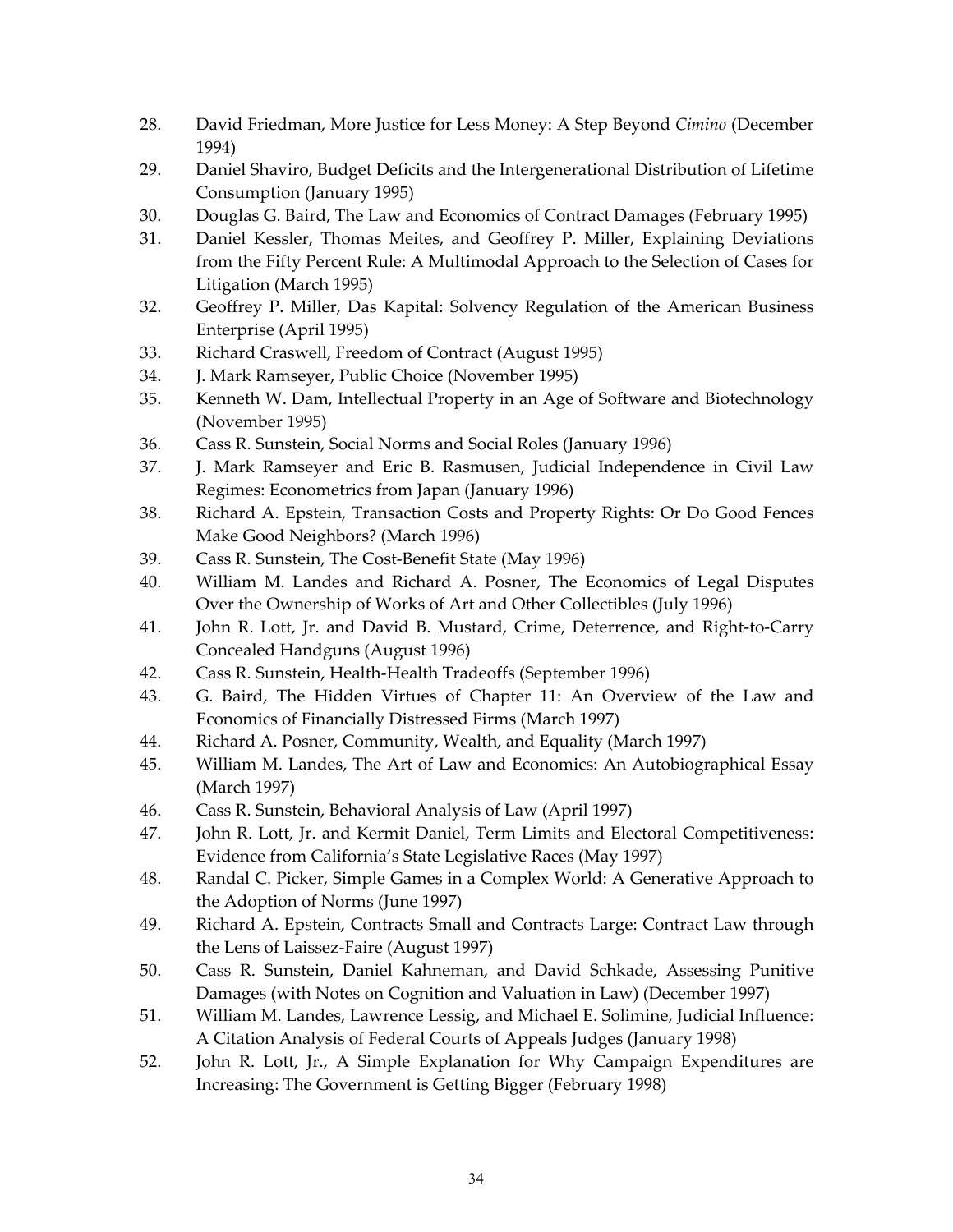- 53. Richard A. Posner, Values and Consequences: An Introduction to Economic Analysis of Law (March 1998)
- 54. Denise DiPasquale and Edward L. Glaeser, Incentives and Social Capital: Are Homeowners Better Citizens? (April 1998)
- 55. Christine Jolls, Cass R. Sunstein, and Richard Thaler, A Behavioral Approach to Law and Economics (May 1998)
- 56. John R. Lott, Jr., Does a Helping Hand Put Others At Risk?: Affirmative Action, Police Departments, and Crime (May 1998)
- 57. Cass R. Sunstein and Edna Ullmann-Margalit, Second-Order Decisions (June 1998)
- 58. Jonathan M. Karpoff and John R. Lott, Jr., Punitive Damages: Their Determinants, Effects on Firm Value, and the Impact of Supreme Court and Congressional Attempts to Limit Awards (July 1998)
- 59. Kenneth W. Dam, Self-Help in the Digital Jungle (August 1998)
- 60. John R. Lott, Jr., How Dramatically Did Women's Suffrage Change the Size and Scope of Government? (September 1998)
- 61. Kevin A. Kordana and Eric A. Posner, A Positive Theory of Chapter 11 (October 1998)
- 62. David A. Weisbach, Line Drawing, Doctrine, and Efficiency in the Tax Law (November 1998)
- 63. Jack L. Goldsmith and Eric A. Posner, A Theory of Customary International Law (November 1998)
- 64. John R. Lott, Jr., Public Schooling, Indoctrination, and Totalitarianism (December 1998)
- 65. Cass R. Sunstein, Private Broadcasters and the Public Interest: Notes Toward A "Third Way" (January 1999)
- 66. Richard A. Posner, An Economic Approach to the Law of Evidence (February 1999)
- 67. Yannis Bakos, Erik Brynjolfsson, Douglas Lichtman, Shared Information Goods (February 1999)
- 68. Kenneth W. Dam, Intellectual Property and the Academic Enterprise (February 1999)
- 69. Gertrud M. Fremling and Richard A. Posner, Status Signaling and the Law, with Particular Application to Sexual Harassment (March 1999)
- 70. Cass R. Sunstein, Must Formalism Be Defended Empirically? (March 1999)
- 71. Jonathan M. Karpoff, John R. Lott, Jr., and Graeme Rankine, Environmental Violations, Legal Penalties, and Reputation Costs (March 1999)
- 72. Matthew D. Adler and Eric A. Posner, Rethinking Cost-Benefit Analysis (April 1999)
- 73. John R. Lott, Jr. and William M. Landes, Multiple Victim Public Shooting, Bombings, and Right-to-Carry Concealed Handgun Laws: Contrasting Private and Public Law Enforcement (April 1999)
- 74. Lisa Bernstein, The Questionable Empirical Basis of Article 2's Incorporation Strategy: A Preliminary Study (May 1999)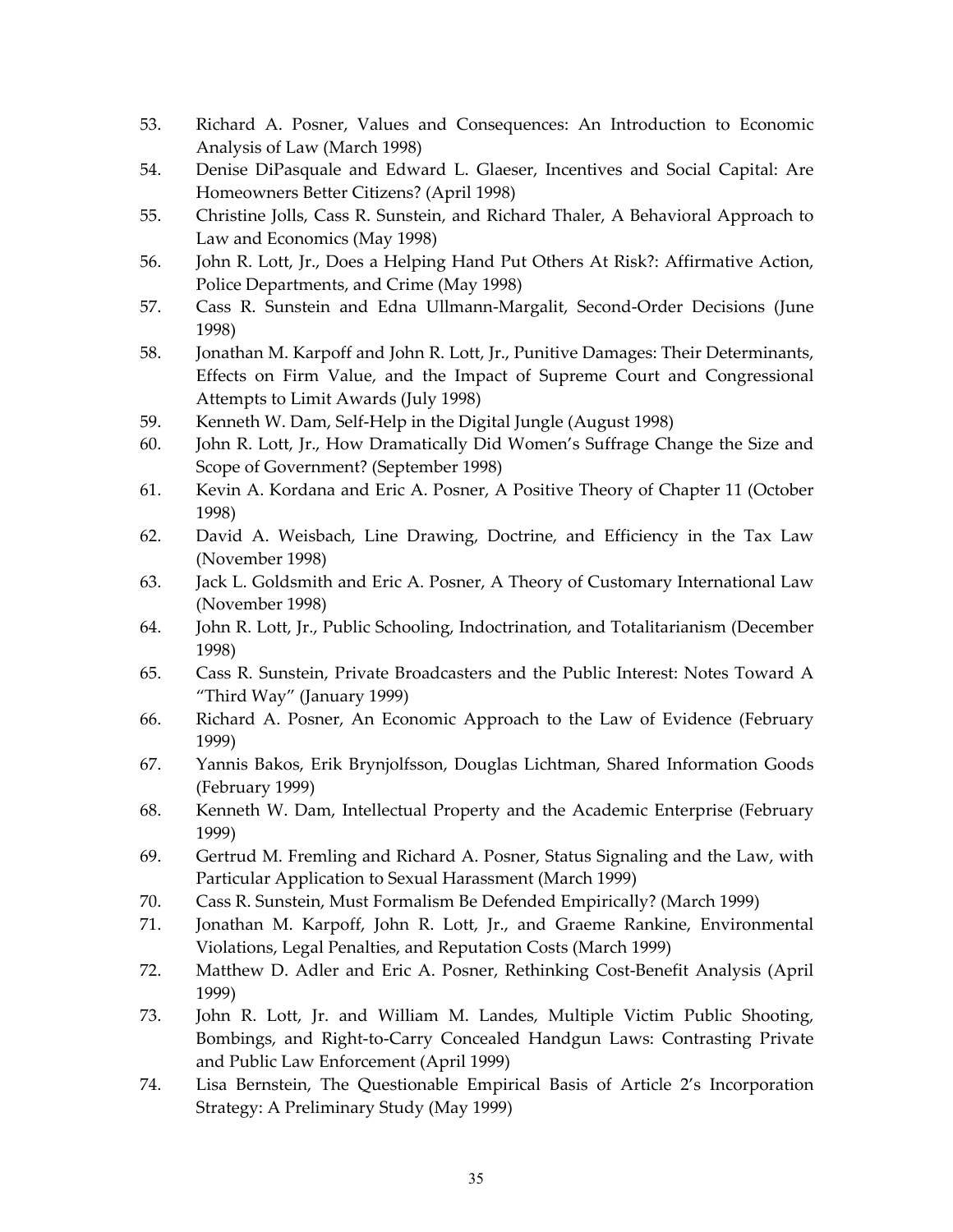- 75. Richard A. Epstein, Deconstructing Privacy: and Putting It Back Together Again (May 1999)
- 76. William M. Landes, Winning the Art Lottery: The Economic Returns to the Ganz Collection (May 1999)
- 77. Cass R. Sunstein, David Schkade, and Daniel Kahneman, Do People Want Optimal Deterrence? (June 1999)
- 78. Tomas J. Philipson and Richard A. Posner, The Long-Run Growth in Obesity as a Function of Technological Change (June 1999)
- 79. David A. Weisbach, Ironing Out the Flat Tax (August 1999)
- 80. Eric A. Posner, A Theory of Contract Law under Conditions of Radical Judicial Error (August 1999)
- 81. David Schkade, Cass R. Sunstein, and Daniel Kahneman, Are Juries Less Erratic than Individuals? Deliberation, Polarization, and Punitive Damages (September 1999)
- 82. Cass R. Sunstein, Nondelegation Canons (September 1999)
- 83. Richard A. Posner, The Theory and Practice of Citations Analysis, with Special Reference to Law and Economics (September 1999)
- 84. Randal C. Picker, Regulating Network Industries: A Look at *Intel* (October 1999)
- 85. Cass R. Sunstein, Cognition and Cost-Benefit Analysis (October 1999)
- 86. Douglas G. Baird and Edward R. Morrison, Optimal Timing and Legal Decisionmaking: The Case of the Liquidation Decision in Bankruptcy (October 1999)
- 87. Gertrud M. Fremling and Richard A. Posner, Market Signaling of Personal Characteristics (November 1999)
- 88. Matthew D. Adler and Eric A. Posner, Implementing Cost-Benefit Analysis When Preferences Are Distorted (November 1999)
- 89. Richard A. Posner, Orwell versus Huxley: Economics, Technology, Privacy, and Satire (November 1999)
- 90. David A. Weisbach, Should the Tax Law Require Current Accrual of Interest on Derivative Financial Instruments? (December 1999)
- 91. Cass R. Sunstein, The Law of Group Polarization (December 1999)
- 92. Eric A. Posner, Agency Models in Law and Economics (January 2000)
- 93. Karen Eggleston, Eric A. Posner, and Richard Zeckhauser, Simplicity and Complexity in Contracts (January 2000)
- 94. Douglas G. Baird and Robert K. Rasmussen, Boyd's Legacy and Blackstone's Ghost (February 2000)
- 95. David Schkade, Cass R. Sunstein, Daniel Kahneman, Deliberating about Dollars: The Severity Shift (February 2000)
- 96. Richard A. Posner and Eric B. Rasmusen, Creating and Enforcing Norms, with Special Reference to Sanctions (March 2000)
- 97. Douglas Lichtman, Property Rights in Emerging Platform Technologies (April 2000)
- 98. Cass R. Sunstein and Edna Ullmann-Margalit, Solidarity in Consumption (May 2000)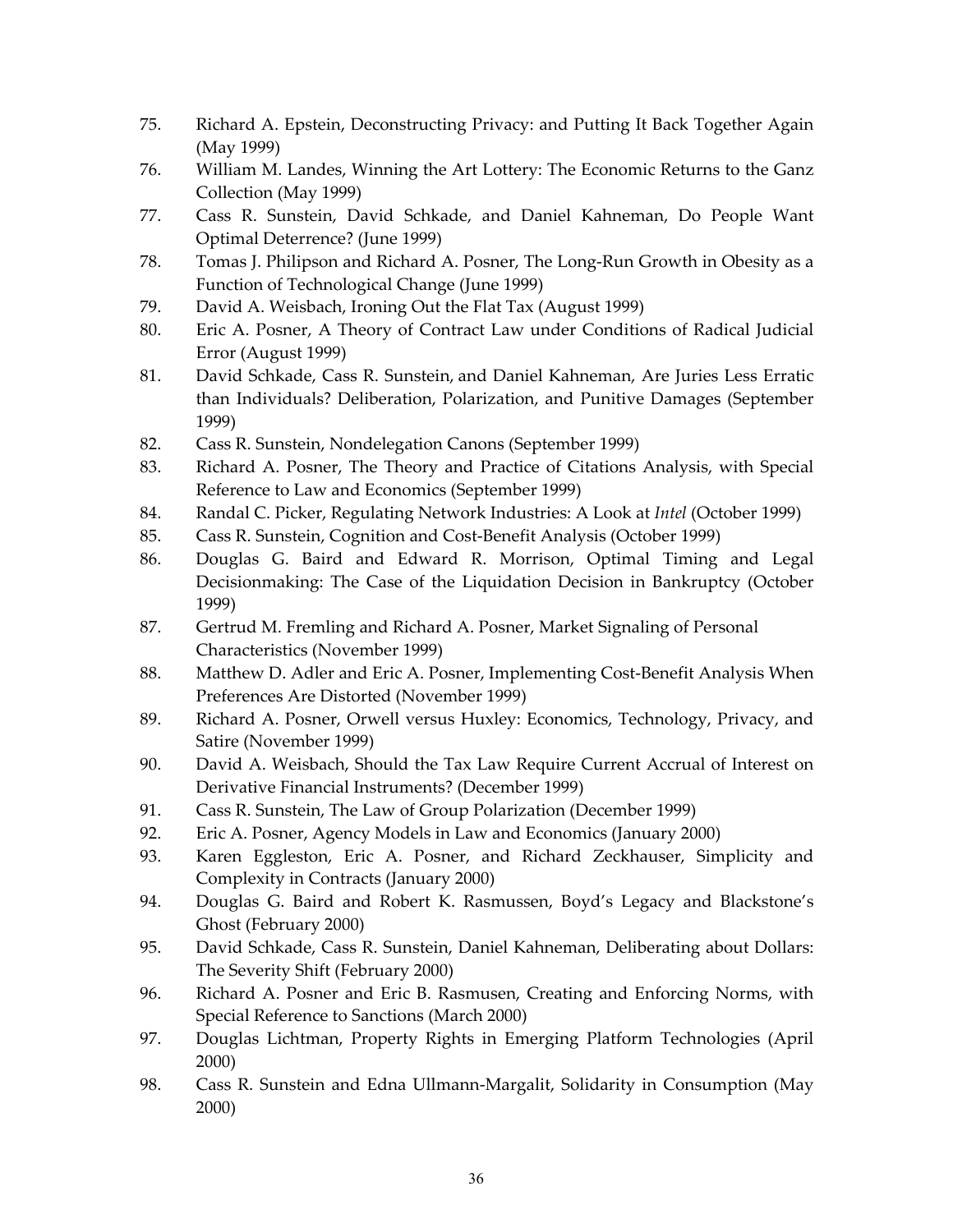- 99. David A. Weisbach, An Economic Analysis of Anti-Tax Avoidance Laws (May 2000, revised May 2002)
- 100. Cass R. Sunstein, Human Behavior and the Law of Work (June 2000)
- 101. William M. Landes and Richard A. Posner, Harmless Error (June 2000)
- 102. Robert H. Frank and Cass R. Sunstein, Cost-Benefit Analysis and Relative Position (August 2000)
- 103. Eric A. Posner, Law and the Emotions (September 2000)
- 104. Cass R. Sunstein, Cost-Benefit Default Principles (October 2000)
- 105. Jack Goldsmith and Alan Sykes, The Dormant Commerce Clause and the Internet (November 2000)
- 106. Richard A. Posner, Antitrust in the New Economy (November 2000)
- 107. Douglas Lichtman, Scott Baker, and Kate Kraus, Strategic Disclosure in the Patent System (November 2000)
- 108. Jack L. Goldsmith and Eric A. Posner, Moral and Legal Rhetoric in International Relations: A Rational Choice Perspective (November 2000)
- 109. William Meadow and Cass R. Sunstein, Statistics, Not Experts (December 2000)
- 110. Saul Levmore, Conjunction and Aggregation (December 2000)
- 111. Saul Levmore, Puzzling Stock Options and Compensation Norms (December 2000)
- 112. Richard A. Epstein and Alan O. Sykes, The Assault on Managed Care: Vicarious Liability, Class Actions and the Patient's Bill of Rights (December 2000)
- 113. William M. Landes, Copyright, Borrowed Images and Appropriation Art: An Economic Approach (December 2000)
- 114. Cass R. Sunstein, Switching the Default Rule (January 2001)
- 115. George G. Triantis, Financial Contract Design in the World of Venture Capital (January 2001)
- 116. Jack Goldsmith, Statutory Foreign Affairs Preemption (February 2001)
- 117. Richard Hynes and Eric A. Posner, The Law and Economics of Consumer Finance (February 2001)
- 118. Cass R. Sunstein, Academic Fads and Fashions (with Special Reference to Law) (March 2001)
- 119. Eric A. Posner, Controlling Agencies with Cost-Benefit Analysis: A Positive Political Theory Perspective (April 2001)
- 120. Douglas G. Baird, Does Bogart Still Get Scale? Rights of Publicity in the Digital Age (April 2001)
- 121. Douglas G. Baird and Robert K. Rasmussen, Control Rights, Priority Rights and the Conceptual Foundations of Corporate Reorganization (April 2001)
- 122. David A. Weisbach, Ten Truths about Tax Shelters (May 2001)
- 123. William M. Landes, What Has the Visual Arts Rights Act of 1990 Accomplished? (May 2001)
- 124. Cass R. Sunstein, Social and Economic Rights? Lessons from South Africa (May 2001)
- 125. Christopher Avery, Christine Jolls, Richard A. Posner, and Alvin E. Roth, The Market for Federal Judicial Law Clerks (June 2001)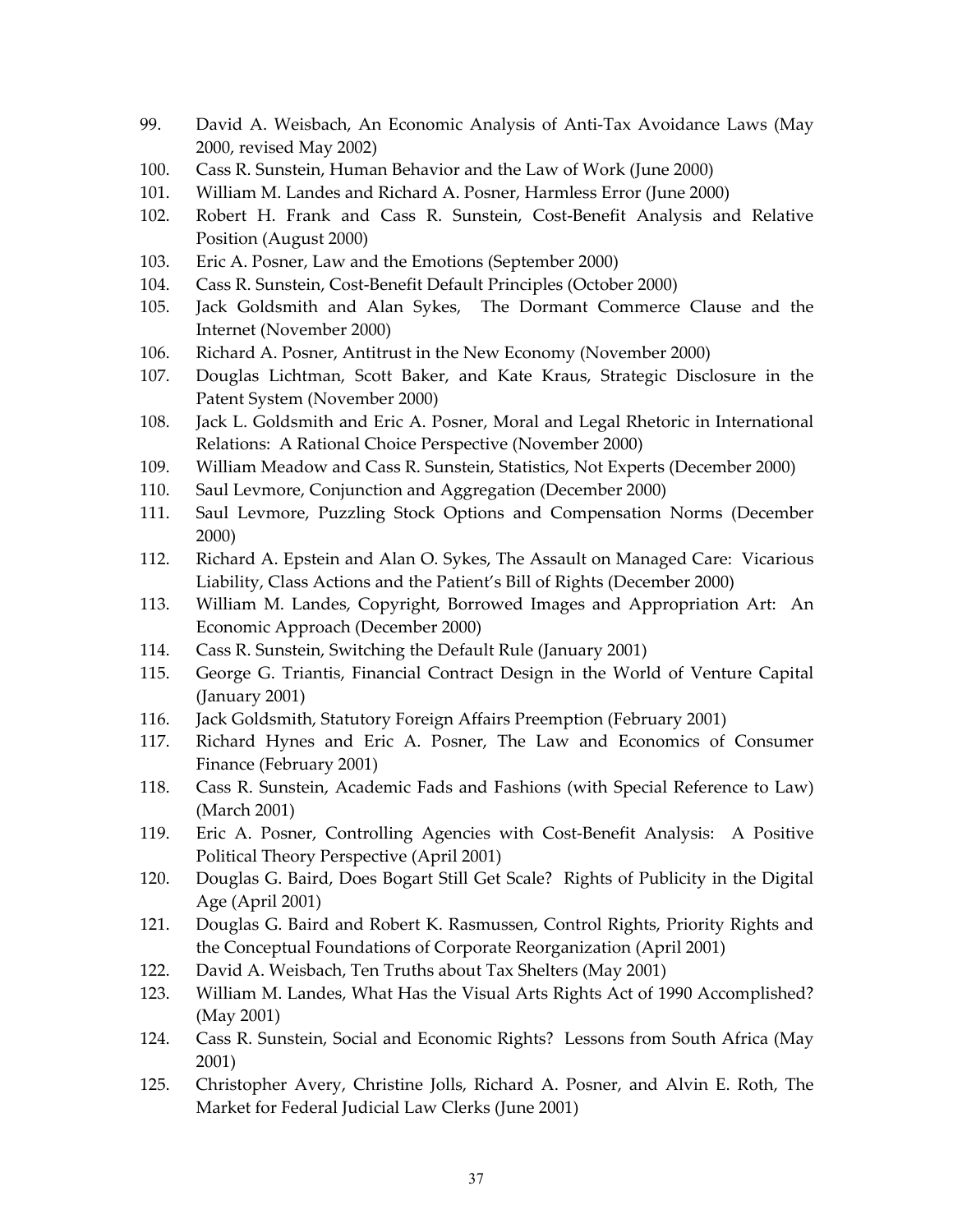- 126. Douglas G. Baird and Edward R. Morrison, Bankruptcy Decision Making (June 2001)
- 127. Cass R. Sunstein, Regulating Risks after ATA (June 2001)
- 128. Cass R. Sunstein, The Laws of Fear (June 2001)
- 129. Richard A. Epstein, In and Out of Public Solution: The Hidden Perils of Property Transfer (July 2001)
- 130. Randal C. Picker, Pursuing a Remedy in *Microsoft*: The Declining Need for Centralized Coordination in a Networked World (July 2001)
- 131. Cass R. Sunstein, Daniel Kahneman, David Schkade, and Ilana Ritov, Predictably Incoherent Judgments (July 2001)
- 132. Eric A. Posner, Courts Should Not Enforce Government Contracts (August 2001)
- 133. Lisa Bernstein, Private Commercial Law in the Cotton Industry: Creating Cooperation through Rules, Norms, and Institutions (August 2001)
- 134. Richard A. Epstein, The Allocation of the Commons: Parking and Stopping on the Commons (August 2001)
- 135. Cass R. Sunstein, The Arithmetic of Arsenic (September 2001)
- 136. Eric A. Posner, Richard Hynes, and Anup Malani, The Political Economy of Property Exemption Laws (September 2001)
- 137. Eric A. Posner and George G. Triantis, Covenants Not to Compete from an Incomplete Contracts Perspective (September 2001)
- 138. Cass R. Sunstein, Probability Neglect: Emotions, Worst Cases, and Law (November 2001)
- 139. Randall S. Kroszner and Philip E. Strahan, Throwing Good Money after Bad? Board Connections and Conflicts in Bank Lending (December 2001)
- 140. Alan O. Sykes, TRIPs, Pharmaceuticals, Developing Countries, and the Doha "Solution" (February 2002)
- 141. Edna Ullmann-Margalit and Cass R. Sunstein, Inequality and Indignation (February 2002)
- 142. Daniel N. Shaviro and David A. Weisbach, The Fifth Circuit Gets It Wrong in *Compaq v. Commissioner* (February 2002) (Published in *Tax Notes*, January 28, 2002)
- 143. Warren F. Schwartz and Alan O. Sykes, The Economic Structure of Renegotiation and Dispute Resolution in the WTO/GATT System (March 2002, *Journal of Legal Studies* 2002)
- 144. Richard A. Epstein, HIPAA on Privacy: Its Unintended and Intended Consequences (March 2002, forthcoming *Cato Journal*, summer 2002)
- 145. David A. Weisbach, Thinking Outside the Little Boxes (March 2002, *Texas Law Review*)
- 146. Eric A. Posner, Economic Analysis of Contract Law after Three Decades: Success or Failure (March 2002)
- 147. Randal C. Picker, Copyright as Entry Policy: The Case of Digital Distribution (April 2002, The Antitrust Bulletin)
- 148. David A. Weisbach, Taxes and Torts in the Redistribution of Income (April 2002, Coase Lecture February 2002)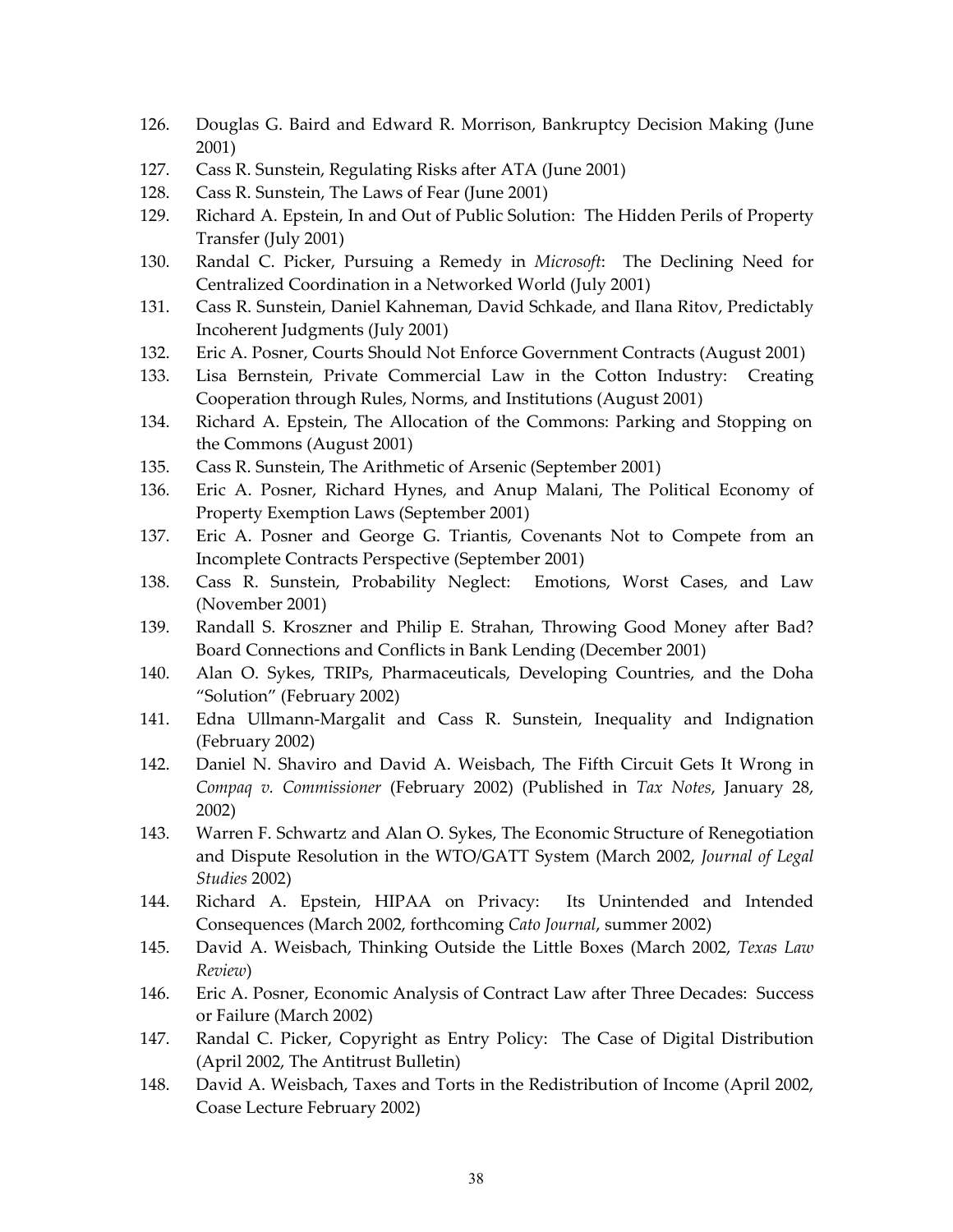- 149. Cass R. Sunstein, Beyond the Precautionary Principle (April 2002)
- 150. Robert W. Hahn and Cass R. Sunstein, A New Executive Order for Improving Federal Regulation? Deeper and Wider Cost-Benefit Analysis (April 2002)
- 151. Douglas Lichtman, Copyright as a Rule of Evidence (May 2002, updated January 2003)
- 152. Richard A. Epstein, Steady the Course: Property Rights in Genetic Material (May 2002; revised March 2003)
- 153. Jack Goldsmith and Cass R. Sunstein, Military Tribunals and Legal Culture: What a Difference Sixty Years Makes (June 2002)
- 154. William M. Landes and Richard A. Posner, Indefinitely Renewable Copyright (July 2002)
- 155. Anne Gron and Alan O. Sykes, Terrorism and Insurance Markets: A Role for the Government as Insurer? (July 2002)
- 156. Cass R. Sunstein and Adrian Vermeule, Interpretation and Institutions (July 2002)
- 157. Cass R. Sunstein, The Rights of Animals: A Very Short Primer (August 2002)
- 158. Cass R. Sunstein, Avoiding Absurdity? A New Canon in Regulatory Law (with Notes on Interpretive Theory) (August 2002)
- 159. Randal C. Picker, From Edison to the Broadcast Flag: Mechanisms of Consent and Refusal and the Propertization of Copyright (September 2002)
- 160. Eric A. Posner, A Theory of the Laws of War (September 2002)
- 161 Eric A. Posner, Probability Errors: Some Positive and Normative Implications for Tort and Contract Law (September 2002)
- 162. Lior Jacob Strahilevitz, Charismatic Code, Social Norms, and the Emergence of Cooperation on the File-Swapping Networks (September 2002)
- 163. David A. Weisbach, Does the X-Tax Mark the Spot? (September 2002)
- 164. Cass R. Sunstein, Conformity and Dissent (September 2002)
- 165. Cass R. Sunstein, Hazardous Heuristics (October 2002)
- 166. Douglas Lichtman, Uncertainty and the Standard for Preliminary Relief (October 2002)
- 167. Edward T. Swaine, Rational Custom (November 2002)
- 168. Julie Roin, Truth in Government: Beyond the Tax Expenditure Budget (November 2002)
- 169. Avraham D. Tabbach, Criminal Behavior: Sanctions and Income Taxation: An Economic Analysis (November 2002)
- 170. Richard A. Epstein, In Defense of "Old" Public Health: The Legal Framework for the Regulation of Public Health (December 2002)
- 171. Richard A. Epstein, Animals as Objects, or Subjects, of Rights (December 2002)
- 172. David A. Weisbach, Taxation and Risk-Taking with Multiple Tax Rates (December 2002)
- 173. Douglas G. Baird and Robert K. Rasmussen, The End of Bankruptcy (December 2002)
- 174. Richard A. Epstein, Into the Frying Pan: Standing and Privity under the Telecommunications Act of 1996 and Beyond (December 2002)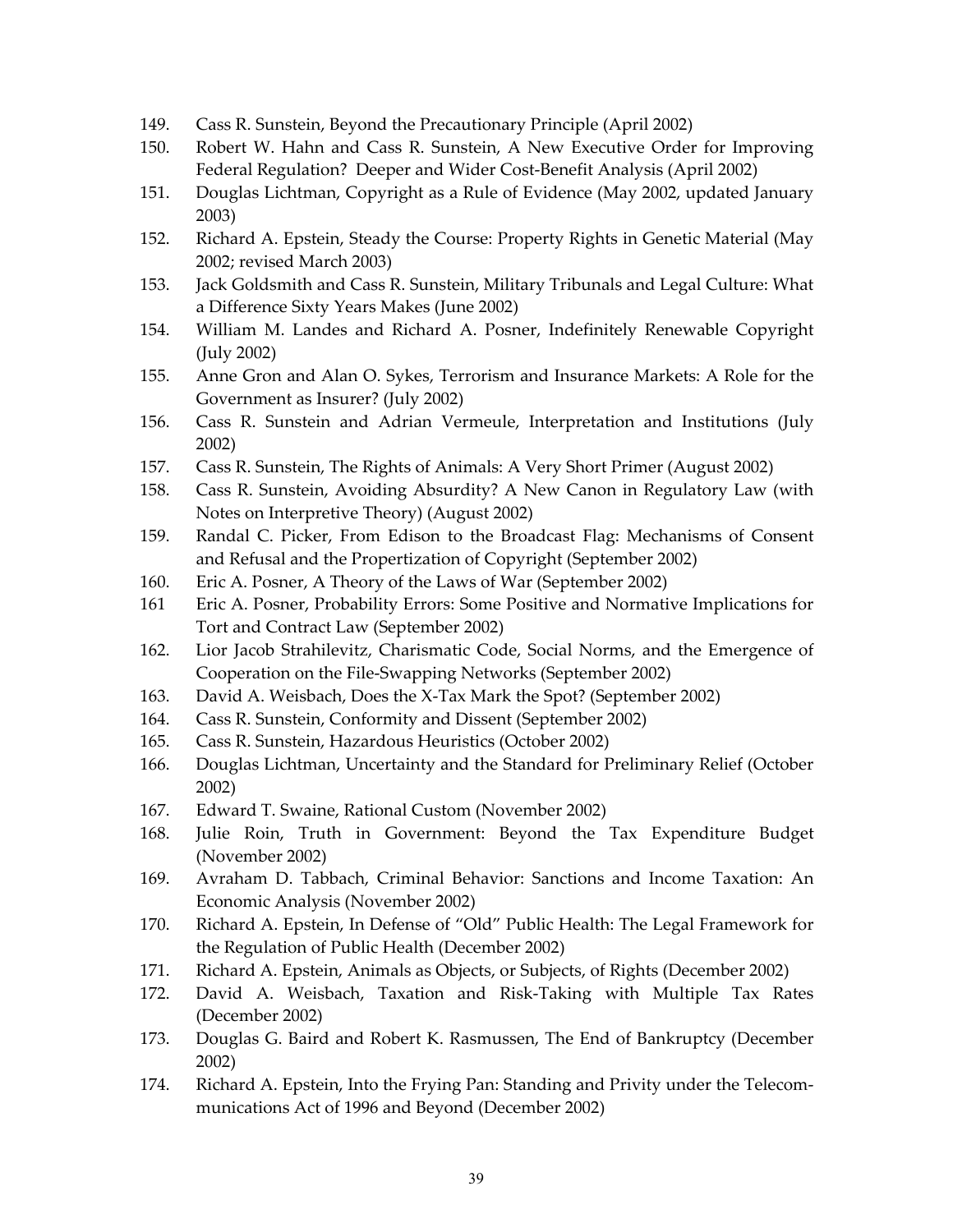- 175. Douglas G. Baird, In Coase's Footsteps (January 2003)
- 176. David A. Weisbach, Measurement and Tax Depreciation Policy: The Case of Short-Term Assets (January 2003)
- 177. Randal C. Picker, Understanding Statutory Bundles: Does the Sherman Act Come with the 1996 Telecommunications Act? (January 2003)
- 178. Douglas Lichtman and Randal C. Picker, Entry Policy in Local Telecommunications: *Iowa Utilities* and *Verizon* (January 2003)
- 179. William Landes and Douglas Lichtman, Indirect Liability for Copyright Infringement: An Economic Perspective (February 2003)
- 180. Cass R. Sunstein, Moral Heuristics (March 2003)
- 181. Amitai Aviram, Regulation by Networks (March 2003)
- 182. Richard A. Epstein, Class Actions: Aggregation, Amplification *and* Distortion (April 2003)
- 183. Richard A. Epstein, The "Necessary" History of Property and Liberty (April 2003)
- 184. Eric A. Posner, Transfer Regulations and Cost-Effectiveness Analysis (April 2003)
- 185. Cass R. Sunstein and Richard H. Thaler, Libertarian Paternalizm Is Not an Oxymoron (May 2003)
- 186. Alan O. Sykes, The Economics of WTO Rules on Subsidies and Countervailing Measures (May 2003)
- 187. Alan O. Sykes, The Safeguards Mess: A Critique of WTO Jurisprudence (May 2003)
- 188. Alan O. Sykes, International Trade and Human Rights: An Economic Perspective (May 2003)
- 189. Saul Levmore and Kyle Logue, Insuring against Terrorism—and Crime (June 2003)
- 190. Richard A. Epstein, Trade Secrets as Private Property: Their Constitutional Protection (June 2003)
- 191. Cass R. Sunstein, Lives, Life-Years, and Willingness to Pay (June 2003)
- 192. Amitai Aviram, The Paradox of Spontaneous Formation of Private Legal Systems (July 2003)
- 193. Robert Cooter and Ariel Porat, Decreasing Liability Contracts (July 2003)
- 194. David A. Weisbach and Jacob Nussim, The Integration of Tax and Spending Programs (September 2003)
- 195. William L. Meadow, Anthony Bell, and Cass R. Sunstein, Statistics, Not Memories: What Was the Standard of Care for Administering Antenatal Steroids to Women in Preterm Labor between 1985 and 2000? (September 2003)
- 196. Cass R. Sunstein, What Did *Lawrence* Hold? Of Autonomy, Desuetude, Sexuality, and Marriage (September 2003)
- 197. Randal C. Picker, The Digital Video Recorder: Unbundling Advertising and Content (September 2003)
- 198. Cass R. Sunstein, David Schkade, and Lisa Michelle Ellman, Ideological Voting on Federal Courts of Appeals: A Preliminary Investigation (September 2003)
- 199. Avraham D. Tabbach, The Effects of Taxation on Income Producing Crimes with